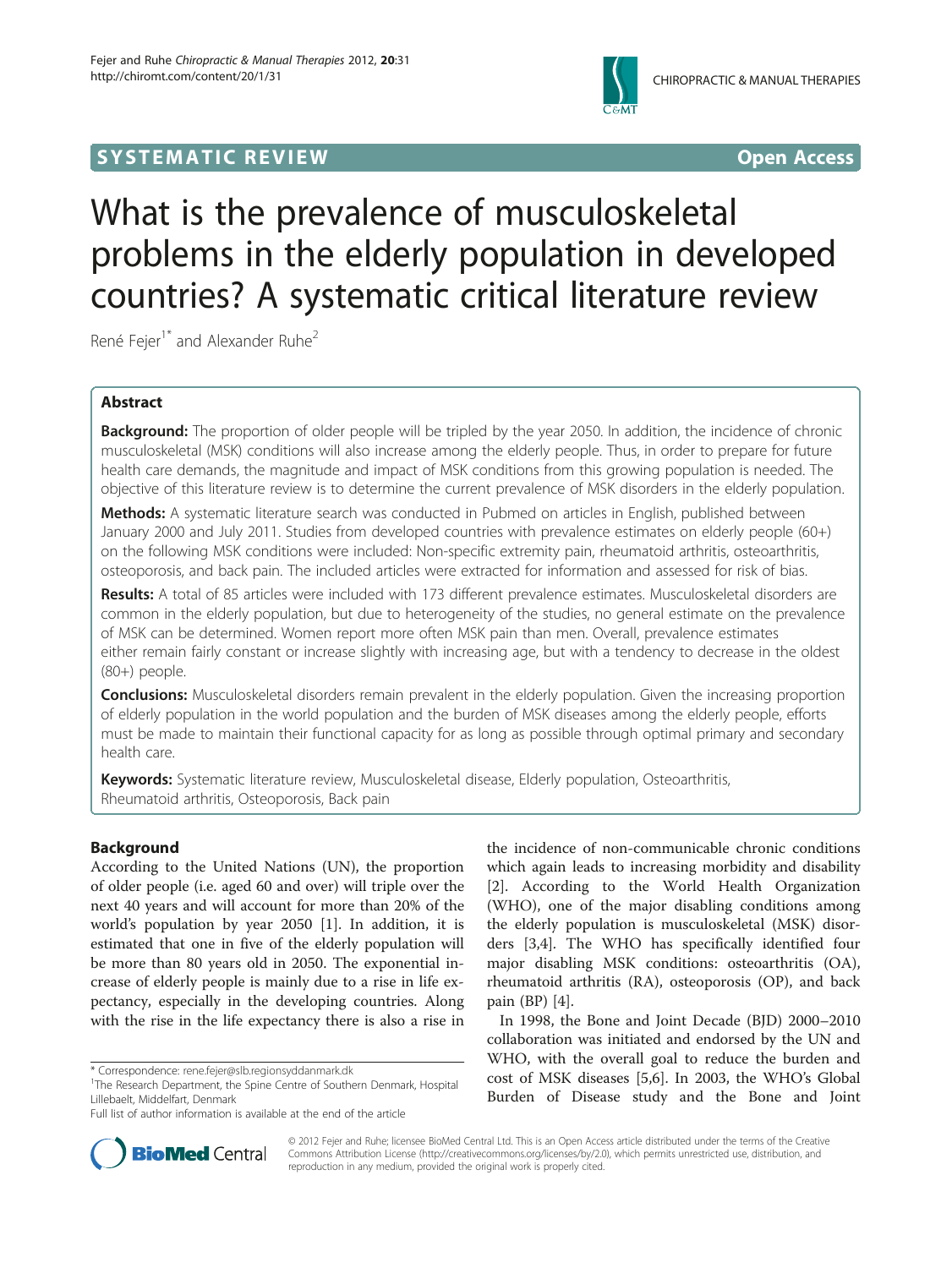<span id="page-1-0"></span>Monitoring Project conducted a large report on the burden of MSK disorders through the existing data on the four major MSK conditions (OA, RA, OP, and low back pain (LBP)) [[4,5](#page-49-0)]. From this report, it is clear that the burden of these major MSK conditions increases with age.

From a health care perspective, the rising proportion and burden of older people demands that health care professionals increase their awareness of the health and disability of this particular population. Accordingly, there is a need to better understand the current magnitude and impact of MSK conditions from this growing population.

The aim of this paper is to estimate the current prevalence of musculoskeletal disorders in the elderly population by conducting a systematic literature review. Specifically, the objective was to estimate the prevalence of non-specific musculoskeletal pain, OA, RA, OP, and BP among older people in developed countries. Any methodological shortcomings will be discussed and future recommendations will be provided.

## Methods

## Definitions

Musculoskeletal pain in this review refers to the following five overall conditions: 1) non-specific MSK pain in the extremities, 2) RA, 3) OA, 4) OP (either spine or hip or a combination of both), and 5) BP (i.e. neck pain (NP), mid back pain (MBP), and LBP). The older population is defined as people aged 60 and over according to the UN's cut-off criterion [\[1](#page-49-0)]. The term "magnitude" in

|  |  | Table 1 Inclusion and exclusion criteria |  |
|--|--|------------------------------------------|--|
|  |  |                                          |  |

this review refers to the relative size (i.e. prevalence) of the selected MSK conditions. Hence, the quality of life, cost-of-illness, or social/personal burden of MSK disorders is not included. Developed countries are defined as countries with an advanced economy according to the International Monetary Fund, which includes 35 countries (Additional file [1\)](#page-49-0) [\[7\]](#page-49-0).

#### Search design

A systematic literature search was conducted in Pubmed ([www.pubmed.org\)](http://www.pubmed.org) and included studies published between January  $1<sup>st</sup>$  2000 and July  $1<sup>st</sup>$  2011. The timeperiod was chosen in order to only include studies published after the WHO reports [[3,4\]](#page-49-0). Search terms included both free text and MeSH terms and were combined by Boolean terms (AND, OR, NOT) (Additional file [2\)](#page-49-0). The following main terms were included: "musculoskeletal", "rheumatoid arthritis", "osteoarthritis", and "osteoporosis". The MeSH terms were limited to only include studies containing "epidemiology", "etiology", or "diagnosis". These were again combined with "prevalence", "cross-sectional studies". The search was limited by type of papers (review, government publications, technical reports or journal articles), age (MeSH terms: "aged" and "aged, 60 and over") and finally restricted to English language only. No additional search was conducted. The retrieval of potentially relevant articles was conducted in two phases by one examiner. The first phase focused on identifying relevant studies through

| Inclusion                                                                                                                                                                                                                                                                                     | <b>Exclusion</b>                                                                                                                                                                             |
|-----------------------------------------------------------------------------------------------------------------------------------------------------------------------------------------------------------------------------------------------------------------------------------------------|----------------------------------------------------------------------------------------------------------------------------------------------------------------------------------------------|
| • Original observational studies or reports; primarily cross-sectional<br>and cohort studies                                                                                                                                                                                                  | • If more than one article presenting results from the same study existed<br>then only the most relevant article was included.                                                               |
| • Studies reporting results specifically on people aged 60 and over                                                                                                                                                                                                                           | • No reviews, experimental or clinical trials, or studies with subsample of<br>the original study sample, unless it is still a representative sample and<br>reports new relevant information |
| • Representative of the general population (study samples from<br>nursing homes, etc. are accepted)                                                                                                                                                                                           | • No working populations                                                                                                                                                                     |
| • Only following musculoskeletal (MSK) conditions:<br>1) Non-specific extremity MSK<br>2) Back pain (+ divided by region)<br>3) Osteoarthritis in larger joints of the extremities (i.e. shoulder,<br>elbow, hand/wrist, hip, knee, ankle/foot)<br>4) Rheumatoid arthritis<br>5) Osteoporosis | • No native/aboriginal populations                                                                                                                                                           |
| • Studies from developed countries only (e.g. countries with<br>"advanced economies" according to IMF)                                                                                                                                                                                        | • Studies reporting general MSK pain with no specific anatomical area                                                                                                                        |
| • Any type of prevalence/incidence                                                                                                                                                                                                                                                            | • No traumatic related injuries                                                                                                                                                              |
| · Prevalence/incidence estimates specifically on people aged<br>60 and over                                                                                                                                                                                                                   | • No secondary MSK conditions (i.e. osteoporotic fractures)                                                                                                                                  |
| • In studies with results from more than one period/survey,<br>only the latest                                                                                                                                                                                                                | • No combined anatomical sites (e.g. neck + shoulder pain), except for back<br>pain which is usually low back pain.                                                                          |
| • year was included                                                                                                                                                                                                                                                                           | • No OA in minor joints (such as in a single phalanx joint, facet joints, etc.)                                                                                                              |
|                                                                                                                                                                                                                                                                                               | · Indirect/weighted/adjusted prevalence estimates.                                                                                                                                           |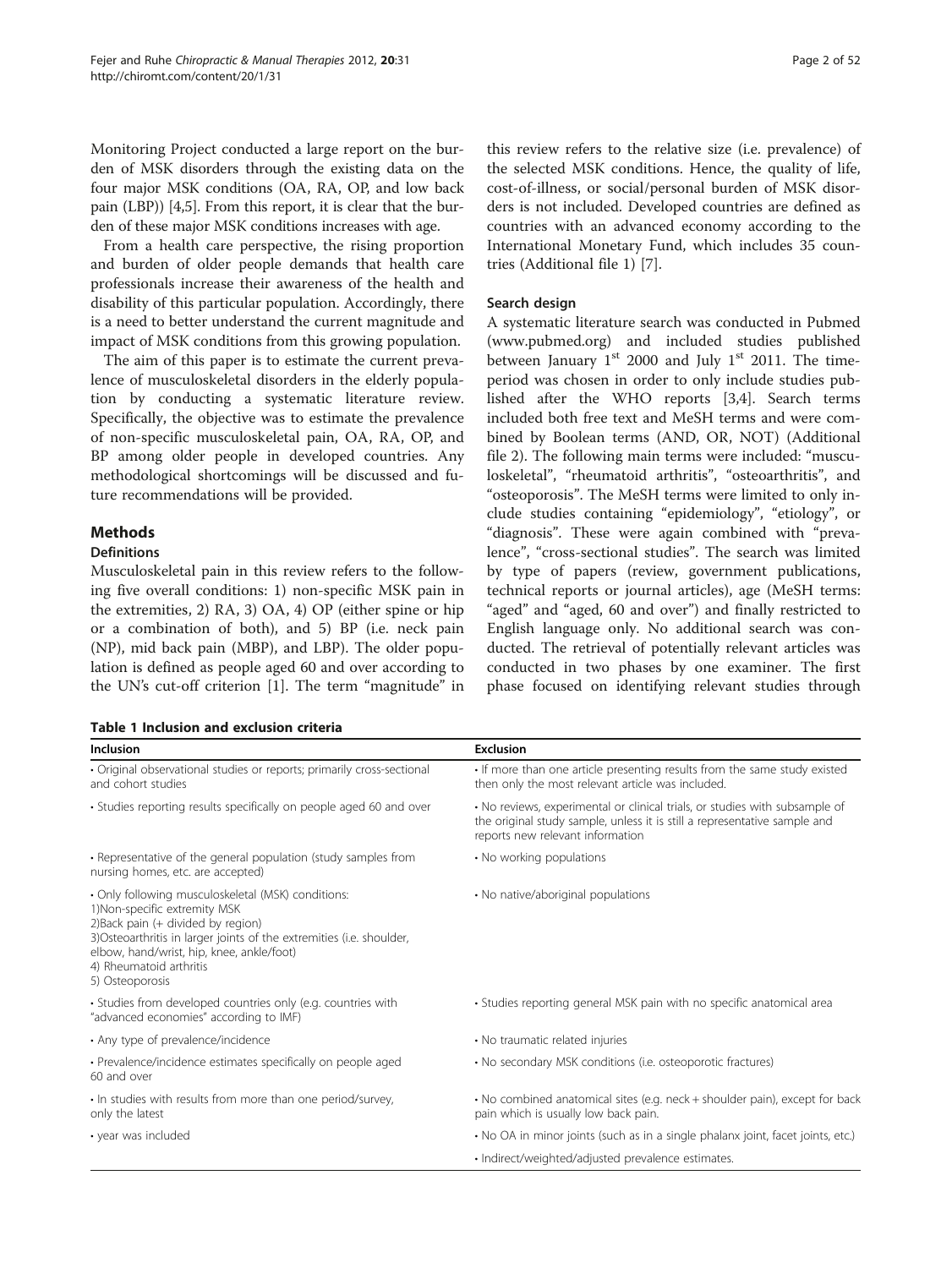the title and abstract. This was followed by retrieval of all full-text articles for further eligibility. As Pubmed adds papers or change MeSH terms retrospectively, the search was repeated after July  $1<sup>st</sup>$ . The last search was conducted September 1<sup>st</sup> 2011. No additional searches were conducted, nor were any authors contacted.

#### Eligibility criteria

Only observational studies from developed countries that reported specific MSK disorders on older people aged 60 and over were included. Thus, studies reporting general MSK pain were excluded. Preferably, the study sample had to represent the general population, but as some individuals may live in nursing homes etc., such studies were also accepted. Table [1](#page-1-0) lists the full inclusion and exclusion criteria used in this literature review.

## Extraction of information

All core information from the included studies was extracted by an unblinded examiner. The most relevant information were: Article details, study objective(s), study design, method of data collection, sampling method and sample data, disease definition, and outcome data (Table 2). If the included study referred to another reference (i.e. another paper, report, or website) for a more detailed description of the study cohort, then that reference was perused for additional information if it was accessible.

#### Risk of bias assessment

The quality of each study was determined by assessing the risk of bias [[8\]](#page-49-0). Recently, Viswanathan et al. have identified 29 practical and validated items that may be used to evaluate the risk of bias and precision of observational studies [\[9](#page-49-0)]. This bank of items covers a range of different study designs and the authors have provided instructions as to what items to use depending on the studies under assessment. Thus, only items related to our main objectives were identified and criteria for each

#### Table 2 List of items extracted from each article

- 1. Article details (author(s), title, country, source)
- 2. Objective(s) of study
- 3. Study design (cross-sectional or cohort/longitudinal)
- 4. Method of data collection (registry, questionnaire, interview, examination, etc.)
- 5. Sampling method and sample data (age, gender ratio, target population, study sample, response rate)
- 6. Description of MSK condition (definition, type and validation of questionnaire)
- 7. Outcome data (type of prevalence/incidence, results (including gender and age estimates, 95% CI)
- 8. Own remarks or conclusion

item were defined to fit our main objective (Table [3](#page-3-0)). The layout of the questionnaire was slightly modified for practical reasons, but no other changes were made. The chosen items focused on selection bias, information bias, and the overall interpretation of each study. Relevant criteria to assist in determining the risk of bias in a study were specified to each item. No validation of the included items was performed.

## Data analysis

The extracted data was presented in separate tables for each of the included MSK conditions. In studies where the results were only presented graphically, best effort was made to determine the prevalence estimates from the graphs (without decimals). Both total and gender prevalence estimates as well as age related changes were reported when possible. In addition, the attempt was made to present pooled means of prevalence estimates on fairly homogeneous studies.

## Results

#### Search results

In total, 5097 articles were found through the search strategy (Figure [1](#page-4-0)). Based on either their title or abstract, 185 were subsequently retrieved and reviewed. Of these, 100 articles were rejected, mainly because prevalence estimates on elderly aged 60 and over was not reported or could not be determined (82%) (Additional file [3](#page-49-0)). Other reasons for exclusions were 1) the studies did not fulfil the inclusion/exclusion criteria (14%) and 2) articles reporting results that were already published in other articles (i.e. duplicate publications) (4%). Thus, in all 85 articles were included in this review.

#### Study characteristics

The included articles were published in 39 different journals of which 4 journals (Spine (26%), Rheumatology (18%), Annals of Rheumatic Diseases (18%), Arthritis & Rheumatism (15%)) accounted for approximately three quarters of all journals. There was an uneven distribution of publications between 2000 and 2011, but with no clear patterns across the decade. The majority of the studies were from Europe (58%) followed by Australasia (21%), North America (18%) and Middle East (4%).

## Risk of bias within each study and across studies

Overall, 25% of the studies were determined as having a low risk of bias and 11% were deemed as having a high bias risk (Figure [2](#page-4-0) and Additional file [4\)](#page-49-0). Thus, in approximately 65% of the studies it was unclear if risk of bias were either low or high, mainly because it was difficult to determine if the final study sample was truly representative of the target population. The risk of bias for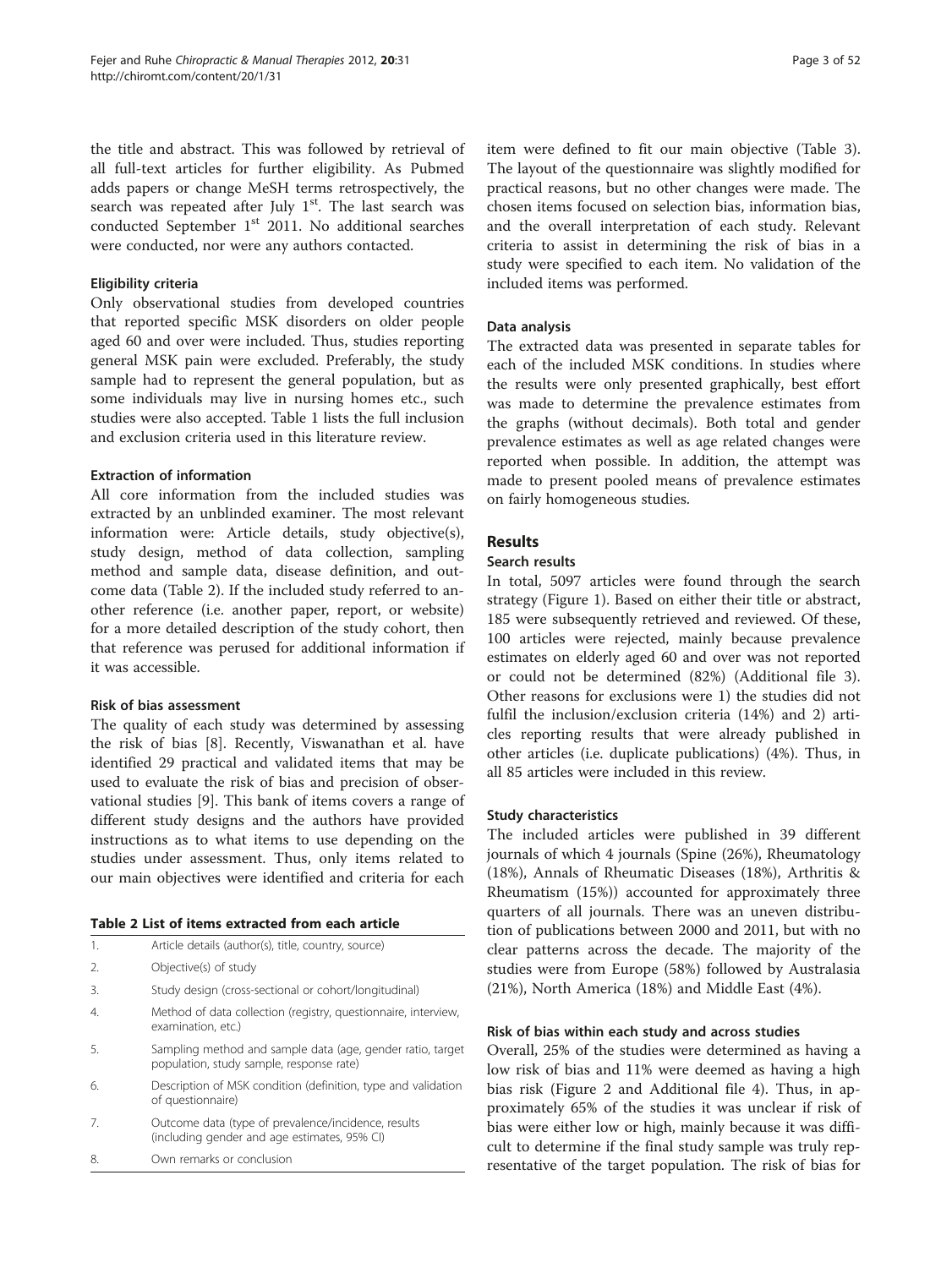| Item number<br>from original<br>study*                              | Dimension<br>of bias | <b>Methods</b><br>domain    | Assessment<br>question                                                      | Criteria / definitions / categories                                                                           |
|---------------------------------------------------------------------|----------------------|-----------------------------|-----------------------------------------------------------------------------|---------------------------------------------------------------------------------------------------------------|
| Q2                                                                  | Selection            | Sample                      | • Are critical inclusion/exclusion criteria                                 | · Target population described?                                                                                |
| bias<br>Q <sub>3</sub><br>bias<br>Q14<br>bias<br>$\cdot$ Q7<br>bias |                      | definition and<br>selection | clearly stated?                                                             | • Ascertainment procedure for target sample<br>described?                                                     |
|                                                                     |                      |                             |                                                                             | • Study sample representative of the target<br>population described?                                          |
|                                                                     |                      |                             |                                                                             | • Age range, gender, etc. described?                                                                          |
|                                                                     |                      |                             |                                                                             | · Specific inclusion/exclusion criteria stated?                                                               |
|                                                                     |                      |                             |                                                                             | · Sample size described?                                                                                      |
|                                                                     | Information          | Sample<br>definition and    | • Are the inclusion/exclusion criteria<br>measured using valid and reliable | · Ascertainment procedure: Random, stratified,<br>cluster, etc. (if applicable)                               |
|                                                                     |                      | selection                   | measures                                                                    | · Registry (census, GP databases) (reporting bias?)<br>(if applicable)                                        |
|                                                                     |                      |                             |                                                                             | • Medical records (clinical or hospital records)<br>(if applicable)                                           |
|                                                                     |                      |                             |                                                                             | • Non-response analysis (non-response bias)<br>(if applicable)                                                |
|                                                                     | Information          |                             |                                                                             | • Sample size: is it justified or is a power calculation<br>provided?                                         |
|                                                                     |                      | Soundness of<br>information | • Are outcome measures assessed using<br>valid and reliable measures?       | · Questionnaire (is it valid and/or reproducible?)<br>(if applicable)                                         |
|                                                                     |                      |                             |                                                                             | • Registry (i.e. census, GP databases) (reporting bias?)<br>(if applicable)                                   |
|                                                                     |                      |                             |                                                                             | · Interviewing bias (i.e. structured, semi-structured,<br>objective) (if applicable)                          |
|                                                                     |                      |                             |                                                                             | · Self-reporting (risk of recall bias; shorter recall better<br>than longer recall) (if applicable)           |
|                                                                     |                      |                             |                                                                             | · Observation, examination procedure (observer bias?)<br>(if applicable)                                      |
|                                                                     | • Performance        | • Exposure                  | • What is the level of detail in describing<br>the outcome?                 | • Definition of the MSK condition; anatomical,<br>physiological. (required)                                   |
|                                                                     |                      |                             |                                                                             | • Definition of symptom(s) (pain, problem, other)<br>(required)                                               |
|                                                                     |                      |                             |                                                                             | • Definition of period of symptom(s) (required, only<br>if applicable)                                        |
|                                                                     |                      |                             |                                                                             | · Description of pain intensity (if applicable, not<br>required)                                              |
|                                                                     |                      |                             | • Overall judgment                                                          | · Low risk of bias: Bias, if present, is unlikely to alter the<br>results seriously                           |
|                                                                     |                      |                             |                                                                             | • Unclear risk of bias: Impossible to determine risk of<br>bias (either missing or not described well enough) |
|                                                                     |                      |                             |                                                                             | • High risk of bias: Bias may alter the results seriously                                                     |

#### <span id="page-3-0"></span>Table 3 Items chosen to assess risk of bias of the included studies

\* Viswanathan M, Berkman ND. Development of the RTI item bank on risk of bias and precision of observational studies. J Clin Epidemiol 2011, 65:163-178.

each of the included studies is presented within each of the musculoskeletal conditions.

## Prevalence of musculoskeletal disorders in the elderly population

A total of 173 different prevalence estimates were extracted from the 85 included studies. The most commonly reported MSK condition (i.e. number of prevalence estimates) was BP (29%), OA and OP (17%), followed by RA (8%), ankle/foot pain (8%), knee pain (6%), hip pain (5%), shoulder pain (5%), hand/wrist pain (3%), and elbow pain (3%).

#### Prevalence of RA

Rheumatoid arthritis was described in 12 studies with a total of 13 different point prevalence estimates [\[10](#page-49-0)-[21](#page-49-0)]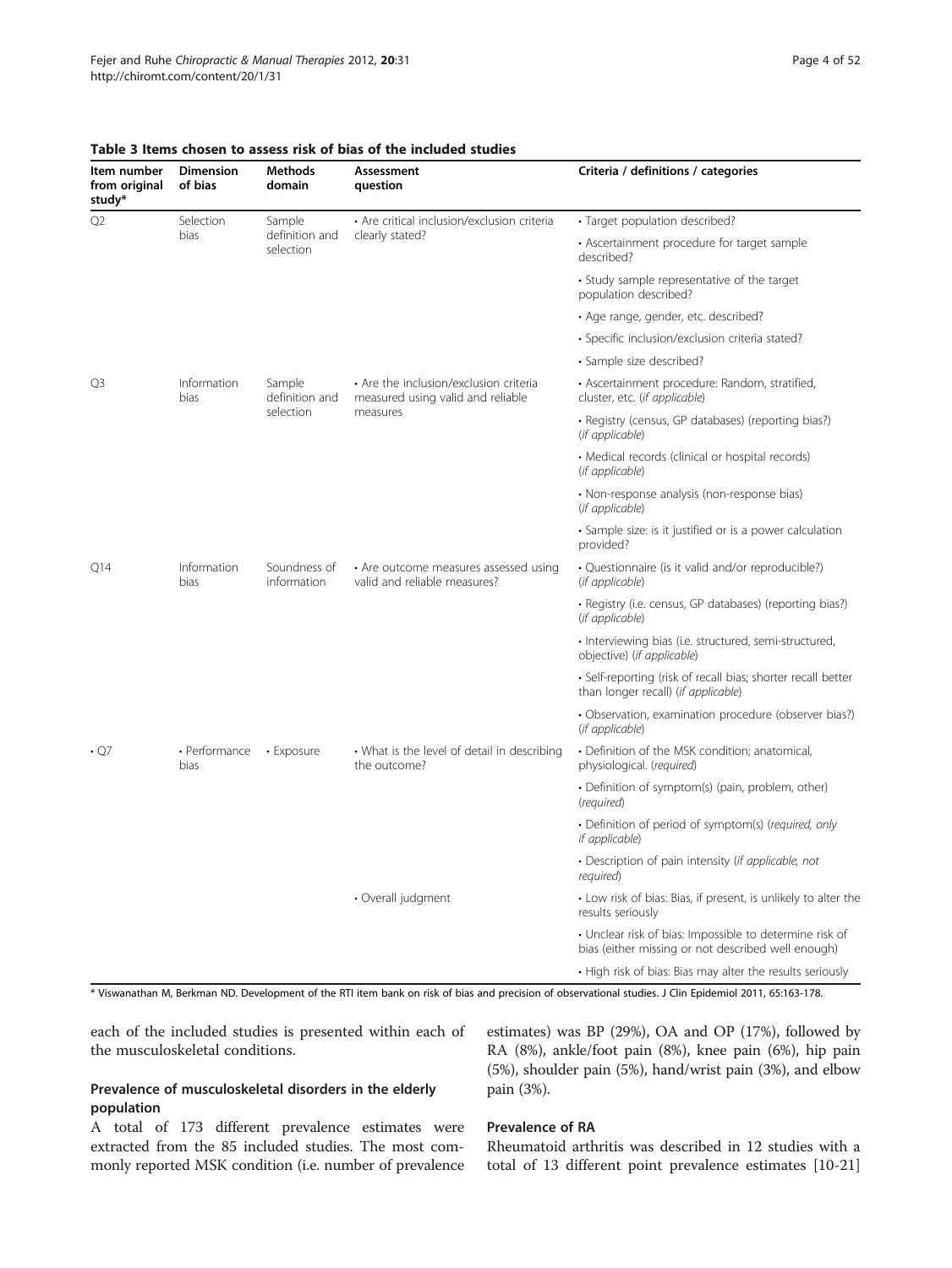

<span id="page-4-0"></span>

(Table [4](#page-5-0)). Seven (58%) were of low risk of bias [[10](#page-49-0),[11,13](#page-49-0),[16,17](#page-49-0),[19,20](#page-49-0)] and only one study [\[18](#page-49-0)] was deemed as being of high risk of bias (Table [4](#page-5-0) and Additional file [4\)](#page-49-0).

The prevalence estimates that were based on clearly defined criteria (typically the 1987 American College of Rheumatology (ACR) criteria [[22](#page-49-0)]) ranged between 0.4% and 2.2%. The prevalence of RA was higher among women. No clear age related differences could be determined, but generally the prevalences were minimal across ages.

## Prevalence of OA

Sixteen studies reported prevalence estimates on OA in four different anatomical sites (knee, hand, hip, and lumbar spine) either based on symptomatic findings only, radiographic findings only, or on a combination of both [[11,18,23-](#page-49-0)[36\]](#page-50-0) (Table [5\)](#page-7-0). Of these studies, five (31%) were judged as being of low risk [[11](#page-49-0),[23-25,30](#page-49-0)] and only one study (6%) of high risk of bias [[18](#page-49-0)] (Table [5](#page-7-0) and Additional file [4\)](#page-49-0).

## Lumbar spine OA

Two Japanese studies on lumbar spine radiographic OA, using a higher Kellgren-Lawrence (K-L) grade (≥3), reported point prevalences of 40%-75% in the 60–69 year olds to 80%-90% in the 80+ age group [\[33,35\]](#page-50-0).

## Hip OA

Only three studies on hip OA were found in this review [[18,23,](#page-49-0)[37\]](#page-50-0), two studies on symptomatic hip OA [[18](#page-49-0),[37](#page-50-0)] and one on combined symptomatic/radiographic hip OA [[23\]](#page-49-0). The self reported hip OA were about three times higher (17-22%) than found through clinical examination (approx. 8%) and more common in women than in men [[23\]](#page-49-0). Combined symptomatic/radiographic hip OA increased from 2% in the 60–64 year olds to 3% in the 75–79 year olds, but then decreased slightly in the 80+ year olds.

## Knee OA

Knee OA was reported in 11 studies [\[11,18,23,25,27,28,30](#page-49-0)[-34](#page-50-0)] and presented 14 different prevalence estimates (Table [5](#page-7-0)). The ACR clinical criteria [\[38](#page-50-0)] for knee OA was used in two out of three studies on symptomatic knee pain and showed fairly similar prevalence estimates (28-33%).

All studies on radiographic knee OA only (i.e. without reported pain) either used the K-L grade 2 [[39,40\]](#page-50-0) or higher criteria for OA [\[27,28,31-](#page-49-0)[34](#page-50-0)]. Nevertheless, great variations in point prevalence estimates were reported. For example, in women in their sixties, OA was present in 40% to 57%, and in the seventies it ranged between 54% and 74%. In men, larger differences were found (60s: 4%-35%) and (70s: 18%-51%). Overall, higher OA estimates were reported with increasing age.

For the combined knee OA and reported pain, generally larger gender differences were seen (Table [5\)](#page-7-0) and more variation in age trends were also noted [[23,27,28,31,](#page-49-0)[32\]](#page-50-0). Painful knee OA increased with age until approximately at age 80+ where a slight decrease was reported in two out of the four studies [\[11,18,25,30\]](#page-49-0).

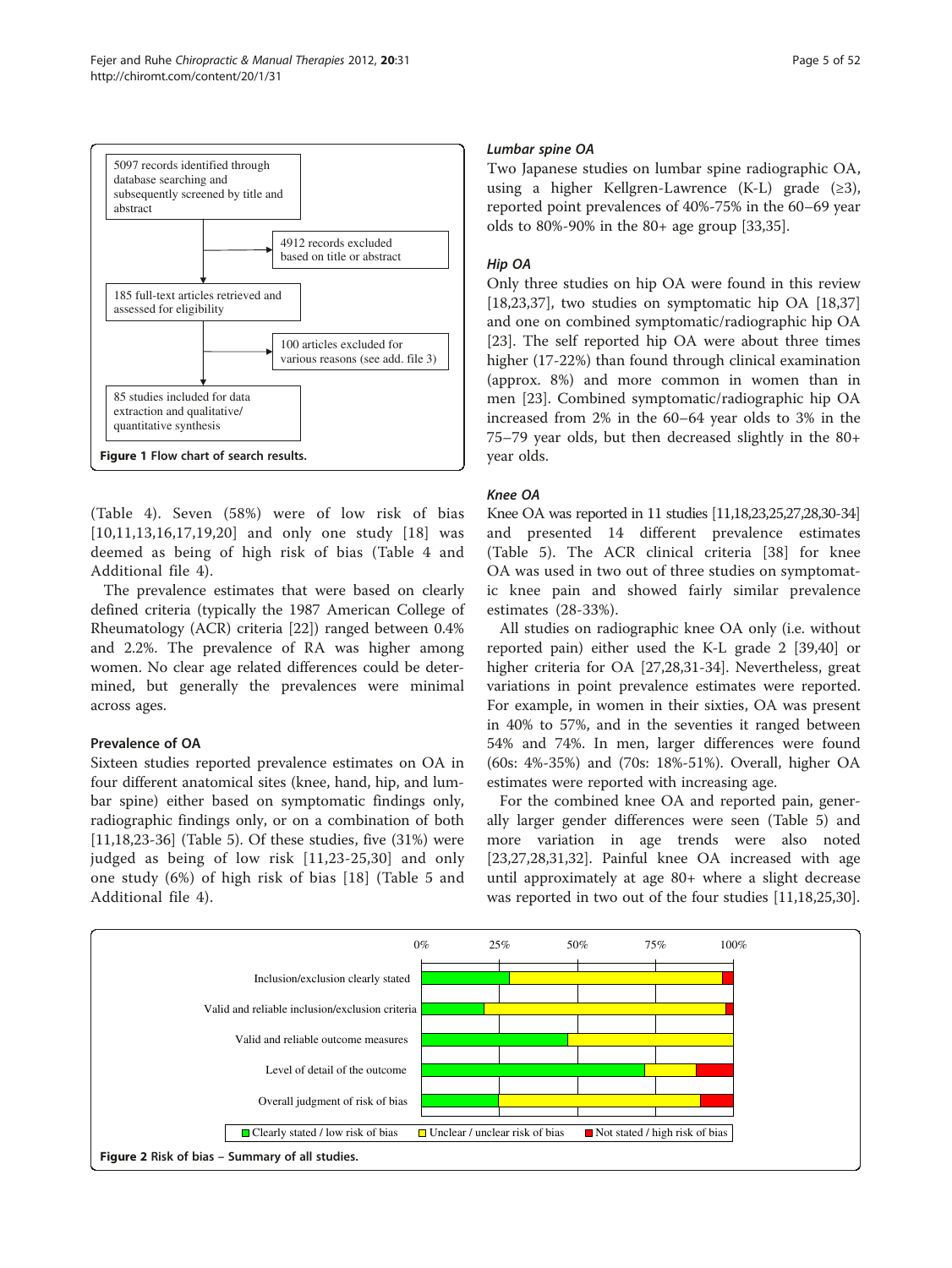## <span id="page-5-0"></span>Table 4 Description of studies on rheumatoid arthritis (RA)

| <b>First author</b>       | Study design /                                                                                                                                                                                                                |              | Sample size    |                    | Crude                   | Outcome                                     | Outcome                 | Prevalence Age |           |         | Prevalence* (95% CI) |              | Risk         |
|---------------------------|-------------------------------------------------------------------------------------------------------------------------------------------------------------------------------------------------------------------------------|--------------|----------------|--------------------|-------------------------|---------------------------------------------|-------------------------|----------------|-----------|---------|----------------------|--------------|--------------|
| Publ. year<br>Country     | <b>Population /Method</b><br>of collection                                                                                                                                                                                    | <b>Total</b> | M              | F.                 | response<br>rate $(\%)$ | definition                                  | assessment<br>method    | period         |           | М       | F.                   | <b>Total</b> | of<br>bias   |
| Andrianakos [10]          | 1966-99, (19+ yo), the total adult                                                                                                                                                                                            | 8740         | 4269           | 4471               | 82                      | <b>ACR 1987</b>                             | Self report +           | Point          | 60-69     |         |                      | 0.9          | L.           |
| 2006 Greece               | population in 7 mixed<br>communities + random sample<br>in another 2 mixed communities<br>(the ESORDIG study). Home visit<br>by a rheumatologist. Interview<br>and examination                                                |              |                |                    |                         | criteria                                    | examination             |                | $70+$     |         |                      | 0.9          |              |
| Carmona [11]              | (20+ yo), a stratified multistage<br>cluster sampling from the                                                                                                                                                                | 2192         |                | 1014 1178 73       |                         | ACR criteria,<br>based on modified          | Self report             | Point          | 60-69     |         |                      | 1.0          | L            |
| 2001 Spain                | censuses of 20 municipalities.                                                                                                                                                                                                |              |                |                    |                         | questionnaire                               |                         |                | 70-79     |         |                      | 0.5          |              |
|                           | Postal questionnaire + interview<br>by a rheumatologist                                                                                                                                                                       |              |                |                    |                         |                                             |                         |                | $80+$     |         |                      | 2.7          |              |
| Collerton [12]<br>2009 UK | 2006-7, (85+ yo), all people born<br>in 1921, permanently registered<br>with a participating GP in<br>Newcastle upon Tyne or North<br>Tyneside primary care trusts<br>(the Newcastle 85+ Study).<br>Medical records at the GP | 853          | 323            | 530                | 59                      | Not stated                                  | Medical record          | Point          | 85        | 0.5     | 5.1                  | 3.5          | U            |
| Englund [13]              | 2008, (20+ yo), all patients                                                                                                                                                                                                  | 931316 27%   |                | 73%                | N/A                     | Diagnosis of RA                             | National register Point |                | 65-74 1.0 |         | 1.9                  | 1.5          | $\mathsf{L}$ |
| 2010 Sweden               | diagnosed with RA registered<br>in the Skåne Health Care<br>Register, southern Sweden.                                                                                                                                        |              |                |                    |                         | given by a specialist<br>in rheumatology or |                         |                | 75-84 1.0 |         | 1.7                  | 1.5          |              |
|                           | Data from a national registry                                                                                                                                                                                                 |              |                |                    |                         | internal medicine                           |                         |                | $85+$     | 1.2     | 1.2                  | 1.1          |              |
| Hanova [14]<br>2006 Czech | 2002, (16+ yo), all patients                                                                                                                                                                                                  | $\ddot{?}$   | $\overline{?}$ | $\overline{\cdot}$ | N/A                     | ACR 1987 clinical                           | Medical record          | Point          | 60-69     | 0.6     | 2.3                  |              | U            |
| Republic                  | diagnosed before 28th February<br>reported by all                                                                                                                                                                             |              |                |                    |                         | criteria                                    |                         |                | 70-79 0.6 |         | 2.9                  |              |              |
|                           | rheumatologists, other specialists,<br>and almost all GPs. Medical<br>records from GPs.                                                                                                                                       |              |                |                    |                         |                                             |                         |                | $80 +$    | 0.5     | 0.8                  |              |              |
| Laiho [15]                | 1989, (75, 80 & 85 yo), a                                                                                                                                                                                                     | 1317         | 484            | 833                | 76-96                   | ACR 1987 clinical                           | Self report $+$         | Point          | 75        | 2.8     | 1.2                  | 1.7          | U            |
| 2001 Finland              | computer-generated random<br>sample from the population                                                                                                                                                                       |              |                |                    |                         | criteria                                    | examination             |                | 80        | $\circ$ | 1.4                  | 1.0          |              |
|                           | register, Helsinki & Vantaa<br>(the Helsinki Ageing Study &<br>the Vantaa study). Interview<br>and examination                                                                                                                |              |                |                    |                         |                                             |                         |                | 85        | 0       | 1.3                  | 1.0          |              |
| Neovius [16]              | 2008, $(16 + y0)$ , patients with a                                                                                                                                                                                           | 58102        | $\cdot$ ?      | $\overline{?}$     | $\overline{\cdot}$      | Any visit listing an                        | National register Point |                | 60-69 0.9 |         | 2.1                  | 1.5          | L            |
| 2010 Sweden               | clinical visit listing an RA<br>diagnosis were identified in                                                                                                                                                                  |              |                |                    |                         | RA diagnosis was<br>used to define RA.      |                         |                | 70-79     | 1.3     | 2.6                  | 2.0          |              |
|                           | inpatient and outpatient specialist<br>care in the National Patient<br>Register (1964-2007) together<br>with patients listed in the<br>Swedish Rheumatology<br>Quality Register (SRQ;<br>1995-2007). National register        |              |                |                    |                         |                                             |                         |                | $80+$     | 1.5     | 2.7                  | 2.2          |              |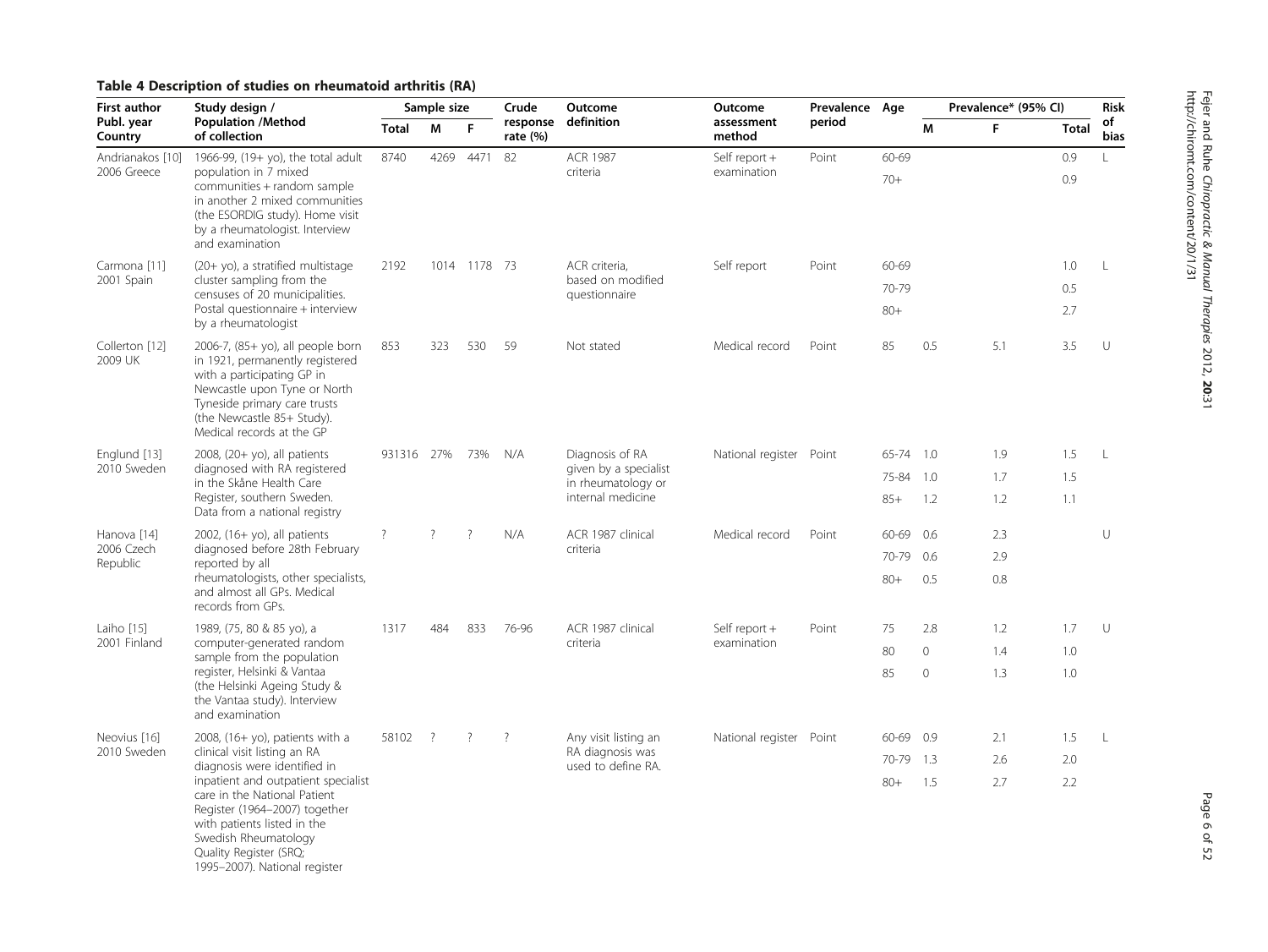## Table 4 Description of studies on rheumatoid arthritis (RA) (Continued)

| Ollivier [17]           | 1996, (18+ yo), a random                                                                                                                                                                                                                    | 1672 | $\mathbf{0}$             | 1672 92                  |                | ACR 1987 clinical                                                                                                                                                       | Self report $+$                          | Point | 60-69       |                | 1.5                             |     |              |
|-------------------------|---------------------------------------------------------------------------------------------------------------------------------------------------------------------------------------------------------------------------------------------|------|--------------------------|--------------------------|----------------|-------------------------------------------------------------------------------------------------------------------------------------------------------------------------|------------------------------------------|-------|-------------|----------------|---------------------------------|-----|--------------|
| 2004 France             | sample from the official list<br>of phone numbers in Brittany.                                                                                                                                                                              |      |                          |                          |                | criteria                                                                                                                                                                | examination                              |       | 70-79       |                | 1.1                             |     |              |
|                         | Telephone interviews by a<br>rheumatologist                                                                                                                                                                                                 |      |                          |                          |                |                                                                                                                                                                         |                                          |       | 80-89       |                | 1.4                             |     |              |
| Picavet [18]            | 1998, (25+ yo), a 6 months                                                                                                                                                                                                                  | 2338 | $\overline{?}$           | $\overline{\phantom{0}}$ | 85             | "Please indicate whether                                                                                                                                                | Self repot                               | Point | 65-74       |                |                                 | 6   | H            |
| 2003 The<br>Netherlands | follow-up on a baseline stratified<br>random sample taken from the<br>population register (the Dutch<br>population-based<br>Musculoskeletal Complaints<br>and Consequences Cohort<br>study, DMC3-study). Postal<br>questionnaire            |      |                          |                          |                | a physician or medical<br>specialist has ever told<br>you that you have one<br>or more of the following<br>diseases [RA]"                                               |                                          |       | $75+$       |                |                                 | 10  |              |
| Rasch [19]<br>2003 USA  | 1988-94, (60+ yo), a multistage,<br>stratified probability sample<br>representative of the civilian<br>non-institutionalized population<br>residing in the 50 states of<br>the USA. Home interviews<br>and examination at mobile<br>centers | 5302 | $\overline{\phantom{0}}$ | $\overline{\phantom{a}}$ | 80             | ACR 1987 clinical criteria:<br>3 out of 6 criteria met<br>("n of $k$ ")                                                                                                 | Self report $+$<br>laboratory<br>results | Point | $60+$       |                | $1.6(0.8-2.4)$ $2.4(1.4-3.4)$   |     | L            |
| Rasch [19]<br>2003 USA  | 1988-94, (60+ yo), a multistage,<br>stratified probability sample<br>representative of the civilian<br>non-institutionalized population<br>residing in the 50 states of the<br>USA. Home interviews and<br>examination at mobile<br>centers | 5302 | $\overline{\phantom{0}}$ | $\overline{\phantom{0}}$ | 80             | ACR 1987 clinical criteria:<br>allowing surrogate<br>classification variables<br>when a primary<br>classification variable is<br>unavailable ("classification<br>tree") | Self report $+$<br>laboratory<br>results | Point | $60+$       |                | $1.6(0.8-2.4)$ $2.6(1.6-3.6)$   |     | L            |
| Riise [20]              | 1987 & 1996, (20+), all records                                                                                                                                                                                                             | 2282 | $\overline{\phantom{0}}$ | $\overline{\phantom{a}}$ | $\overline{?}$ | ACR 1987 clinical criteria                                                                                                                                              | Medical record                           | Point | $60-69$ 0.9 |                | 1.4                             | 1.2 | $\mathbf{L}$ |
| 2000 Norway             | of patients registered at the<br>Department of Rheumatology                                                                                                                                                                                 |      |                          |                          |                | (ICD-9 diagnoses 714.0)<br>and 714.9) in medical                                                                                                                        |                                          |       | 70-79 0.9   |                | 1.9                             | 1.5 |              |
|                         | at the University Hospital of                                                                                                                                                                                                               |      |                          |                          |                | records and subsequently                                                                                                                                                |                                          |       | 80-89       | 1.3            | 1.3                             | 1.5 |              |
|                         | Tromsø [only 1996 prevalence<br>reported here]                                                                                                                                                                                              |      |                          |                          |                | critical reviews by a senior<br>consultant                                                                                                                              |                                          |       | $90+$       | 0.2            | 0.6                             | 0.4 |              |
| Symmons [21]            | (16+), a two-stage stratified                                                                                                                                                                                                               | 5424 | $\overline{\phantom{0}}$ | $\overline{\phantom{a}}$ | 77             | A modified version of the                                                                                                                                               | Clinical                                 | Point | 65-74       | $1.5(0.8-3.0)$ | $3.3(1.9-5.9)$                  |     | U            |
| 2002 UK                 | random sample from 11 GPs<br>in Norfolk (GPs allowed to<br>exclude certain patients).<br>Postal questionnaire and<br>examination at the GP                                                                                                  |      |                          |                          |                | ACR 1987 criteria for<br>symptomatic RA followed<br>by a clinical assessment                                                                                            | assessment                               |       | $75+$       |                | $3.1$ (1.7-5.5) $5.4$ (3.1-9.3) |     |              |

\*Prevalence estimates without decimals are obtained from figures/graphs in the article and should be interpreted with caution.

I: Interview, Q: Questionnaire; E: Examination, R: Register. L: Low, U: Unclear, H: High.

GP: General practitioner; ACR: The American College of Rheumatology (ACR clinical criteria for RA [\[22](#page-49-0)]).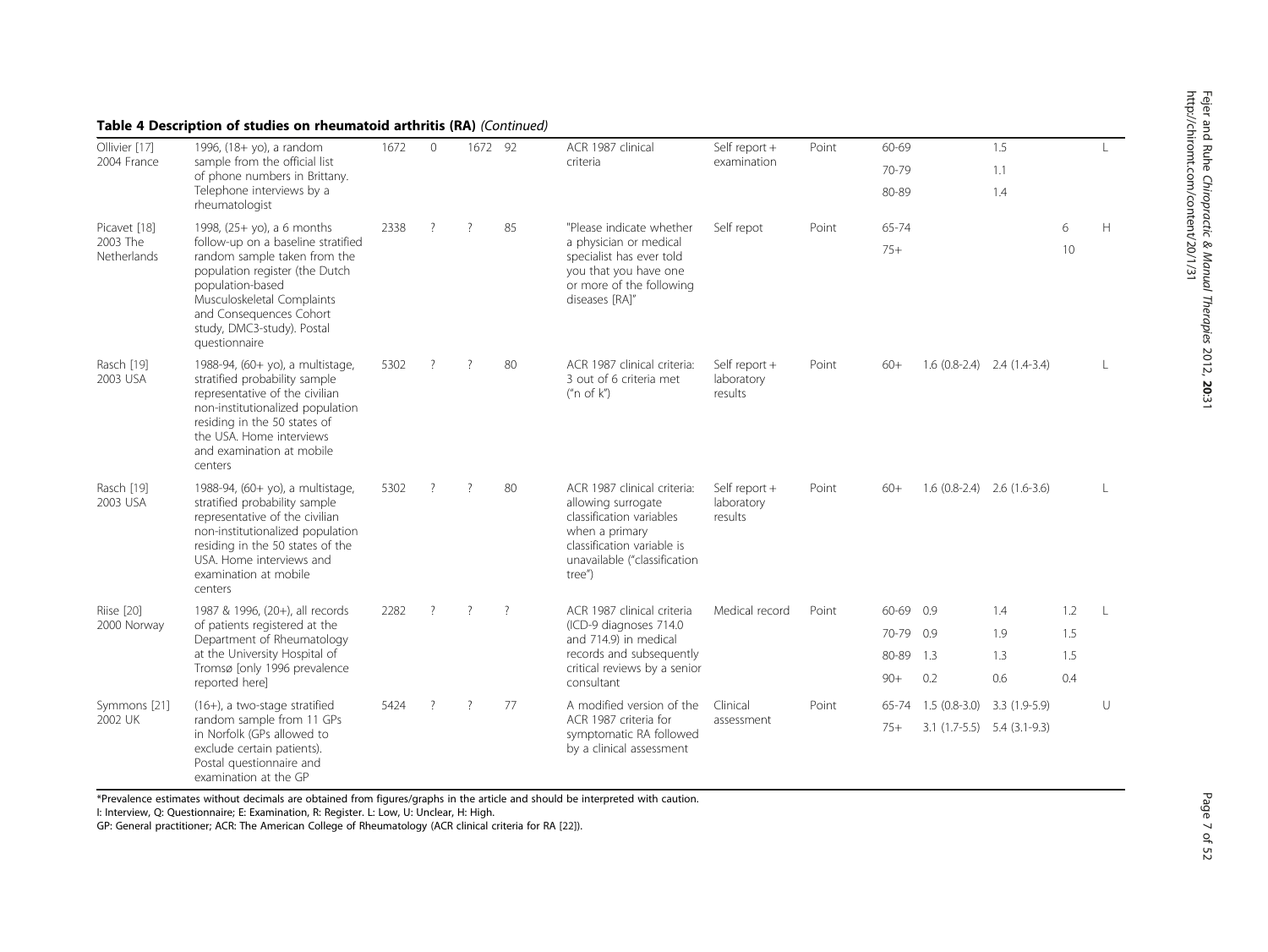|                    | <b>First author</b>        | Study design /                                                                                                                                                                                                                                                                                 |         | Sample size |                | Crude                  | Outcome                                                                                                                                  | Outcome                 | Prevalence Age |       |   |                | Prevalence* (95% CI) | <b>Risk</b> |
|--------------------|----------------------------|------------------------------------------------------------------------------------------------------------------------------------------------------------------------------------------------------------------------------------------------------------------------------------------------|---------|-------------|----------------|------------------------|------------------------------------------------------------------------------------------------------------------------------------------|-------------------------|----------------|-------|---|----------------|----------------------|-------------|
|                    | Publ. year<br>Country      | <b>Population /Method</b><br>of collection                                                                                                                                                                                                                                                     | Total M |             | F              | response<br>rate $(%)$ | definition                                                                                                                               | assessment<br>method    | period         |       | М | F              | <b>Total</b>         | of<br>bias  |
| Knee, symptomatic  | Carmona [11]               | (20+ yo), a stratified                                                                                                                                                                                                                                                                         | 2192    |             | 1014 1178 73   |                        | <b>ACR</b> clinical                                                                                                                      | Self report             | Point          | 60-69 |   |                | 28.1                 | L.          |
|                    | 2001 Spain                 | multistage cluster<br>sample from the                                                                                                                                                                                                                                                          |         |             |                |                        | criteria                                                                                                                                 |                         |                | 70-79 |   |                | 33.7                 |             |
|                    |                            | censuses of 20<br>municipalities.<br>Postal<br>questionnaire +<br>interview<br>(rheumatologist)                                                                                                                                                                                                |         |             |                |                        |                                                                                                                                          |                         |                | $80+$ |   |                | 21.3                 |             |
| Knee, symptomatic  |                            | Fernandez-Lopez 2000, (20+ yo), stratified                                                                                                                                                                                                                                                     | 2192    |             | 1014 1178 73   |                        | <b>ACR</b> clinical                                                                                                                      | Self report             | Point          | 60-69 |   | 18.1 37.2 28.1 |                      | L           |
|                    | [25] 2008 Spain            | poly-stage cluster<br>sampling from 20                                                                                                                                                                                                                                                         |         |             |                |                        | criteria                                                                                                                                 |                         |                | 70-79 |   | 16.7 44.1 33.7 |                      |             |
| Knee, symptomatic  |                            | city censuses,<br>home visit<br>questionnaire +<br>interview<br>(rheumatologist)                                                                                                                                                                                                               |         |             |                |                        |                                                                                                                                          |                         |                | $80+$ |   | 14.3 25.5 21.3 |                      |             |
|                    | Mannoni [30]<br>2003 Italy | 1995, (65+ yo), the<br>entire population<br>of $65+$ yo in<br>Dicomano (The<br>ICARe Dicomano<br>study). Home interview<br>and examination<br>(geriatrician)                                                                                                                                   | 697     | 406         | 291            | 81                     | <b>ACR</b> clinical<br>criteria                                                                                                          | Clinical<br>examination | Point          | $65+$ |   |                | 29.8                 | L           |
| Knee, symptomatic  | Picavet [18]               | 1998, (25+ yo), a 6                                                                                                                                                                                                                                                                            | 2338 ?  |             | $\overline{?}$ | 85                     | "Please indicate                                                                                                                         | Self report             | Point          | 65-74 |   |                | 27                   | H           |
|                    | 2003 The<br>Netherlands    | months follow-up on<br>a baseline stratified<br>random sample taken<br>from the population<br>register (the DMC3-<br>study). Postal<br>questionnaire                                                                                                                                           |         |             |                |                        | whether a physician<br>or medical specialist<br>has ever told you<br>that you have one<br>or more of the<br>following diseases<br>[OA]'' |                         |                | $75+$ |   |                | 28                   |             |
| Knee, radiographic | Jordan [27]                | 1991-7, (45+ yo),                                                                                                                                                                                                                                                                              | 3690 ?  |             | $\overline{?}$ | 72                     | $K-L \geq 2$                                                                                                                             | Radiograph              | Point          | 65-74 |   |                | 36.1 (33.8-38.6) U   |             |
|                    | 2007 USA                   | stratified simple random<br>sampling of streets as<br>primary sampling units<br>and stratified subsampling<br>of Caucasian women<br>age 65 years or older<br>residents of one of 6<br>townships (the Johnston<br>County Osteoarthritis<br>Project). Home interview<br>and clinical examination |         |             |                |                        |                                                                                                                                          |                         |                | $75+$ |   |                | 49.9 (45.4-54.4)     |             |

## <span id="page-7-0"></span>Table 5 Description of studies on osteoarthritis (OA)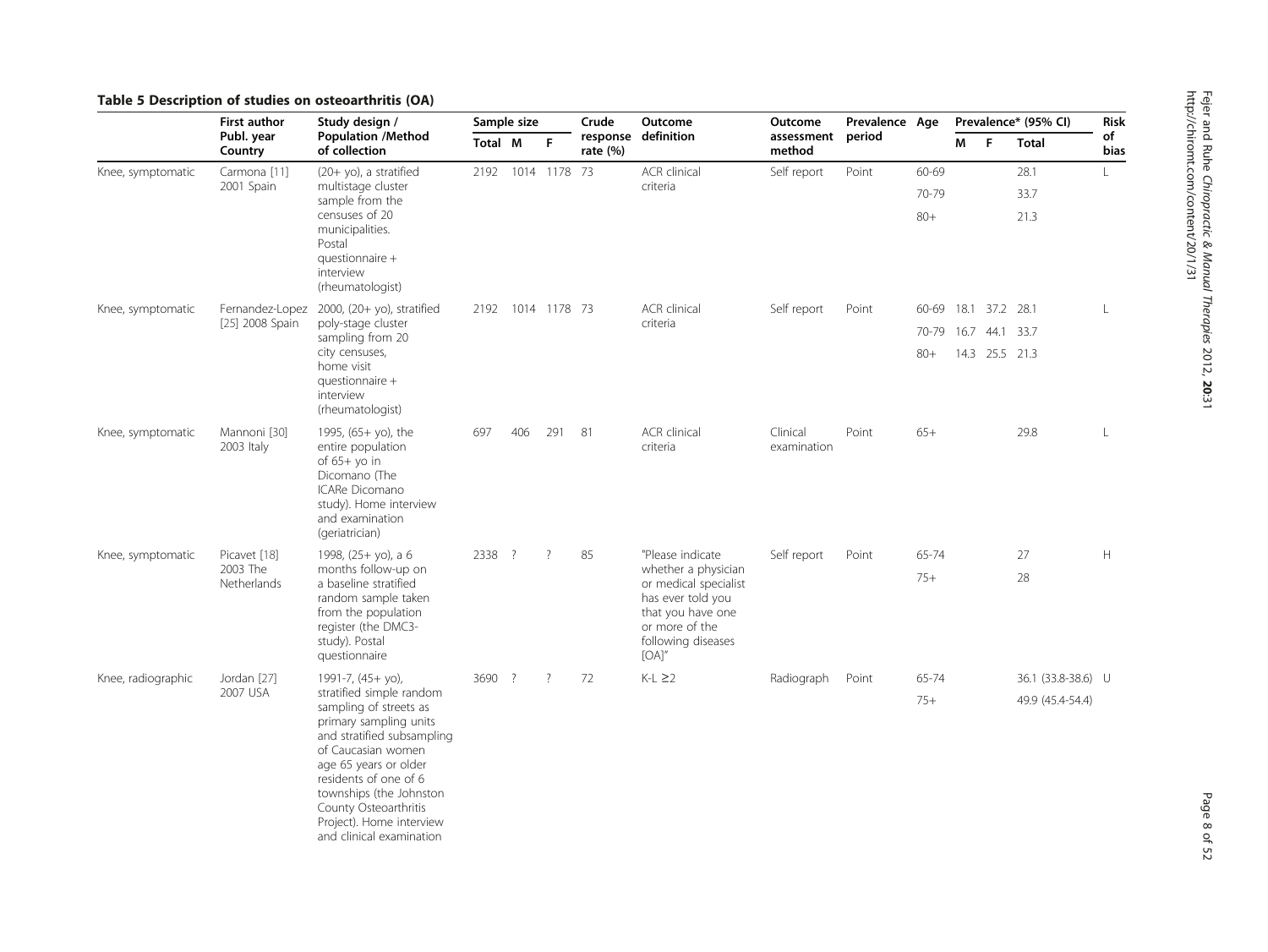| Knee, radiographic                  | Kim [28] 2010<br>South Korea    | 2007, (50+ yo), a<br>follow-up study of a<br>random proportional<br>sample from the Korean<br>National Census of elderly<br>community residents in<br>Chuncheon city. Home<br>interview, Questionnaire<br>and examination                                              | 504      | 230 | 274          | 55         | $K-L \geq 2$                                                            | Radiograph                    | Point | 60-69<br>70-79<br>80-89 34                          | $\overline{4}$<br>-18 | 40<br>65<br>98       | 26<br>42<br>65         | $\cup$ |
|-------------------------------------|---------------------------------|------------------------------------------------------------------------------------------------------------------------------------------------------------------------------------------------------------------------------------------------------------------------|----------|-----|--------------|------------|-------------------------------------------------------------------------|-------------------------------|-------|-----------------------------------------------------|-----------------------|----------------------|------------------------|--------|
| Knee, radiographic                  | Muraki [31]<br>2009 Japan       | 2002, (65+ yo), random<br>samples of community-<br>dwelling people from<br>listings of resident<br>registration in three<br>communities (Itabashi-ku,<br>Hidakagawa-cho,<br>Taiji-cho). Interview,<br>Questionnaire and<br>examination                                 | 2282 817 |     |              | 1465 29-76 | $K-L \geq 2$                                                            | Radiograph                    | Point | 65-69<br>70-74 46<br>75-79 51<br>$80+$              | 42<br>53              | 61<br>71<br>74<br>81 |                        | $\cup$ |
| Knee, radiographic                  | Sudo [32]<br>2008 Japan         | $(65+$ yo), all community<br>inhabitants recruited in<br>Miyagawa village, in<br>central Mie Prefecture.<br>Questionnaire and<br>interview (hospital)                                                                                                                  | 598      | 205 | 393          | 40         | $K-L \geq 2$                                                            | Radiograph                    | Point | 65-74 14<br>75-84 26<br>$85+$                       | 23                    | 33<br>41<br>47       |                        | U      |
| Knee, radiographic                  | Yoshida [34]<br>2002 Japan      | 2000, (40+ yo), all<br>women identified by<br>the municipal electroral<br>list of Oshima town,<br>Nagasaki (The Hizen-<br>Oshima Study).<br>examination                                                                                                                | 586      |     | 586          | -30        | $K-L \geq 2$                                                            | Radiograph                    | Point | 63-69<br>70-79<br>80-89                             |                       | 35.8<br>54.0<br>63.3 |                        | $\cup$ |
| Knee, radiographic                  | Yoshimura [33]<br>2009 Japan    | 2005-7, (40+ yo), recruited<br>from the resident-<br>registration lists of the<br>Hidakagawa &<br>Taiji regions or from a<br>randomly selected<br>cohort study from the<br>Itabashi (Tokyo) Ward<br>resident registration<br>database (the ROAD<br>study). Examination | 3040     |     | 1061 1979 76 |            | $K-L \geq 2$                                                            | Radiograph                    | Point | 60-69 35.2 57.1<br>70-79 48.2 71.9<br>$80+$         |                       | 51.6 80.7            |                        | $\cup$ |
| Knee, symptomatic +<br>radiographic | Andrianakos [23]<br>2006 Greece | 1966-99, (19+ yo), the<br>total adult population<br>in 7 mixed<br>communities + random<br>sample in another<br>2 mixed communities                                                                                                                                     | 8740     |     | 4269 4471 82 |            | <b>ACR</b> clinical<br>criteria + radiograph<br>(unknown<br>definition) | Self report $+$<br>radiograph | Point | 60-64 5.4<br>65-69<br>70-74<br>75-79 19.3 33.3 27.6 | -8.4<br>11.7          | 28.0 20.4            | 21.4 13.3<br>21.1 15.3 | L      |

Page 9 of 52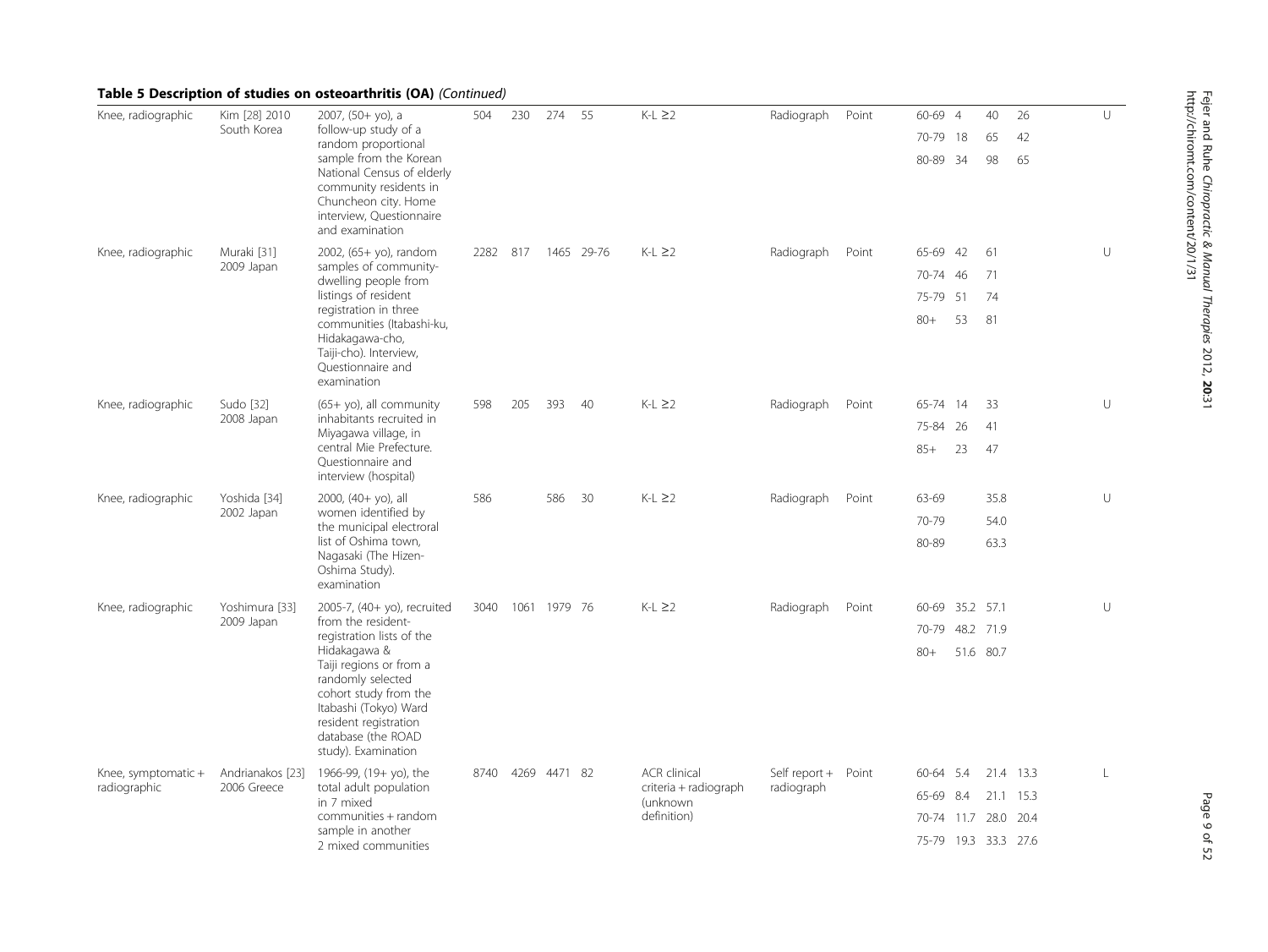|                                     |                  | (the ESORDIG study).<br>Interview,<br>Ouestionnaire and<br>examination (home<br>visit, rheumatologist)                                                                                                                                                                               |          |                   |                |            |                                                                                             |                               |       | $80 +$   |    | 27.2 27.2 22.5 |                   |             |
|-------------------------------------|------------------|--------------------------------------------------------------------------------------------------------------------------------------------------------------------------------------------------------------------------------------------------------------------------------------|----------|-------------------|----------------|------------|---------------------------------------------------------------------------------------------|-------------------------------|-------|----------|----|----------------|-------------------|-------------|
| Knee, symptomatic +                 | Sudo [32]        | $(65+$ yo), all community                                                                                                                                                                                                                                                            | 598      | 205               | 393            | 40         | Questionnaire                                                                               | Self report $+$               | Point | 65-74 8  |    | 26             |                   | $\cup$      |
| radiographic                        | 2008 Japan       | inhabitants recruited in<br>Miyagawa village, in                                                                                                                                                                                                                                     |          |                   |                |            | (no additional<br>$information) +$                                                          | radiograph                    |       | 75-84 17 |    | 28             |                   |             |
|                                     |                  | central Mie Prefecture.<br>Questionnaire and<br>interview (hospital)                                                                                                                                                                                                                 |          |                   |                |            | $K-L \geq 2$                                                                                |                               |       | $85+$    | 16 | 31             |                   |             |
| Knee, symptomatic +                 | Jordan [27]      | 1991-7, (45+ yo), stratified                                                                                                                                                                                                                                                         | 3690 ?   |                   | $\overline{?}$ | 72         | "On most days,                                                                              | Self report + Point           |       | 65-74    |    |                | 20.8 28.8-23.0) U |             |
| radiographic                        | 2007 USA         | simple random sampling<br>of streets as primary<br>sampling units and<br>stratified subsampling<br>of Caucasian women<br>age 65 years or older<br>residents of one of 6<br>townships (the Johnston<br>County Osteoarthritis<br>Project). Home<br>interview + clinical<br>examination |          |                   |                |            | do you have pain,<br>aching, or stiffness<br>in your (right, left)<br>knee?" + K-L $\geq$ 2 | radiograph                    |       | $75+$    |    |                | 32.8 (29.5-36.3)  |             |
| Knee, symptomatic +<br>radiographic | Kim [28]<br>2010 | 2007, (50+ yo), a<br>follow-up study of a                                                                                                                                                                                                                                            | 504      | 230               | 274            | 55         | "Have you experienced<br>pain, aching, or                                                   | Self report $+$<br>radiograph | Point | 60-69 2  |    | 27             | 17                | $\cup$      |
|                                     | South Korea      | random proportional                                                                                                                                                                                                                                                                  |          |                   |                |            | stiffness lasting at                                                                        |                               |       | 70-79 9  |    | 48             | 28                |             |
|                                     |                  | sample from the<br>Korean National Census                                                                                                                                                                                                                                            |          |                   |                |            | least a month in<br>a knee?" $+$                                                            |                               |       | 80-89 12 |    | 63             | 38                |             |
|                                     |                  | of elderly community<br>residents in Chuncheon<br>city. Home interview,<br>Questionnaire and<br>examination                                                                                                                                                                          |          |                   |                |            | K-L grade $\geq$ 2                                                                          |                               |       | 76-94    |    | 18.7           |                   |             |
| Knee, symptomatic +                 | Muraki [31]      | 2002, (65+ yo), random                                                                                                                                                                                                                                                               | 2282 817 |                   |                | 1465 29-76 | Knee pain lasting                                                                           | Self report $+$               | Point | 65-69 17 |    | 22             |                   | U           |
| radiographic                        | 2009 Japan       | samples of community-<br>dwelling people from                                                                                                                                                                                                                                        |          |                   |                |            | at least 1 month<br>with pain having                                                        | radiograph                    |       | 70-74 15 |    | 36             |                   |             |
|                                     |                  | listings of resident                                                                                                                                                                                                                                                                 |          |                   |                |            | last occurred within                                                                        |                               |       | 75-79    | 16 | 34             |                   |             |
|                                     |                  | registration in three<br>communities (Itabashi-ku,<br>Hidakagawa-cho,<br>Taiji-cho). Interview,<br>Questionnaire and<br>examination                                                                                                                                                  |          |                   |                |            | the current or<br>previous year +<br>$K-L \geq 2$                                           |                               |       | $80 +$   | 18 | 39             |                   |             |
| Hand, symptomatic                   | Carmona [11]     | (20+ yo), a stratified                                                                                                                                                                                                                                                               |          | 2192 1014 1178 73 |                |            | <b>ACR</b> clinical                                                                         | Self report                   | Point | 60-69    |    |                | 15.3              | $\mathsf L$ |
|                                     | 2001 Spain       | multistage cluster sample<br>from the censuses of                                                                                                                                                                                                                                    |          |                   |                |            | criteria                                                                                    |                               |       | 70-79    |    |                | 23.9              |             |
|                                     |                  | 20 municipalities.<br>Postal Questionnaire +<br>Interview<br>(rheumatologist)                                                                                                                                                                                                        |          |                   |                |            |                                                                                             |                               |       | $80+$    |    |                | 17.3              |             |

Page 10 of 52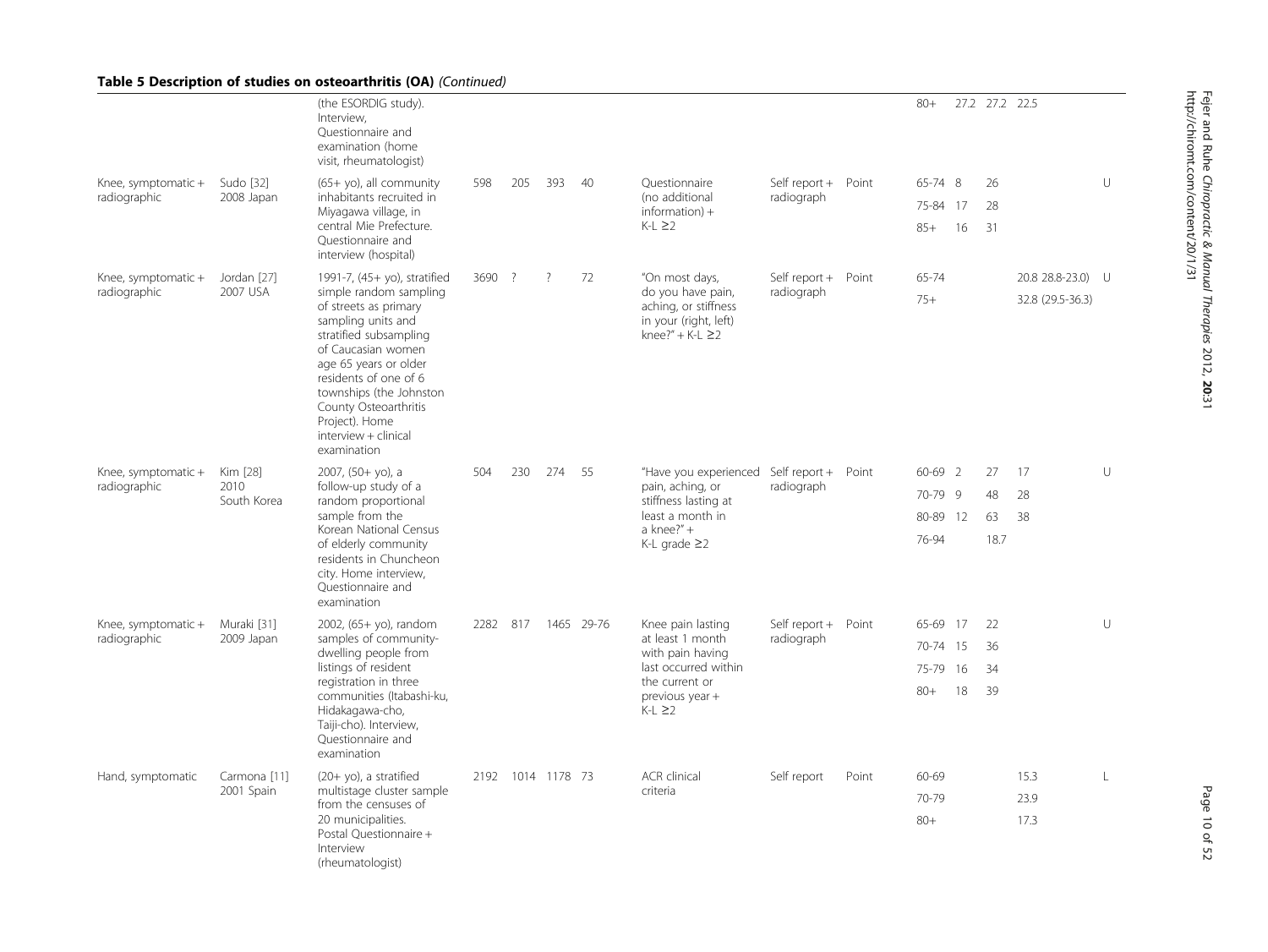| Hand, symptomatic                                  | Mannoni [37]<br>2003 Italy | 1995, (65+ yo), the<br>entire population of<br>65+ yo in Dicomano<br>(The ICARe Dicomano<br>study). Home interview<br>and examination<br>(geriatician)             | 697  | 406            | 291            | 81 | ACR clinical;<br>criteria                     | Clinical<br>examination     | Point | $65+$                |                |                | 14.9         | $\mathbf{L}$ |
|----------------------------------------------------|----------------------------|--------------------------------------------------------------------------------------------------------------------------------------------------------------------|------|----------------|----------------|----|-----------------------------------------------|-----------------------------|-------|----------------------|----------------|----------------|--------------|--------------|
| Hand, radiographic                                 | Dillon [24]<br>2007 USA    | 1991-4, (60+ yo), a<br>multistage, cluster and                                                                                                                     | 2498 | $\cdot$ ?      | $\overline{?}$ | 62 | NHANES III criteria,<br>but with no history   | Self report $+$<br>clinical | Point | 60-69                |                |                | 31.5         | L            |
|                                                    |                            | stratified representative<br>sample of US civilians<br>(NHANES III). Home<br>Questionnaire and<br>Interview, Examination<br>in mobile examination<br>centre        |      |                |                |    | of persistent<br>symptoms                     | examination                 |       | 70-79<br>$80+$       |                |                | 43.9<br>41.2 |              |
| Hand, radiographic                                 | Haugen [26]                | 1992-5 & 2002-5,                                                                                                                                                   | 2300 | $\overline{?}$ | $\overline{?}$ | 43 | Modified K-L grade<br>$\geq$ 2 (2 = mild HOA, | Radiograph                  | Point | 60-64 56             |                | 63             |              | $\cup$       |
|                                                    | 2011 Norway                | (28-92 yo), baseline<br>data from the 1992-5                                                                                                                       |      |                |                |    | i.e. small OP(s)                              |                             |       | 65-69 71             |                | 82             |              |              |
|                                                    |                            | Community cohort of<br>the Framingham                                                                                                                              |      |                |                |    | and/or mild<br>JSN, sclerosis                 |                             |       | 70-74 78             |                | 91             |              |              |
| Hand, radiographic<br><b>Kwok [29]</b><br>2011 The |                            | Heart Study selected                                                                                                                                               |      |                |                |    | may be present)                               |                             |       | 75-79 72             |                | 92             |              |              |
|                                                    |                            | through random-digit<br>dialing and from the<br>2002-5 Offspring<br>cohort, Massachusetts.<br>Postal questionnaire +<br>examination                                |      |                |                |    |                                               |                             |       | $80 +$               | 96             | 100            |              |              |
|                                                    |                            | 1997-3, (55+ yo),<br>responders from                                                                                                                               | 3430 |                | 1509 1921 43   |    | 'Mild' OA defined<br>as KL grade ≥2           | Radiograph                  | Point | 65-74 56.3 68.4 62.9 |                |                |              | $\cup$       |
|                                                    | Netherlands                | follow-up of 1990-3                                                                                                                                                |      |                |                |    | in at least one                               |                             |       | 75-84                | 63.3 78.9 72.8 |                |              |              |
|                                                    |                            | random sample of<br>inhabitants living<br>in the Ommoord<br>district, Rotterdam<br>(the Rotterdam<br>Study). Questionnaire<br>and Interview<br>(home), Examination |      |                |                |    | finger joint                                  |                             |       | $85+$                |                | 66.7 68.4 67.9 |              |              |
| Hand, symptomatic +                                | Andrianakos [23]           | 1966-99, (19+ yo), the                                                                                                                                             | 8740 |                | 4269 4471 82   |    | <b>ACR</b> clinical                           | Self report $+$             | Point | 60-64 0.9            |                | 7.0            | 3.9          | $\mathbf{L}$ |
| radiographic                                       | 2006 Greece                | total adult population<br>in 7 mixed                                                                                                                               |      |                |                |    | criteria + radiograph<br>(unknown             | radiograph                  |       | 65-69 2.1            |                | 8.8            | 5.7          |              |
|                                                    |                            | communities +<br>random sample in                                                                                                                                  |      |                |                |    | definition)                                   |                             |       | 70-74 3.3            |                | 7.8            | 5.8          |              |
|                                                    |                            | another 2 mixed                                                                                                                                                    |      |                |                |    |                                               |                             |       | 75-79                | 4.0            | 8.1            | 6.5          |              |
|                                                    |                            | communities (the<br>ESORDIG study).<br>Interview, Questionnaire<br>and examination<br>(home visit,<br>rheumatologist).                                             |      |                |                |    |                                               |                             |       | $80 +$               | 1.8            | 5.5            | 4.2          |              |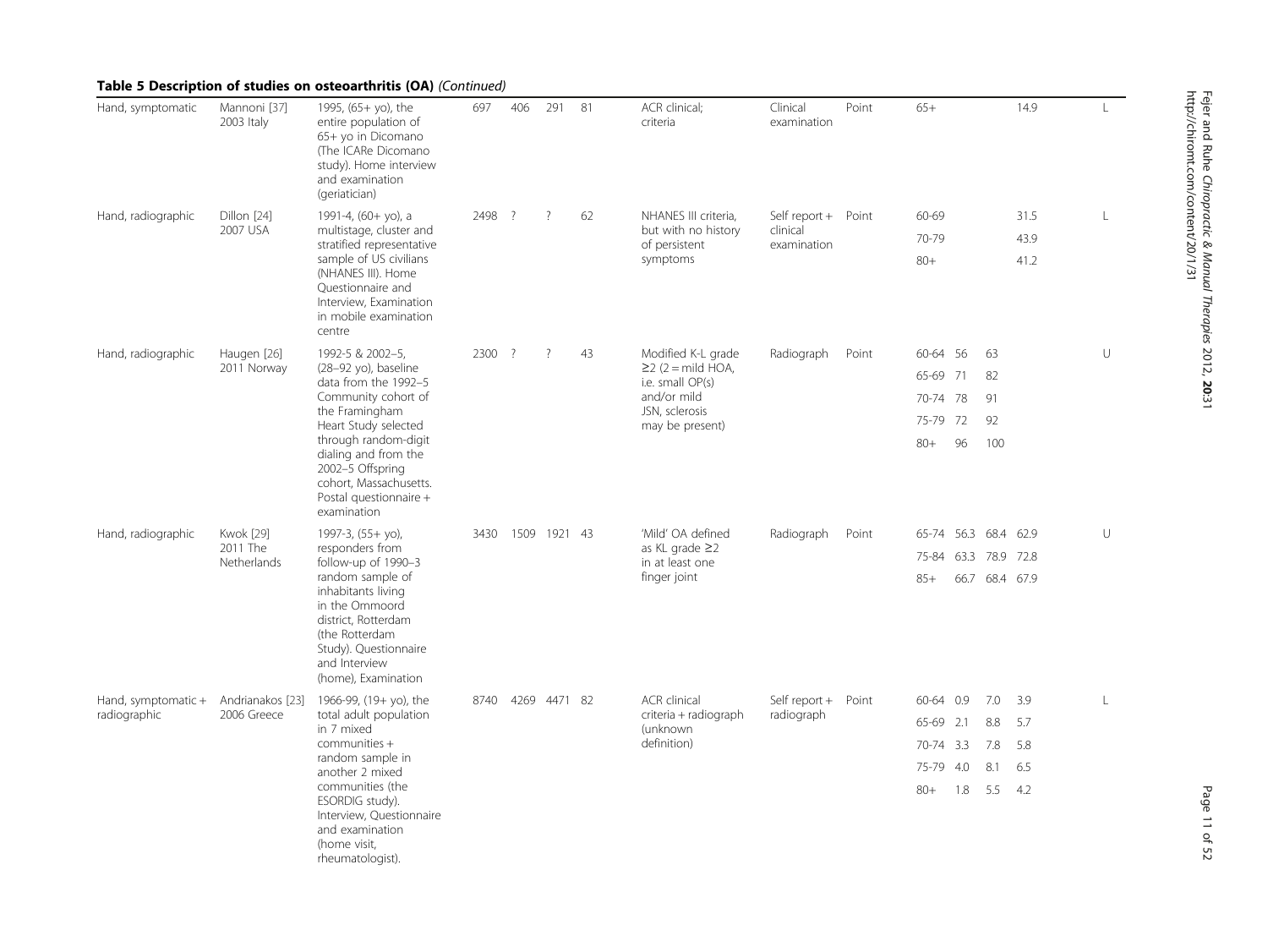# Fejer and Ruhe Chiropractic & Manual Therapies 2012, 20ن<br>آ http://chiromt.com/content/20/1/31

## Table 5 Description of studies on osteoarthritis (OA) (Continued)

| Dillon [24]<br>Hand, symptomatic +<br>2007 USA<br>radiographic | 1991-4, (60+ yo), a<br>multistage, cluster and | 2498                                                                                                                                                           | $\overline{?}$                                                   | $\overline{?}$          | 62           | <b>NHANES III</b><br>criteria | Self report + Point<br>clinical                                                                                                                                         |                               | 60-69<br>70-79 |                 |       | 6.1<br>9.9 | L         |        |
|----------------------------------------------------------------|------------------------------------------------|----------------------------------------------------------------------------------------------------------------------------------------------------------------|------------------------------------------------------------------|-------------------------|--------------|-------------------------------|-------------------------------------------------------------------------------------------------------------------------------------------------------------------------|-------------------------------|----------------|-----------------|-------|------------|-----------|--------|
|                                                                |                                                | stratified representative<br>sample of US civilians<br>(NHANES III). Home<br>Questionnaire and<br>Interview, Examination<br>(mobile examination<br>centre).    |                                                                  |                         |              |                               |                                                                                                                                                                         | examination                   |                | $80 +$          |       |            | 9.7       |        |
| Hand, symptomatic $+$<br>radiographic                          | <b>Kwok [29]</b><br>2011 The                   | 1997-3, (55+ yo), responders 3430<br>from follow-up of                                                                                                         |                                                                  |                         | 1509 1921 43 |                               | 'Did you have<br>any pain in the                                                                                                                                        | Self report $+$<br>radiograph | Point          | 65-74           | 6.1   | 18.9       | 13.1      | $\cup$ |
|                                                                | Netherlands                                    | 1990-3 random sample                                                                                                                                           |                                                                  |                         |              |                               | right or left hand                                                                                                                                                      |                               |                | 75-84           | - 5.3 |            | 14.2 10.7 |        |
|                                                                |                                                | of inhabitants living in<br>the Ommoord district,<br>Rotterdam (the<br>Rotterdam Study).<br>Questionnaire and<br>Interview (home),<br>Examination              |                                                                  |                         |              |                               | during the last<br>month?' + 'Mild'<br>OA defined as<br>KL grade $≥2$ in<br>at least one<br>finger joint<br>"On most days,<br>do you have pain,<br>aching, or stiffness |                               |                | $85+$           | 0.0   |            | 21.1 14.3 |        |
| Hand, symptomatic $+$<br>radiographic                          | Zhang [36]<br>2002 USA                         | 1992-3, (71+ yo), all<br>participants from                                                                                                                     | 1032                                                             | 369                     | 663          | 89                            |                                                                                                                                                                         | Self report $+$<br>radiograph | Point          | 71-74 16.4 27.2 |       |            |           | U      |
|                                                                |                                                | the original cohort in                                                                                                                                         |                                                                  |                         |              |                               |                                                                                                                                                                         |                               |                | 75-79           | 11.9  | 26.1       |           |        |
|                                                                |                                                | 1948 aged 26-62 (the<br>Framingham Study).<br>Questionnaire and<br>Interview,<br>Examination                                                                   | in any of your<br>2338<br>$\overline{?}$<br>$\overline{?}$<br>85 | joints?" + K-L $\geq$ 2 |              |                               | $80 +$                                                                                                                                                                  | 13.5 26.0                     |                |                 |       |            |           |        |
| Hip, symptomatic                                               | Picavet [18]<br>2003 The                       | 1998, (25+ yo), a 6<br>months follow-up on                                                                                                                     |                                                                  |                         |              |                               | "Please indicate                                                                                                                                                        | Self report                   | Life time      | 65-74           |       |            | 17        | H      |
|                                                                | Netherlands                                    | a baseline stratified<br>random sample taken<br>from the population<br>register (the DMC3-<br>study). Postal<br>questionnaire                                  |                                                                  |                         |              |                               | whether a physician<br>or medical specialist<br>has ever told you<br>that you have one<br>or more of the<br>following diseases<br>[OA]''                                |                               |                | $75+$           |       |            | 22        |        |
| Hip, symptomatic                                               | Mannoni [37]<br>2003 Italy                     | 1995, (65+ yo), the<br>entire population of<br>65+ yo in Dicomano<br>(The ICARe Dicomano<br>study). Interview and<br>examination (home<br>visit, geriatrician) | 697                                                              | 406                     | 291          | 81                            | <b>ACR</b> clinical<br>criteria                                                                                                                                         | Clinical<br>examination       | Point          | $65+$           |       |            | 7.7       | L      |
| Hip, symptomatic +                                             | Andrianakos [23]                               | 1966-99, (19+ yo), the                                                                                                                                         | 8740                                                             |                         | 4269 4471 82 |                               | <b>ACR</b> clinical                                                                                                                                                     | Self report $+$               | Point          | 60-64           | 0.7   | 3.5        | 2.1       | L      |
| radiographic                                                   | 2006 Greece                                    | total adult population<br>in 7 mixed                                                                                                                           |                                                                  |                         |              |                               | criteria + radiograph<br>(unknown                                                                                                                                       | radiograph                    |                | 65-69           | 0.5   | -4.1       | 2.4       |        |
|                                                                |                                                | communities + random<br>sample in another                                                                                                                      |                                                                  |                         |              |                               | definition)                                                                                                                                                             |                               |                | $70 - 74$       | 1.2   | 3.9        | 2.6       |        |
|                                                                |                                                | 2 mixed communities                                                                                                                                            |                                                                  |                         |              |                               |                                                                                                                                                                         |                               |                | 75-79           | 0.6   | 4.3        | 3.0       |        |
|                                                                |                                                | (the ESORDIG                                                                                                                                                   |                                                                  |                         |              |                               |                                                                                                                                                                         |                               |                | $80+$           | 0.6   | 2.8        | 1.8       |        |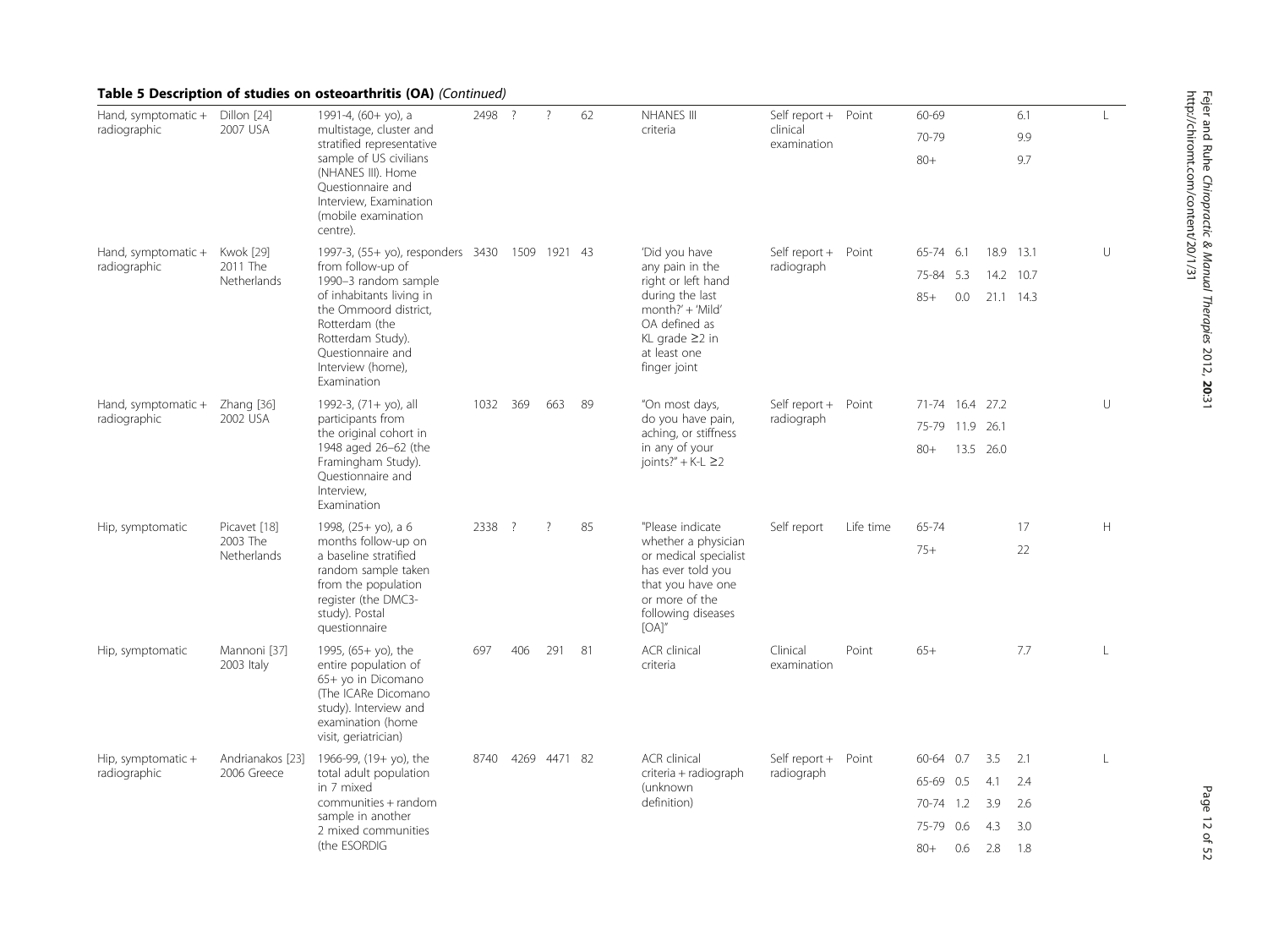|                              |                              | study). Interview,<br>Questionnaire and<br>examination (home<br>visit, geriatrician)                                                                                                                              |      |      |         |     |              |            |       |                |                   |      |   |
|------------------------------|------------------------------|-------------------------------------------------------------------------------------------------------------------------------------------------------------------------------------------------------------------|------|------|---------|-----|--------------|------------|-------|----------------|-------------------|------|---|
| Lumbar spine<br>radiographic | Yoshimura [33]<br>2009 Japan | 2005-7, (40+ yo), recruited<br>from the resident-                                                                                                                                                                 | 3040 | 1061 | 1979 76 |     | $K-L \geq 3$ | Radiograph | Point | 60-69<br>70-79 | 74.6 64.3<br>85.3 | 76.1 | U |
|                              |                              | registration lists of the<br>Hidakagawa & Taiji<br>regions or from a<br>randomly selected<br>cohort study from the<br>Itabashi (Tokyo) Ward<br>resident registration<br>database (the ROAD<br>study). Examination |      |      |         |     |              |            |       | $80+$          | 89.9              | 79.6 |   |
| Lumbar spine<br>radiographic | Yoshimura [35]<br>2009 Japan | 1990, (40-79yo), all<br>inhabitants from the                                                                                                                                                                      | 400  | 200  | 200     | 100 | $K-L \geq 3$ | Radiograph | Point | 60-69          | 39.6              | 38.0 | U |
|                              |                              | register of residents in<br>Miyama village were<br>invited (the Miyama<br>Study). Examination                                                                                                                     |      |      |         |     |              |            |       | 70-79          | 38.3              | 34.7 |   |

\*Prevalence estimates without decimals are obtained from figures/graphs in the article and should be interpreted with caution.

R: Register. L: Low, U: Unclear, H: High.

GP: General practitioner; ACR: The American College of Rheumatology (ACR clinical criteria for RA [\[22](#page-49-0)]).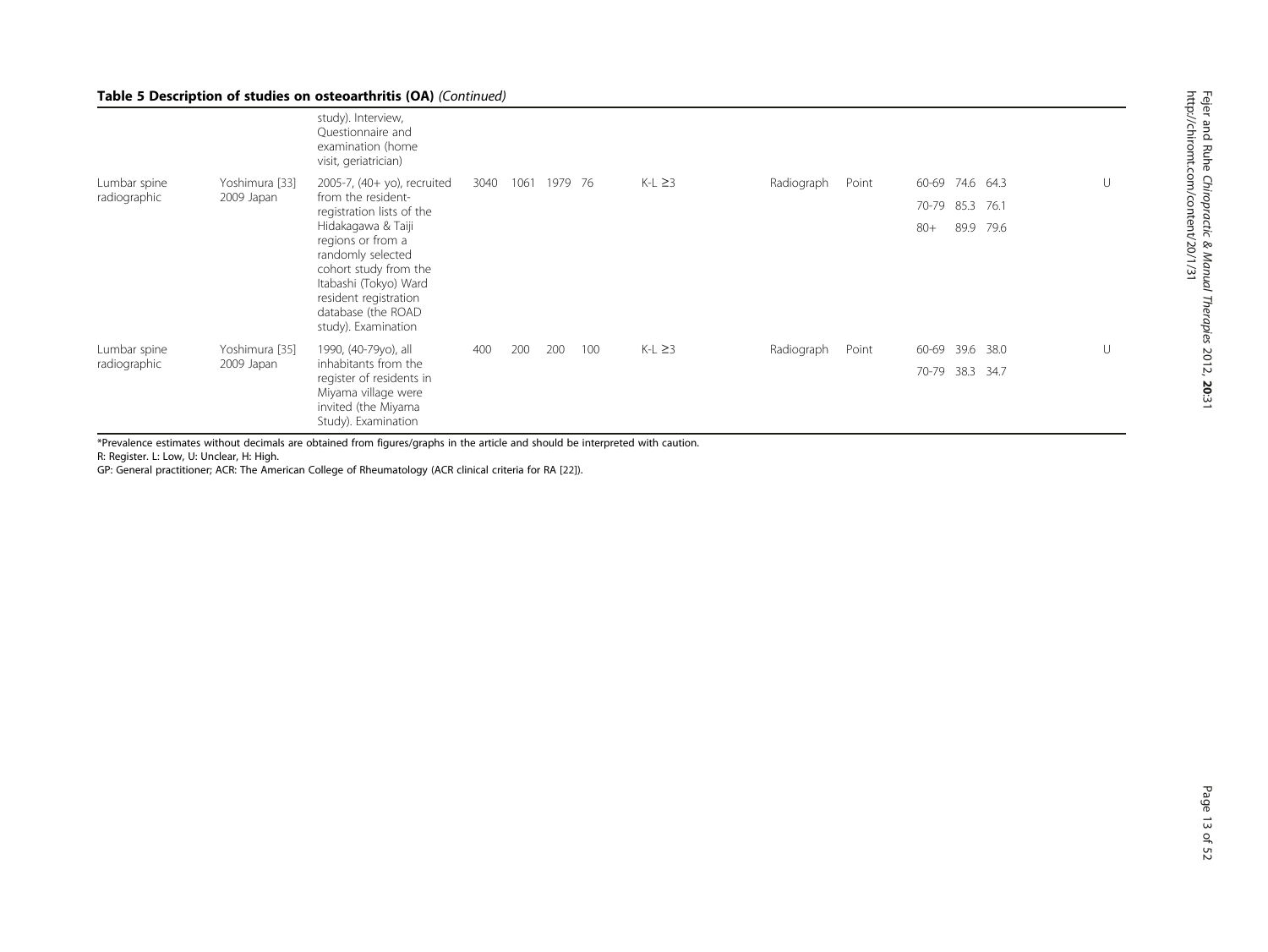#### Hand OA

Seven studies included data on hand OA [\[11,23,24,26,29](#page-49-0)[,36,37](#page-50-0)] with a total of eight prevalence estimates on symptomatic [[11](#page-49-0)[,37](#page-50-0)], radiographic [\[26,29\]](#page-49-0), and combined symptomatic/ radiographic hand OA [\[23,24,29](#page-49-0)[,36](#page-50-0)] (Table [5](#page-7-0)).

Regardless of hand OA definitions, women had more OA than men and overall, OA increased with age, although several studies also reported a slight decrease in the oldest age groups.

Five studies reported either symptomatic hand OA only [\[11](#page-49-0)[,37](#page-50-0)] or radiographic hand OA only [[24,26,29\]](#page-49-0), all with different definitions and age ranges. Nevertheless, similar point prevalences were noted: Approximately 15% of the "younger" elderly population reported symptomatic hand OA. Radiographic hand OA ranged from approximately 56% in the "youngest" elderly men to 100% in the oldest women.

The point prevalence estimates of combined symptomatic/radiographic hand OA ranged from approximately 4% in the "youngest" elderly population to approximately 14% in the oldest people and were therefore less common than radiographic hand OA alone.

#### Prevalence of OP

Twenty-one studies reported prevalence estimates on OP of which 14 studies measured the bone mineral density (BMD) in five well-defined anatomical areas (lumbar spine/hip, lumbar spine only, hip/femoral neck only, hand, and heel) [\[33,35,41-52](#page-50-0)]. Seven studies used other definitions and were mostly based on self reported data [[12](#page-49-0),[18,](#page-49-0)[53](#page-50-0)-[57](#page-50-0)] (Table [6\)](#page-14-0). Four studies (19%) were of high risk of bias [[18](#page-49-0)[,47](#page-50-0),[51,54\]](#page-50-0), whereas only two studies (10%) were of low risk of bias [[41](#page-50-0),[52\]](#page-50-0) (Table [6](#page-14-0) and Additional file [4](#page-49-0)).

Regardless of the anatomical site, a steady increase in OP with increasing age for all types of OP definitions was seen. Generally, OP was two-three times more common in women than in men.

#### Lumbar spine OP

Eight studies included data on lumbar OP [[33,35,44,45,49-52\]](#page-50-0), all using the WHO BMD T-score of −2.5 SD or less [[58](#page-50-0)], except for two studies [\[33,51](#page-50-0)] (Table [6](#page-14-0)). While the Spanish and Danish OP age related prevalences in women were similar (ranging 17%-66%), greater age related variations were noted in women in the Asian countries. For example, in South Korean women, markedly higher estimates across ages (51%-61%) were reported by Cui et al. [\[44\]](#page-50-0) compared to Shin et al. (29%-48%) [[50](#page-50-0)].

## Hip or femoral neck OP

Seven studies reported either hip or femoral neck OP [[33,44-46,49,51\]](#page-50-0). Fairly similar results were noted in South Korea and Australia (range: 11%-37% for 60– 79 year olds) [\[44,45](#page-50-0)], but the UK and Spanish estimates were slightly lower (range: 7%-15% for 60–74 year olds) [[46,49\]](#page-50-0).

#### Combined lumbar spine and/or hip OP

Lumbar spine and/or hip OP was reported in five studies [[41,43,48,49,52\]](#page-50-0) which all, except for one study [\[43](#page-50-0)], used the WHO bone mineral density (BMD) threshold (T-score) of −2.5 SD or less (Table [6](#page-14-0)). The prevalence of OP was slightly higher in Danish women [[52](#page-50-0)] (range: 30%-92%) than in Spanish women [[49\]](#page-50-0) (range: 23%-49%).

#### Prevalence of BP

In all, BP 31 studies were included [\[11](#page-49-0)[,41,59](#page-50-0)-[87](#page-51-0)] of which seven (23%) studies were of low risk of bias [[11,](#page-49-0)[41,](#page-50-0)[73-75,78,80\]](#page-51-0) and three (10%) of high risk of bias [[59,](#page-50-0)[81,83\]](#page-51-0) (Table [7](#page-21-0) and Additional file [4](#page-49-0)).

#### Low back pain

Low back pain was reported in 20 studies all with different LBP definitions and with eight different prevalence periods (Table [7](#page-21-0)) [[11,](#page-49-0)[41,59,60,64,66,69](#page-50-0),[71](#page-50-0),[74](#page-51-0),[75](#page-51-0),[77](#page-51-0)-[83,85-87](#page-51-0)].

The one-month prevalence was the most common prevalence period reported and ranged between 27% and 49%. The lowest estimates were based on more restricted definitions, whereas the larger estimates (47-49%) had less restricted LBP definitions.

Overall, the prevalence estimates increased up to 80 years of age and then dropped slightly after that. With one exception [[83\]](#page-51-0), women reported LBP more often than men.

#### Back pain

Back pain was used in six studies [[62](#page-50-0),[63](#page-50-0),[68](#page-50-0),[70,72](#page-50-0)[,73](#page-51-0)] on five different prevalence estimates, all with different BP definitions and with a wide range in prevalence estimates. Thus, one-month BP prevalence ranged between 18% and 29%, and the point prevalence ranged from 27% to 58%. Interestingly, in two studies where 100 year olds were included, the point and one-month BP was roughly the same (27%-29%) [[63,70\]](#page-50-0). Prevalence estimates were all higher among women, but age-related changes are inconclusive as most studies did not demonstrate any major changes across ages.

#### Neck pain

Sixteen studies on NP reported six different prevalence periods [\[41,61,67](#page-50-0)-[70,](#page-50-0)[73,75-78,82,84-87](#page-51-0)] of which the one-month prevalence was the most commonly used period. No identical NP definitions were used and/or different age intervals were reported, although some definitions and intervals were fairly similar.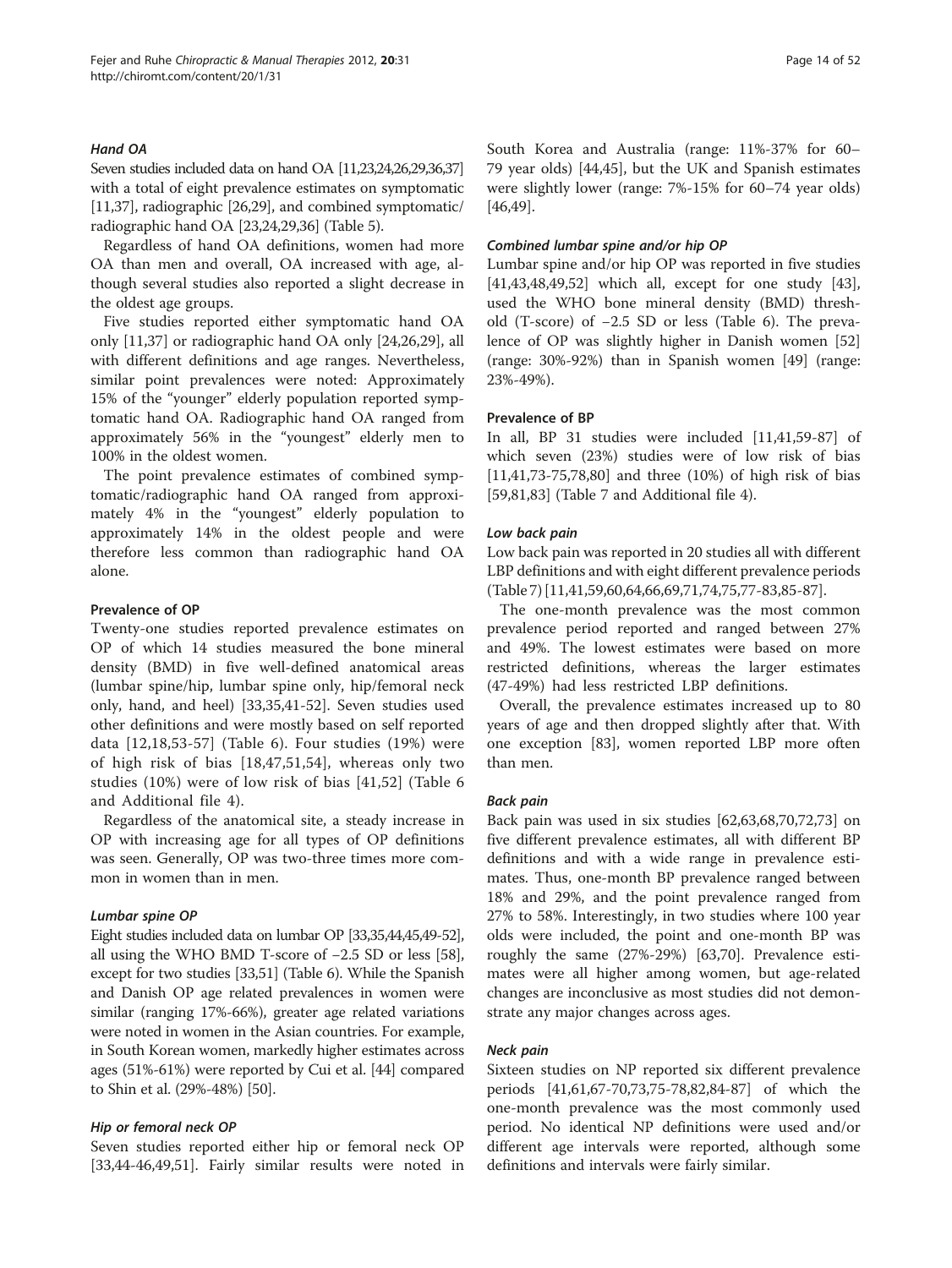## <span id="page-14-0"></span>Table 6 Description of studies on osteoporosis (OP)

|                           | <b>First author</b>                     | Study design /                                                                                                                                                                                                                              |              | Sample size |         | Crude      | Outcome                                                                                        | Outcome                                           | Prevalence Age |                                                                      |                                                              | Prevalence* (95% CI)                                                         |                                                              | <b>Risk</b>       |
|---------------------------|-----------------------------------------|---------------------------------------------------------------------------------------------------------------------------------------------------------------------------------------------------------------------------------------------|--------------|-------------|---------|------------|------------------------------------------------------------------------------------------------|---------------------------------------------------|----------------|----------------------------------------------------------------------|--------------------------------------------------------------|------------------------------------------------------------------------------|--------------------------------------------------------------|-------------------|
|                           | Publ. year<br>Country                   | <b>Population /Method</b><br>of collection                                                                                                                                                                                                  | <b>Total</b> | M           | F       | rate $(%)$ | response definition                                                                            | assessment<br>method                              | period         |                                                                      | M                                                            | F.                                                                           | <b>Total</b>                                                 | of<br><b>bias</b> |
| Lumbar<br>spine<br>or hip | Andrianakos<br>$[41]$ 2006<br>Greece    | 1966-99, (19+ yo),<br>the total population<br>in 7 mixed<br>communities +<br>random sample in<br>another 2 mixed<br>communities.<br>Examination<br>(rheumatological<br>centers)                                                             | 8740         | 4269        | 4471    | 82         | WHO BMD<br>$T-score -2.5$<br>SD or less                                                        | <b>DXA</b>                                        | Point          | 59-64<br>$69+$                                                       |                                                              |                                                                              | 7 <sup>1</sup><br>10                                         | $\mathbf{L}$      |
| Lumbar<br>spine<br>or hip | Bleicher [43]<br>2010 Australia         | 2005-07, (70+ yo),<br>community-dwelling<br>in three local<br>government areas<br>around Sydney<br>(CHAMP).<br>Questionnaire +<br>Examination                                                                                               | 1626         | 1626        | $\circ$ | 45         | Pharmaceutical<br>Benefits Scheme<br>criteria for OP:<br>$BMD$ T-score $-3$<br>SD or less      | Hologic DXA                                       | Point          | 70-74<br>75-79<br>80-84<br>85-89<br>$90+$                            |                                                              |                                                                              | 5.0<br>4.0<br>5.0<br>5.0<br>14.0                             | $\cup$            |
| Lumbar<br>spine<br>or hip | Naves [48]<br>2005 Spain                | (50+ yo), randomly<br>selected from the<br>Oviedo municipal<br>register. Postal<br>questionnaire +<br>examination                                                                                                                           | 229          | 229         | $\circ$ | 74         | The Int. Society<br>of Clinical<br>Densitometry:<br>BMD with a<br>$T-score -2.5$<br>SD or less | Hologic DXA,<br>QDR 1000<br>densitometer          | Point          | $80 +$                                                               | 12.5                                                         |                                                                              |                                                              | $\cup$            |
| Lumbar<br>spine<br>or hip | Sanfélix-<br>Genovés [49]<br>2010 Spain | 2006-7, (50+ yo),<br>stratified random<br>sample of women<br>included in the<br>Population<br>Information<br>System of the<br>Valencia Healthcare<br>Agency, Valencia<br>(the FRAVO Study).<br>Interview,<br>questionnaire +<br>examination | 824          | $\mathbb O$ | 824     | 47         | WHO BMD<br>$T-score -2.5$<br>SD or less                                                        | Norland &<br>Hologic<br>densitometer              | Point          | 60-64<br>65-69<br>70-74<br>$75+$                                     |                                                              | 22.5 (16.3-28.8)<br>32.4 (25.2-39.4)<br>39.9 (31.8-47.9)<br>49.3 (37.4-61.2) |                                                              | $\cup$            |
| Lumbar<br>spine<br>or hip | 2005 Denmark                            | Vestergaard [52] 1995-9, all in- and<br>outpatients recorded<br>in The National<br>Hospital Discharge<br>Register (=100%)<br>based on all ICD-10<br>codes on OP.<br>National register                                                       | 11359        | 1426        | 9933    | N/A        | WHO BMD<br>$T-score -2.5$<br>SD or less                                                        | The National<br>Hospital<br>Discharge<br>Register | Point          | 60-64<br>65-69<br>70-74<br>75-79<br>80-84<br>85-89<br>90-94<br>$95+$ | 14.7<br>19.9<br>26.1<br>33.1<br>40.4<br>47.8<br>55.3<br>64.3 |                                                                              | 29.6<br>44.0<br>59.1<br>72.2<br>81.3<br>85.8<br>88.6<br>92.3 | $\Box$            |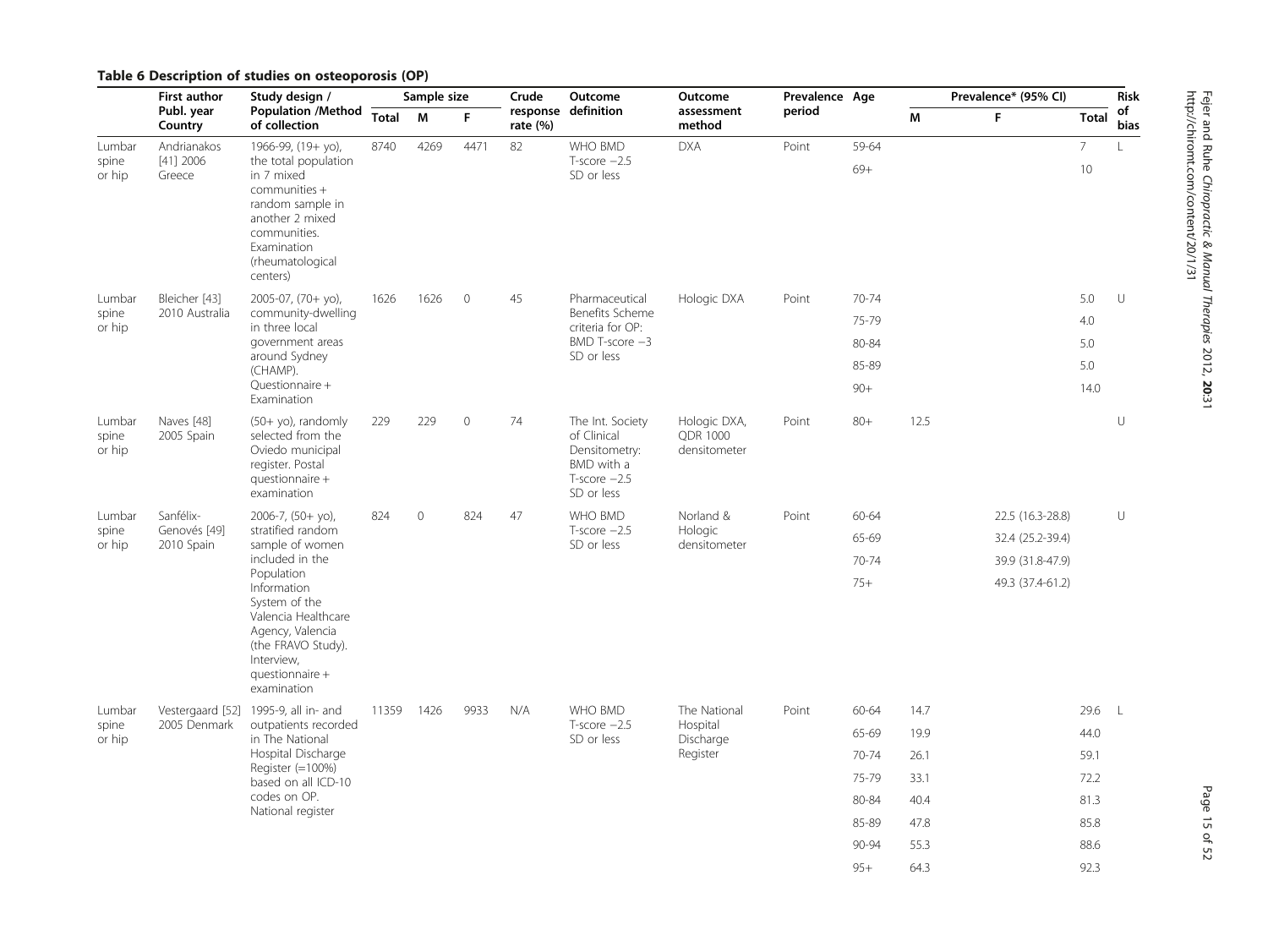| Lumbar<br>spine | Cui [44] 2008<br>South Korea  | 2004-5, (20-79 yo),<br>from the Namwon                                                                                                                                                                           | 4148  | 1810           | 2338 | 39  | WHO BMD<br>$T-score -2.5$    | Lunar DXA                      | Point | 60-69  | 8.7  | 51.3             |      | $\cup$ |
|-----------------|-------------------------------|------------------------------------------------------------------------------------------------------------------------------------------------------------------------------------------------------------------|-------|----------------|------|-----|------------------------------|--------------------------------|-------|--------|------|------------------|------|--------|
|                 |                               | study and the<br>Thyroid Disease<br>Prevalence study<br>and from two<br>provinces.<br>Interview +<br>questionnaire +<br>clinical examination                                                                     |       |                |      |     | SD or less                   |                                |       | 70-79  | 12.8 | 60.2             |      |        |
| Lumbar<br>spine | Henry [45]<br>2000 Australia  | 1997, (20-94 yo),<br>age-stratified,                                                                                                                                                                             | 1494  | $\overline{0}$ | 1494 | 63  | WHO BMD<br>$T-score -2.5$    | Lunar DXA,<br>DPX-L            | Point | 60-64  |      | 10.5             |      | U      |
|                 |                               | random, population-                                                                                                                                                                                              |       |                |      |     | SD or less                   | densitometer                   |       | 65-69  |      | 15.2             |      |        |
|                 |                               | based sample of<br>women registered                                                                                                                                                                              |       |                |      |     |                              |                                |       | 70-79  |      | 28.8             |      |        |
|                 |                               | (compulsory) in the<br>Commonwealth of<br>Australia Electoral<br>Rolls, Geelong.<br>Questionnaire +<br>examination.                                                                                              |       |                |      |     |                              |                                |       | $80 +$ |      |                  |      |        |
| Lumbar          | Sanfélix-                     | 2006-7, (50+ yo),                                                                                                                                                                                                | 824   | $\Omega$       | 824  | 47  | WHO BMD                      | Norland &                      | Point | 60-64  |      | 18.5 (12.7-24.3) |      | $\cup$ |
| spine           | Genovés [49]<br>2010 Spain    | stratified random<br>sample of women                                                                                                                                                                             |       |                |      |     | $T-score -2.5$<br>SD or less | Hologic<br>densitometer        |       | 65-69  |      | 28.2 (21.4-35.0) |      |        |
|                 |                               | included in the<br>Population                                                                                                                                                                                    |       |                |      |     |                              |                                |       | 70-74  |      | 37.8 (28.8-45.7) |      |        |
|                 |                               | Information<br>System of the<br>Valencia Healthcare<br>Agency, Valencia<br>(the FRAVO Study).<br>Interview,<br>questionnaire +<br>examination                                                                    |       |                |      |     |                              |                                |       | $75+$  |      | 39.1 (27.5-50.7) |      |        |
| Lumbar          | Shin [50] 2010<br>South Korea | $2006 - 7$ , $(40 + y0)$ ,<br>selected group from                                                                                                                                                                | 3538  | 1547           | 1991 | 71  | WHO BMD<br>$T-score -2.5$    | Lunar Prodigy<br><b>DXA</b>    | Point | 60-69  | 13.7 | 28.5             |      | U      |
| spine           |                               | the 2001 cohort of<br>residents in the<br>farming community<br>of Ansung through<br>mailing, door-<br>to-door<br>and telehpone<br>solicitations (the<br>Korean Health and<br>Genome Study,<br>KHGS). Examination |       |                |      |     | SD or less                   |                                |       | 70-79  | 22.4 | 47.5             |      |        |
| Lumbar          |                               | Vestergaard [52] 1995-9, all in- and                                                                                                                                                                             | 11359 | 1426           | 9933 | N/A | WHO BMD                      | The National                   | Point | 60-64  | 3.4  |                  | 17.3 | $\Box$ |
| spine           | 2005 Denmark                  | outpatients recorded<br>in The National                                                                                                                                                                          |       |                |      |     | $T-score -2.5$<br>SD or less | Hospital Discharge<br>Register |       | 65-69  | 4.6  |                  | 27.7 |        |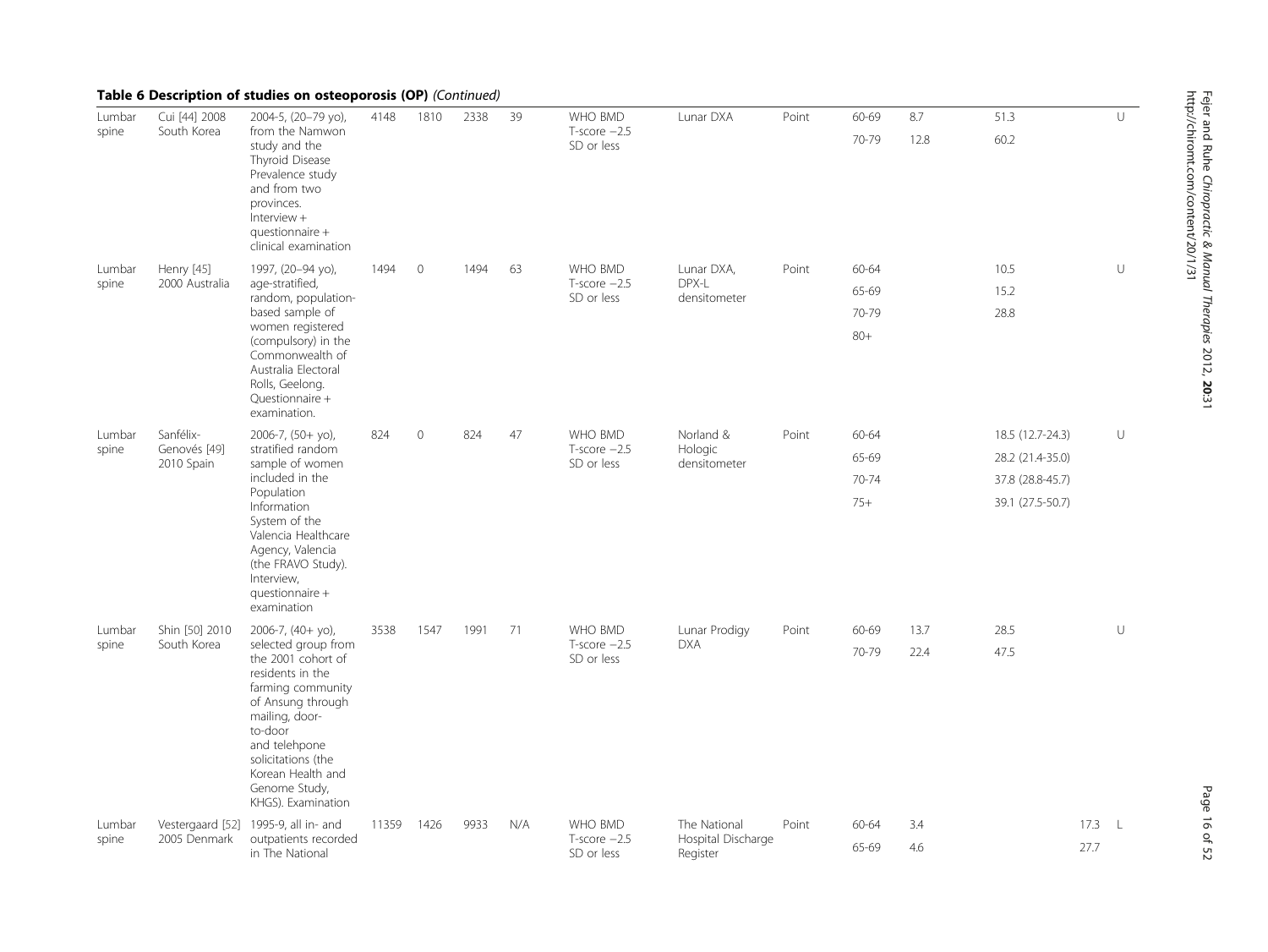|        |                                  | Table 6 Description of studies on osteoporosis (OP) (Continued)                                                                                                                               |       |              |      |           |                                                                                  |                       |       |        |         |      |      |        |
|--------|----------------------------------|-----------------------------------------------------------------------------------------------------------------------------------------------------------------------------------------------|-------|--------------|------|-----------|----------------------------------------------------------------------------------|-----------------------|-------|--------|---------|------|------|--------|
|        |                                  | Hospital Discharge                                                                                                                                                                            |       |              |      |           |                                                                                  |                       |       | 70-74  | $6.0\,$ |      | 39.6 |        |
|        |                                  | Register (=100%)<br>based on all ICD-10                                                                                                                                                       |       |              |      |           |                                                                                  |                       |       | 75-79  | 7.9     |      | 51.1 |        |
|        |                                  | codes on OP.                                                                                                                                                                                  |       |              |      |           |                                                                                  |                       |       | 80-84  | 10.1    |      | 60.2 |        |
|        |                                  | Register<br>(National)                                                                                                                                                                        |       |              |      |           |                                                                                  |                       |       | 85-89  | 12.7    |      | 66.0 |        |
|        |                                  |                                                                                                                                                                                               |       |              |      |           |                                                                                  |                       |       | 90-94  | 15.8    |      | 68.2 |        |
|        |                                  |                                                                                                                                                                                               |       |              |      |           |                                                                                  |                       |       | $95+$  | 19.8    |      | 65.6 |        |
| Lumbar | Yang [51]                        | 1994-8, female                                                                                                                                                                                | 4689  | $\mathbf{0}$ | 4689 | $\cdot$ ? | Threshold level,                                                                 | Lunar DXA             | Point | 60-69  |         | 14.1 |      | H      |
| spine  | 2004 Taiwan                      | patients entering<br>a hospital                                                                                                                                                               |       |              |      |           | lumbar spine $<$<br>0.827 g/cm2                                                  |                       |       | 70-79  |         | 14.3 |      |        |
|        |                                  | for a DXA scan.                                                                                                                                                                               |       |              |      |           |                                                                                  |                       |       | $80 +$ |         | 16.1 |      |        |
|        |                                  | Examination<br>(hospital)                                                                                                                                                                     |       |              |      |           |                                                                                  |                       |       |        |         |      |      |        |
| Lumbar | Yoshimura [35]                   | 1990, (40-79 yo),                                                                                                                                                                             | 400   | 200          | 200  | 100       | WHO BMD                                                                          | Lunar DXA             | Point | 60-69  | 12.0    | 38.0 |      | $\cup$ |
| spine  | 2009 Japan                       | all inhabitants from                                                                                                                                                                          |       |              |      |           | $T-score -2.5$                                                                   |                       |       | 70-79  | 14.0    | 60.0 |      |        |
|        |                                  | the register of<br>residents in Miyama<br>village (the Miyama<br>Study).<br>Examination                                                                                                       |       |              |      |           | SD or less                                                                       |                       |       |        |         |      |      |        |
| Lumbar | Yoshimura [33]                   | 2005-7, (40+ yo),                                                                                                                                                                             | 3040  | 1061         | 1979 | 76        | Criteria of the                                                                  | Hologic DXA           | Point | 60-69  | 2.6     | 13.5 |      | U      |
| spine  | 2009 Japan                       | recruited from the                                                                                                                                                                            |       |              |      |           | Japanese                                                                         |                       |       | 70-79  | 3.6     | 29.8 |      |        |
|        |                                  | resident-registration<br>lists of the                                                                                                                                                         |       |              |      |           | Society of<br>Bone and                                                           |                       |       | $80 +$ | 7.4     | 43.8 |      |        |
|        |                                  | Hidakagawa<br>& Taiji regions or<br>from a randomly<br>selected cohort<br>study from the<br>Itabashi (Tokyo)<br>Ward resident<br>registration<br>database (the<br>ROAD study).<br>Examination |       |              |      |           | Mineral Research<br>(BMD <70%<br>of PBM: lumbar<br>spine BMD<br>$< 0.708$ g/cm2) |                       |       |        |         |      |      |        |
| Hip    | Vestergaard [52] 1995-9, all in- |                                                                                                                                                                                               | 11359 | 1426         | 9933 | N/A       | WHO BMD                                                                          | The National          | Point | 60-64  | 12.7    | 20.0 |      | L      |
|        | 2005 Denmark                     | and outpatients<br>recorded in The                                                                                                                                                            |       |              |      |           | $T-score -2.5$<br>SD or less                                                     | Hospital<br>Discharge |       | 65-69  | 17.7    | 30.4 |      |        |
|        |                                  | National Hospital                                                                                                                                                                             |       |              |      |           |                                                                                  | Register              |       | 70-74  | 23.7    | 42.5 |      |        |
|        |                                  | Discharge Register<br>$(=100\%)$ based on                                                                                                                                                     |       |              |      |           |                                                                                  |                       |       | 75-79  | 30.8    | 54.6 |      |        |
|        |                                  | all ICD-10 codes                                                                                                                                                                              |       |              |      |           |                                                                                  |                       |       | 80-84  | 38.6    | 65.4 |      |        |
|        |                                  | on OP. National<br>register                                                                                                                                                                   |       |              |      |           |                                                                                  |                       |       | 85-89  | 46.9    | 73.9 |      |        |
|        |                                  |                                                                                                                                                                                               |       |              |      |           |                                                                                  |                       |       | 90-94  | 55.3    | 79.9 |      |        |
|        |                                  |                                                                                                                                                                                               |       |              |      |           |                                                                                  |                       |       | $95+$  | 64.3    | 83.9 |      |        |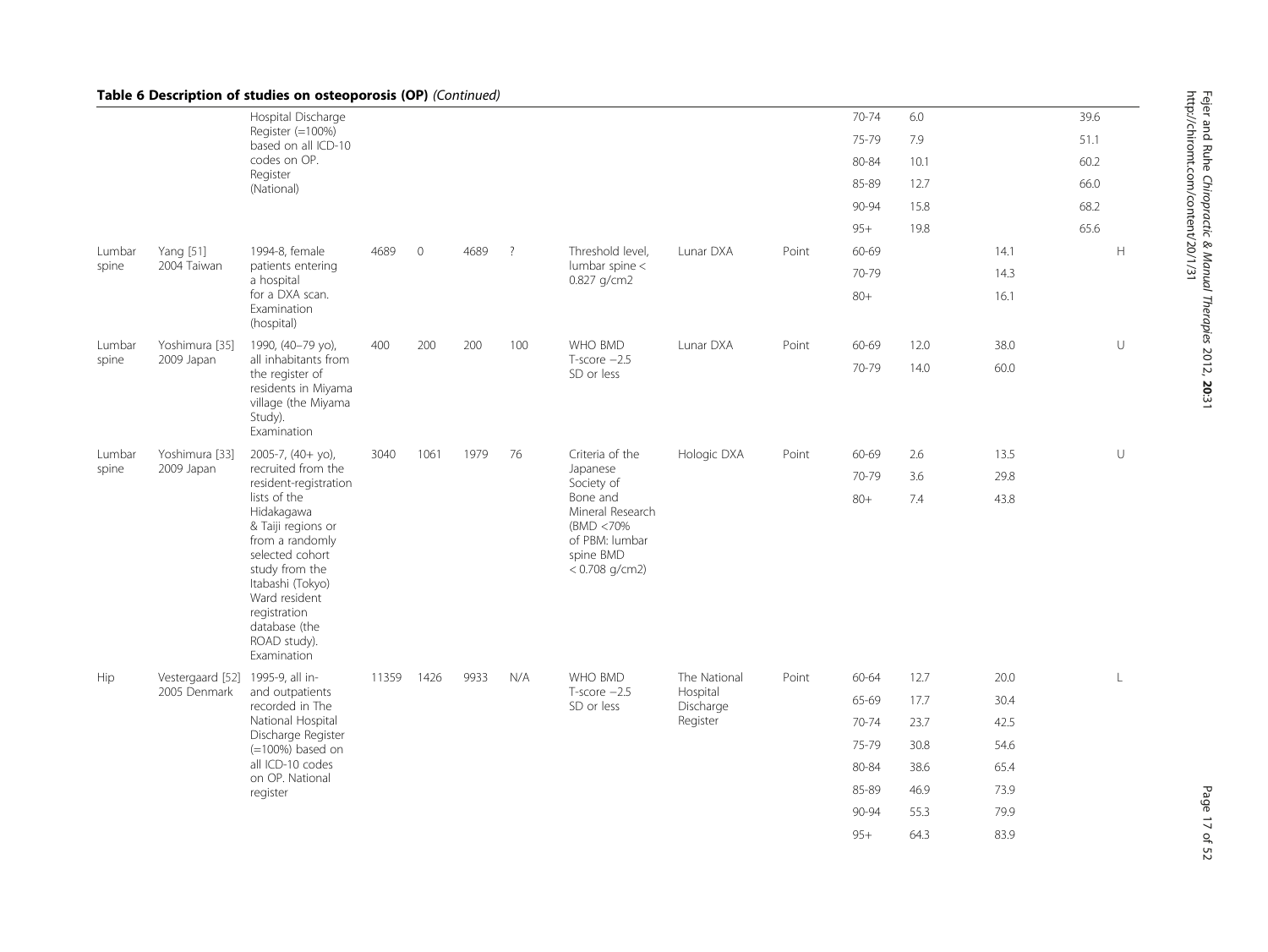| Femoral         | Cui [44] 2008              | 2004-5, (20-79 yo),                                                                                                                                                                                 | 4148 | 1810           | 2338 | 39 | <b>WHO BMD</b>                                                                       | Lunar DXA                                       | Point | 60-69  | 7.3              | 11.4 | $\cup$ |
|-----------------|----------------------------|-----------------------------------------------------------------------------------------------------------------------------------------------------------------------------------------------------|------|----------------|------|----|--------------------------------------------------------------------------------------|-------------------------------------------------|-------|--------|------------------|------|--------|
| neck            | South Korea                | from the Namwon<br>study and the<br>Thyroid Disease<br>Prevalence study<br>invited to clinical<br>examination and<br>interview, from two<br>provinces. Interview,<br>questionnaire +<br>examination |      |                |      |    | $T-score -2.5$<br>SD or less                                                         |                                                 |       | 70-79  | 15.2             | 36.7 |        |
| Femoral         | Henry [45]                 | 1997, (20-94 yo),                                                                                                                                                                                   | 1494 | $\overline{0}$ | 1494 | 63 | WHO BMD                                                                              | Lunar DXA,                                      | Point | 60-64  |                  | 15.2 | $\cup$ |
| neck            | 2000 Australia             | age-stratified,<br>random, population-                                                                                                                                                              |      |                |      |    | $T-score -2.5$<br>SD (NB. Hip:                                                       | DPX-L<br>densitometer                           |       | 65-69  |                  | 20.8 |        |
|                 |                            | based sample of<br>women registered                                                                                                                                                                 |      |                |      |    | femoral neck<br>used in this                                                         |                                                 |       | 70-79  |                  | 31.6 |        |
|                 |                            | (compulsory) in the<br>Commonwealth of<br>Australia Electoral<br>Rolls, Geelong.<br>Questionnaire +<br>examination                                                                                  |      |                |      |    | review)                                                                              |                                                 |       | $80 +$ |                  | 36.5 |        |
| Femoral<br>neck | Holt [46]<br>2002 UK       | $(50 + yo)$ , random<br>sample from seven<br>health centres<br>(Aberdeen, Bath,<br>rural Cambridgeshire,<br>Harrow, Truro,<br>Norfolk, and<br>Cambridge City).<br>Questionnaire +<br>examination    | 7426 | 2253           | 5173 | 48 | WHO BMD<br>$T-score -2.5$<br>SD (NB. Hip:<br>femoral neck<br>used in this<br>review) | Hologic DXA,<br><b>ODR 1000</b><br>densitometer | Point | $65+$  | 2.7              | 8.1  | $\cup$ |
| Femoral         | Sanfélix-                  | 2006-7, (50+ yo),                                                                                                                                                                                   | 824  | $\mathbf 0$    | 824  | 47 | WHO BMD                                                                              | Norland &                                       | Point | 60-64  | $6.9(3.1-10.7)$  |      | $\cup$ |
| neck            | Genovés [49]<br>2010 Spain | stratified random<br>sample of women                                                                                                                                                                |      |                |      |    | $T-score -2.5$<br>SD or less                                                         | Hologic<br>Densitometer.                        |       | 65-69  | 10.1 (9.4-21.3)  |      |        |
|                 |                            | included in the<br>Population                                                                                                                                                                       |      |                |      |    |                                                                                      |                                                 |       | 70-74  | 15.4 (9.4-21.3)  |      |        |
|                 |                            | Information<br>System of the<br>Valencia<br>Healthcare Agency,<br>Valencia (the FRAVO<br>Study). Interview,<br>questionnaire +<br>examination                                                       |      |                |      |    |                                                                                      |                                                 |       | $75+$  | 34.8 (23.4-46.1) |      |        |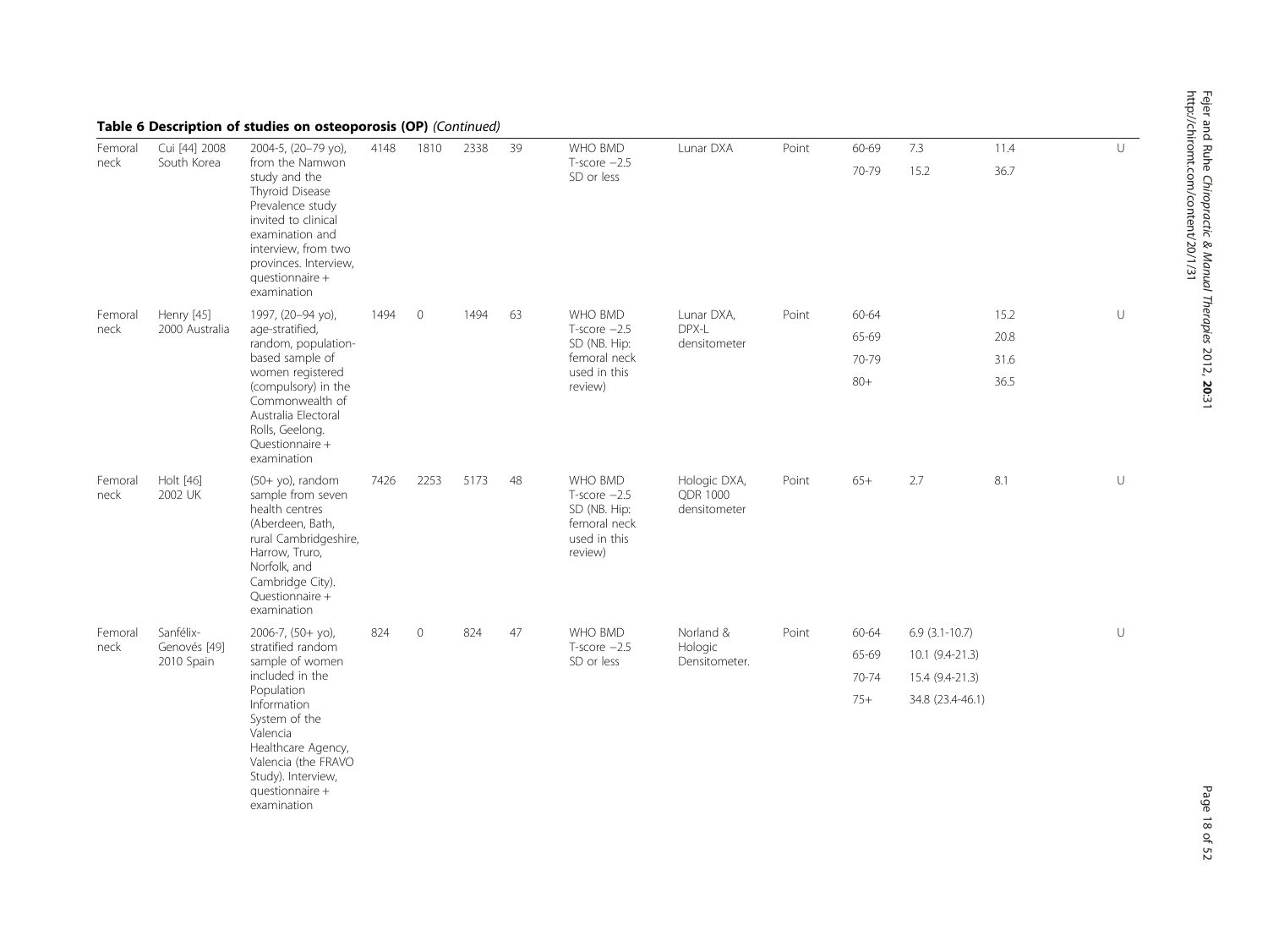|  |  |  | Table 6 Description of studies on osteoporosis (OP) (Continued) |  |  |
|--|--|--|-----------------------------------------------------------------|--|--|
|--|--|--|-----------------------------------------------------------------|--|--|

| Femoral | Yang [51]              | 1994-8, female                                                                                                                                                                                                | 4689 | $\circ$                  | 4689 | $\overline{?}$ | Threshold level,                                                                                                              | Lunar DXA                                        | Point | 60-69          |      | 11.2 |        | $\mathsf{H}% _{\mathsf{H}}^{\ast}(\mathcal{M}_{0})$ |
|---------|------------------------|---------------------------------------------------------------------------------------------------------------------------------------------------------------------------------------------------------------|------|--------------------------|------|----------------|-------------------------------------------------------------------------------------------------------------------------------|--------------------------------------------------|-------|----------------|------|------|--------|-----------------------------------------------------|
| neck    | 2004 Taiwan            | patients entering a<br>hospital for a                                                                                                                                                                         |      |                          |      |                | femoral neck $<$<br>0.605 g/cm2.                                                                                              |                                                  |       | 70-79          |      | 17.3 |        |                                                     |
|         |                        | DXA scan.<br>Examination<br>(hospital)                                                                                                                                                                        |      |                          |      |                |                                                                                                                               |                                                  |       | $80 +$         |      | 24.0 |        |                                                     |
| Femoral | Yoshimura [33]         | 2005-7, (40+ yo),                                                                                                                                                                                             | 3040 | 1061                     | 1979 | 76             | Criteria of the                                                                                                               | Hologic DXA                                      | Point | 60-69          | 7.0  | 22.2 |        | $\cup$                                              |
| neck    | 2009 Japan             | recruited from the<br>resident-registration                                                                                                                                                                   |      |                          |      |                | Japanese<br>Society of                                                                                                        |                                                  |       | 70-79          | 22.3 | 42.9 |        |                                                     |
|         |                        | lists of the<br>Hidakagawa &<br>Taiji regions or<br>from a randomly<br>selected cohort<br>study from the<br>Itabashi (Tokyo)<br>Ward resident<br>registration<br>database (the<br>ROAD study).<br>Examination |      |                          |      |                | Bone and<br>Mineral Research<br>(BMD <70%<br>of PBM):<br>femoral neck $<$<br>0604 g/cm2<br>(men) $< 0.55$<br>q/cm2<br>(women) |                                                  |       | $80 +$         | 13.0 | 65.1 |        |                                                     |
|         | Phalanges Biino [42]   | 2003-2008, (30-103                                                                                                                                                                                            | 6326 | 2024                     | 4302 | 51             | AD-SoS                                                                                                                        | Ouantitative                                     | Point | 60-69          | 9.6  | 24.2 |        | U                                                   |
|         | 2011 Italy             | vo), all residents<br>from 10 villages                                                                                                                                                                        |      |                          |      |                | $T-score -3.2$<br>SD or less                                                                                                  | II-V phalanges<br>ultrasound                     |       | 70-79          | 13.6 | 42.7 |        |                                                     |
|         |                        | of the Ogliastra<br>region, Sardinia.<br>Interview +<br>examination                                                                                                                                           |      |                          |      |                |                                                                                                                               |                                                  |       | $80 +$         | 25.8 | 62.1 |        |                                                     |
| Heel    | Kenny [47]<br>2009 USA | Community-<br>dwelling and<br>assisted living<br>adults recruited<br>through<br>community talks.<br>Questionnaire +<br>examination                                                                            | 114  | 81                       | 33   | $\overline{?}$ | <b>BMD T-score</b><br>level not<br>stated                                                                                     | Lunar QUS,<br>Quantitative<br>heel<br>Ultrasound | Point | $82.4 \pm 4.6$ |      |      | 31.6 H |                                                     |
| Other   | Cheng [53]             | 1999-2005, (65+ yo),                                                                                                                                                                                          |      | 911327 359733 551594 N/A |      |                | Beneficiaries with                                                                                                            | ICD-9 code                                       | Point | 65-69          |      |      | 2.0    | $\cup$                                              |
|         | 2009 USA               | a 5% national<br>sample from                                                                                                                                                                                  |      |                          |      |                | at least one<br>claim for certain                                                                                             | for OP                                           |       | 70-74          |      |      | 17.2   |                                                     |
|         |                        | beneficiaries<br>fee-for service                                                                                                                                                                              |      |                          |      |                | OP related<br>services and                                                                                                    |                                                  |       | 75-79          |      |      | 25.5   |                                                     |
|         |                        | Medicare parts A<br>and B coverage,<br>not enrolled in a<br>health maintenance<br>organisation.<br>Register<br>(Medicare)                                                                                     |      |                          |      |                | with ICD code<br>for OP or<br>fractures<br>associated<br>with OP                                                              |                                                  |       | $80+$          |      |      | 55.4   |                                                     |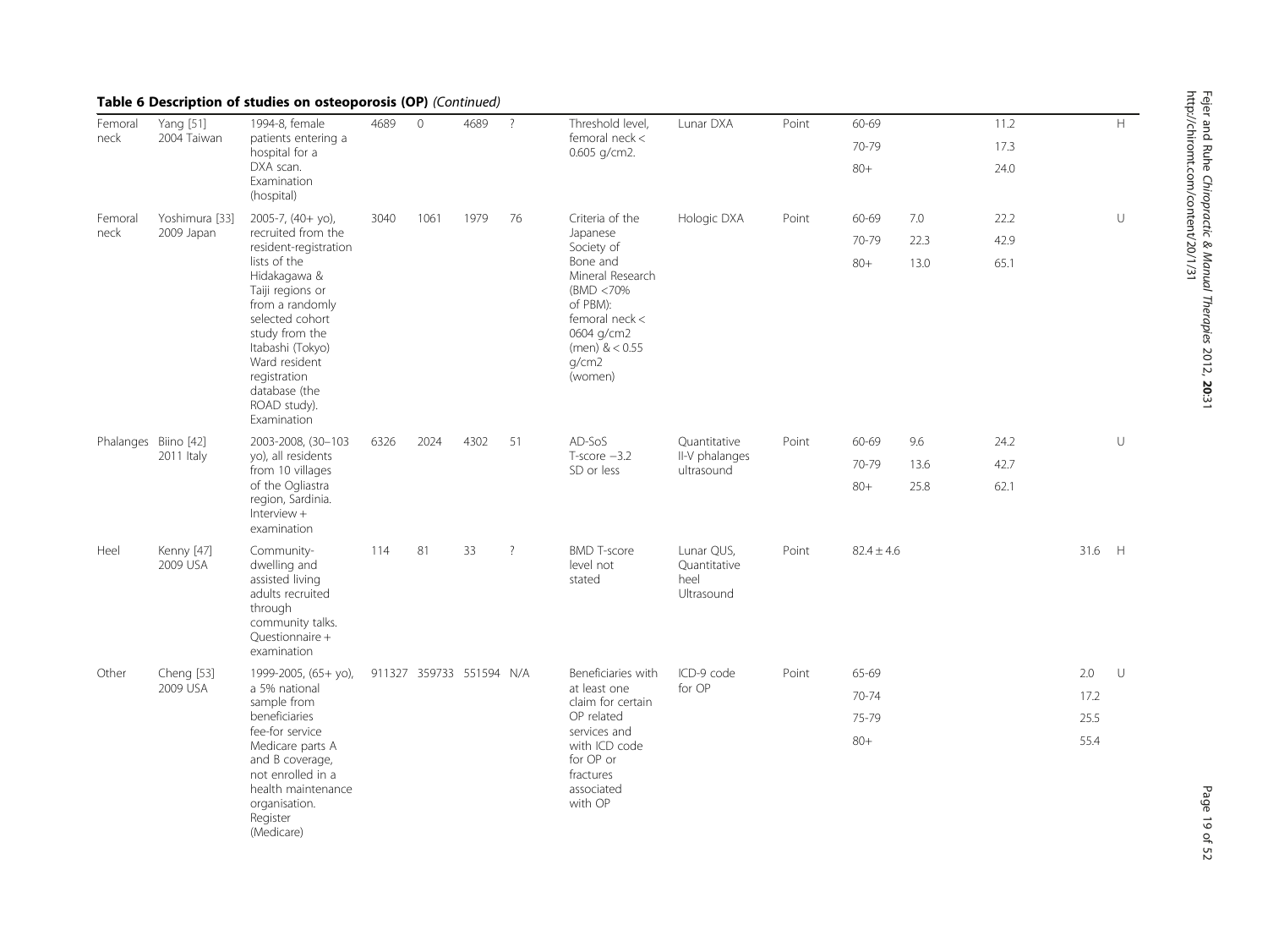| Other  | Collerton [12]<br>2009 UK               | 2006-7, (85+ yo),<br>all people born in<br>1921, permanently<br>registered with a<br>participating GP in<br>Newcastle upon<br>Tyne or North<br>Tyneside primary<br>care trusts (the<br>Newcastle 85+<br>Study). Register<br>(GP)               | 853  | 323            | 530            | 59  | Not stated                                                                                                                                                           | Medical record | Point     | 85                                                 | 3.8 | 20.0                             | 14.2             | $\cup$ |
|--------|-----------------------------------------|------------------------------------------------------------------------------------------------------------------------------------------------------------------------------------------------------------------------------------------------|------|----------------|----------------|-----|----------------------------------------------------------------------------------------------------------------------------------------------------------------------|----------------|-----------|----------------------------------------------------|-----|----------------------------------|------------------|--------|
| Other  | Kotz [54]<br>2004 USA                   | 1994 + 1995, (16-94<br>yo at baseline in<br>1965), responders<br>who have survived<br>until at least 1994,<br>from the random<br>representative<br>sample of women<br>from the Alameda<br>County Study,<br>California. Postal<br>questionnaire | 1171 | $\circ$        | 1171           | 97  | Ever had<br>osteoporosis?                                                                                                                                            | Self report    | Life time | 66-75<br>76-94                                     |     | 11.5<br>18.7                     |                  | H      |
| Other  | Lespessailles<br>$[55]$<br>2009 France  | 2006, $(45 + y0)$ ,<br>stratified random<br>sample of women<br>from the national<br>population data<br>(INSEE) (the<br>INSTANT study).<br>Interview +<br>questionnaire<br>(door to door)                                                       | 2613 | $\circ$        | 2613           | N/A | Whether they had<br>osteoporosis +<br>whether this had<br>been diagnosed by<br>bone densitometry                                                                     | Self report    | Life time | 60-64<br>65-69<br>70-74<br>75-79<br>80-84<br>$85+$ |     | 10<br>14<br>17<br>16<br>15<br>10 |                  | $\cup$ |
| Other. | Picavet [18]<br>2003 The<br>Netherlands | 1998, (25+ yo), a<br>6 months follow-<br>up on a baseline<br>stratified random<br>sample taken<br>from the<br>population register<br>(the DMC3-study).<br>Postal<br>questionnaire                                                              | 2338 | $\overline{?}$ | $\overline{?}$ | 85  | "Please indicate<br>whether a<br>physician<br>or medical<br>specialist<br>has ever told<br>you that you<br>have one or<br>more of the<br>following<br>diseases [OP]" | Self report    | Life time | 65-74<br>$75+$                                     |     |                                  | 13<br>15         | H      |
| Other. | Saks [56]<br>2001 Estonia               | 2000, (65+ yo), a<br>stratified random<br>sample of patients<br>from 200 random<br>GPs in 16<br>Estonian regions.<br>Register (GP).                                                                                                            | 811  | 391            | 420            | 81  | GP diagnosis<br>without<br>any further<br>description or<br>validation                                                                                               | Medical record | Point     | 65-84<br>$85+$                                     |     |                                  | $15.2$ U<br>19.5 |        |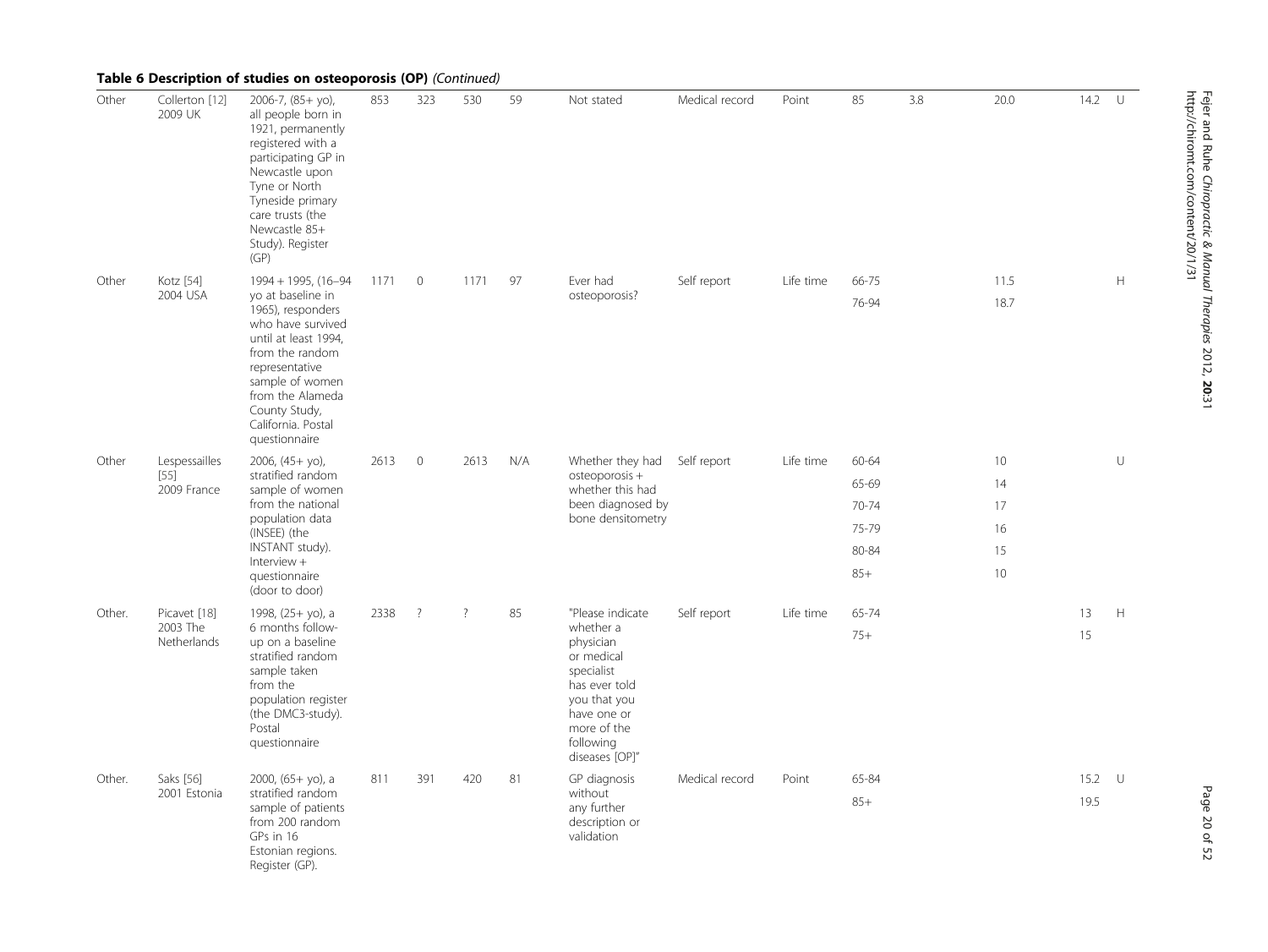| Other | Werner [57]<br>2003 Israel | 1997-8, (60+ yo), a<br>stratified random                                                                                                                                                                             | 3022 | 1688 | 1334 | -60 | Whether a                                   | Self report | Life time | 60-69 | 5.0 | 20.5 | U |
|-------|----------------------------|----------------------------------------------------------------------------------------------------------------------------------------------------------------------------------------------------------------------|------|------|------|-----|---------------------------------------------|-------------|-----------|-------|-----|------|---|
|       |                            | sample of Jewish                                                                                                                                                                                                     |      |      |      |     | physician<br>had ever                       |             |           | 70-79 | 8.0 | 26.3 |   |
|       |                            | and Arab<br>community-<br>dwelling persons<br>from the Central<br>Bureau of Statistics<br>(the Israeli Survey<br>of Elderly Persons<br>Aged 60 and<br>Over Study).<br>Interview $+$<br>questionnaire<br>(home visit) |      |      |      |     | diagnosed<br>them as having<br>osteoporosis |             |           | $80+$ | 7.9 | 28.3 |   |

\*Prevalence estimates without decimals are obtained from figures/graphs in the article and should be interpreted with caution.

R: Register. L: Low, U: Unclear, H: High.

BMD: Bone mineral density; WHO: World Health Organization, GP: general practitioner, DXA: Dual X-ray absorptometry.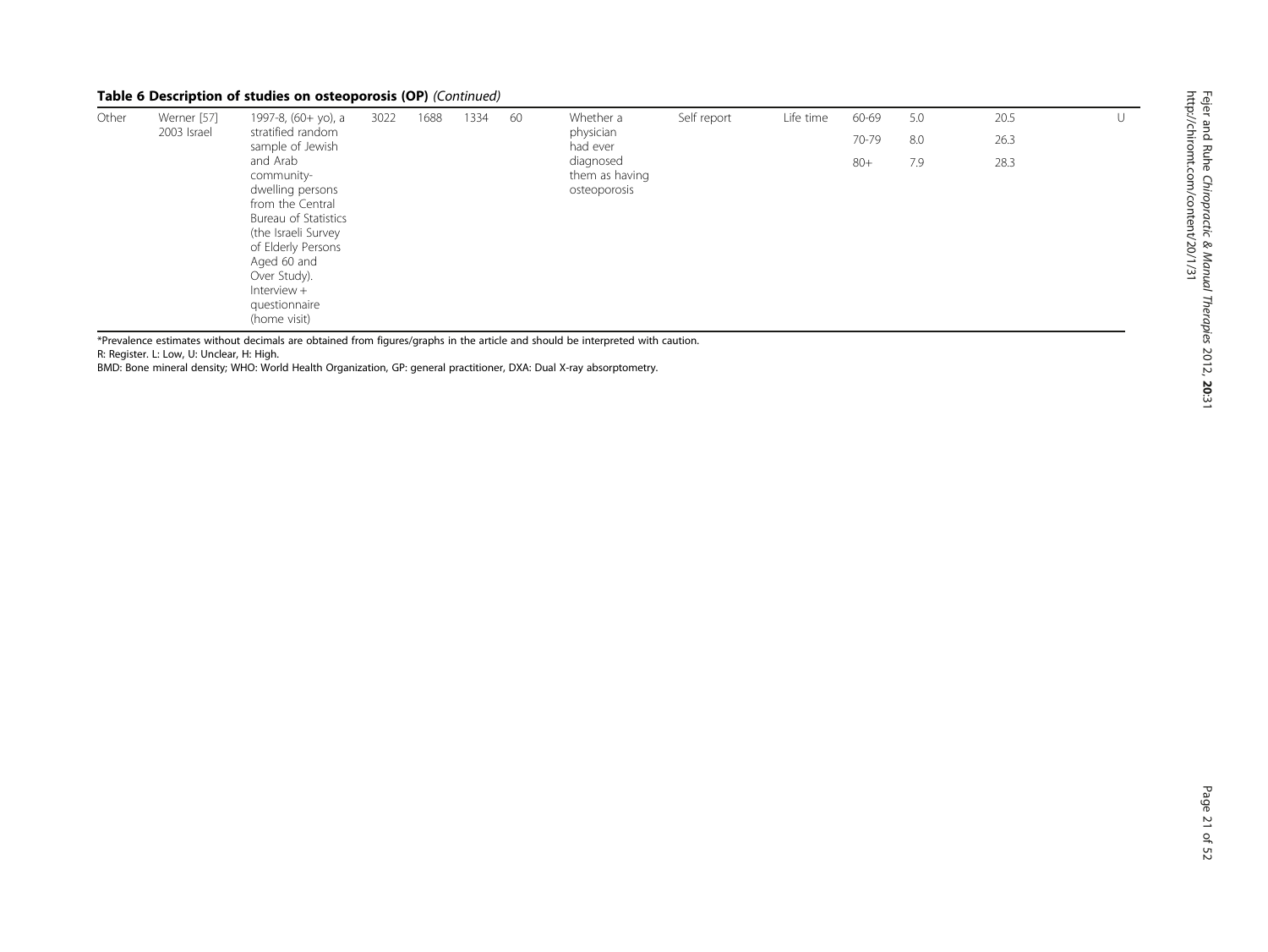<span id="page-21-0"></span>

|            | <b>First author</b>                  | Study design /                                                                                                                                                                                                      |              | Sample size    |                | Crude                   | Outcome                                                                                                                                                                                                                                                                                                                                                                | Outcome              | Prevalence Age |                |      | Prevalence* (95% CI) |              | <b>Risk</b>  |
|------------|--------------------------------------|---------------------------------------------------------------------------------------------------------------------------------------------------------------------------------------------------------------------|--------------|----------------|----------------|-------------------------|------------------------------------------------------------------------------------------------------------------------------------------------------------------------------------------------------------------------------------------------------------------------------------------------------------------------------------------------------------------------|----------------------|----------------|----------------|------|----------------------|--------------|--------------|
|            | Publ. year<br>Country                | <b>Population / Method</b><br>of collection                                                                                                                                                                         | <b>Total</b> | M              | F              | response<br>rate $(% )$ | definition                                                                                                                                                                                                                                                                                                                                                             | assessment<br>method | period         |                | M    | F.                   | <b>Total</b> | of<br>bias   |
| <b>LBP</b> | Andrianakos<br>$[41]$ 2006<br>Greece | 1966-99, (19+ yo),<br>the total population<br>in 7 mixed<br>communities +<br>random sample<br>in another 2<br>mixed communities.<br>Interview,<br>questionnaire +<br>examination<br>(home visit,<br>rheumatologist) | 8740         | 4269           | 4471           | 82                      | LBP localized in<br>the back area<br>between the lower<br>limits of the chest<br>and the gluteal folds,<br>either radiating or<br>not along a lower<br>extremity. Past LBP<br>included if recurrent<br>and chronic causes                                                                                                                                              | Self report          | Life time      | 59-64<br>$69+$ |      |                      | 18<br>19     | $\mathsf{L}$ |
| LBP        | Salaffi [79]<br>2005 Italy           | 2004, (18+ yo),<br>stratified randomised                                                                                                                                                                            | 2155         | $\overline{?}$ | $\overline{?}$ | 54                      | LBP defined as pain<br>localized in the back                                                                                                                                                                                                                                                                                                                           | Self report          | Life time      | 65-74          |      |                      | 29           | $\cup$       |
|            |                                      | sample selected<br>from the practice<br>lists of 16 general<br>practitioner-GPs<br>representative of the<br>practices in the<br>Marches, central<br>Italy. Postal<br>questionnaire                                  |              |                |                |                         | area between the<br>lower limits of the<br>chest and the gluteal<br>folds, either radiating<br>or not along a<br>lower extremity.<br>Three satisfactory<br>screening criteria:<br>I) Report of ever<br>having had LBP,<br>II) A health care<br>provider visit for LBP<br>in the previous six<br>months, and<br>III) LBP that began<br>more than 3 months<br>previously |                      |                | $75+$          |      |                      | 26           |              |
| <b>LBP</b> | Cecchi [60]<br>2006 Italy            | 1998-2000, (65+), a<br>representative cohort                                                                                                                                                                        | 1008         | 443            | 565            | 80                      | Any frequent BP<br>episodes (defined as                                                                                                                                                                                                                                                                                                                                | Self report          | One year       | 65-74          | 20.7 | 38.1                 |              | U            |
|            |                                      | was selected from                                                                                                                                                                                                   |              |                |                |                         | quite often-almost                                                                                                                                                                                                                                                                                                                                                     |                      |                | 75-84          | 26.3 | 44.4                 |              |              |
|            |                                      | the registries of<br>Greve in Chianti<br>(rural area) and<br>Bagno a Ripoli<br>(urban area near<br>Florence).<br>Interview,<br>questionnaire +<br>examination<br>(home visit,<br>rheumatologist).                   |              |                |                |                         | every day) over the<br>past 12 months                                                                                                                                                                                                                                                                                                                                  |                      |                | $85+$          | 25.0 | 25.0                 |              |              |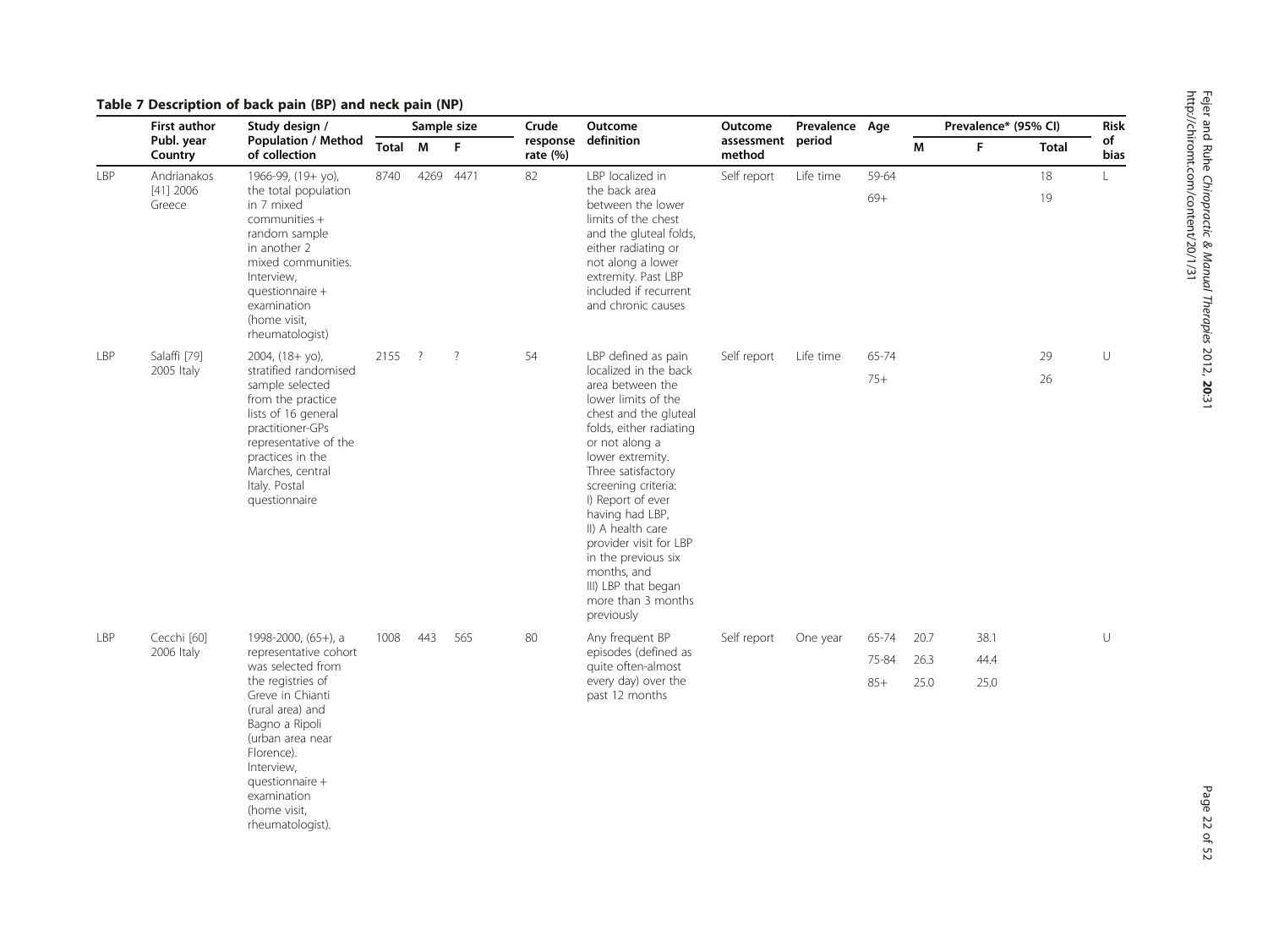| LBP        | Hartvigsen [69]<br>2006 Denmark                 | 2003, (70-102 yo),<br>twins from the<br>populations-based<br>twin study<br>(LSADT).<br>Interview +<br>questionnaire<br>(home)                                                                                                                                 | 1844 | $\overline{?}$ | $\overline{?}$     | 84 | Modified version of<br>the standardised<br>Nordic<br>Questionnaire<br>(SNQ) on<br>Musculoskeletal<br>Pain                                                                                                                                                        | Self<br>report | One year                 | 72-102 21                | $(19 - 23)$ | 32<br>$(29 - 35)$ |                      | $\cup$       |
|------------|-------------------------------------------------|---------------------------------------------------------------------------------------------------------------------------------------------------------------------------------------------------------------------------------------------------------------|------|----------------|--------------------|----|------------------------------------------------------------------------------------------------------------------------------------------------------------------------------------------------------------------------------------------------------------------|----------------|--------------------------|--------------------------|-------------|-------------------|----------------------|--------------|
| <b>LBP</b> | Hicks [71]<br>2008 USA                          | (62+ yo), community-<br>dwellers from 4<br>retirement<br>communities (The<br>Retirement<br>Community Back<br>Pain Study).<br>Postal<br>questionnaire                                                                                                          | 522  | 170            | 352                | 52 | "In the past year,<br>have you had<br>any low<br>back pain? If yes,<br>please rate your<br>usual back pain<br>over the past year<br>on a scale from<br>0 to 10"                                                                                                  | Self<br>report | One year                 | 60-69<br>70-79<br>$80 +$ |             |                   | 26.7<br>30.5<br>24.8 | $\cup$       |
| <b>LBP</b> | Picavet [78]<br>2003 The<br>Netherlands         | 1998, (25+ yo),<br>stratified random<br>sample taken<br>from the population<br>register (the<br>DMC3-study).<br>Postal<br>questionnaire                                                                                                                       | 3664 | 45%            | 55%                | 46 | "Did you have<br>pain fin the lower<br>part of the back]<br>during the past<br>12 months?"                                                                                                                                                                       | Self<br>report | One year                 | 65-74<br>$75+$           |             |                   | 48<br>32             | $\cup$       |
| LBP        | Santos-<br>Eggimann<br>[80] 2000<br>Switzerland | 1992-3, (25-74 yo),<br>two-stage probabilistic<br>stratified random<br>sample of inhabitants<br>from the population<br>files of the Vaud-<br>Fribourg & Ticino<br>communes (the<br><b>WHO MONICA</b><br>study). Questionnaire<br>$(postal) +$<br>examination. | 3227 | $\overline{?}$ | $\overline{?}$     | 61 | The Standardized<br>Nordic<br>Questionnaire:<br>any ache, pain, or<br>discomfort located<br>in the lower back<br>(indicated by the<br>shaded area on a<br>diagram), with or<br>without radiation<br>to one or both<br>legs (sciatica) the<br>preceding 12 months | Self<br>report | One year<br>$($ >7 days) | 65-74                    | 28.5        | 38.5              |                      | $\mathbf{L}$ |
| <b>LBP</b> | Goubert [66]<br>2004 Belgium                    | $2001$ , $(17 + yo)$ , a<br>representative access<br>panel of individuals<br>who regularly<br>participate in postal<br>surveys. Postal<br>questionnaire                                                                                                       | 1624 | $\overline{?}$ | $\overline{\cdot}$ | 65 | Participants indicated<br>whether they had<br>experienced LBP<br>pain in the past<br>six months (The<br>Graded Chronic<br>Pain Scale)                                                                                                                            | Self<br>report | Six<br>months            | $65+$                    |             |                   | 36.7                 | $\cup$       |
| <b>LBP</b> | Miro [75]<br>2007 Spain                         | $(65+$ yo), stratified<br>random sample<br>taken from the<br>population census                                                                                                                                                                                | 592  | 274            | 318                | 99 | The Chronic Pain<br>Grade: "In the past<br>3 months have you<br>had pain that has                                                                                                                                                                                | Self<br>report | Three<br>months          | 65-74<br>75-84<br>$85+$  |             |                   | 61.0<br>62.6<br>44.2 | $\mathbf{I}$ |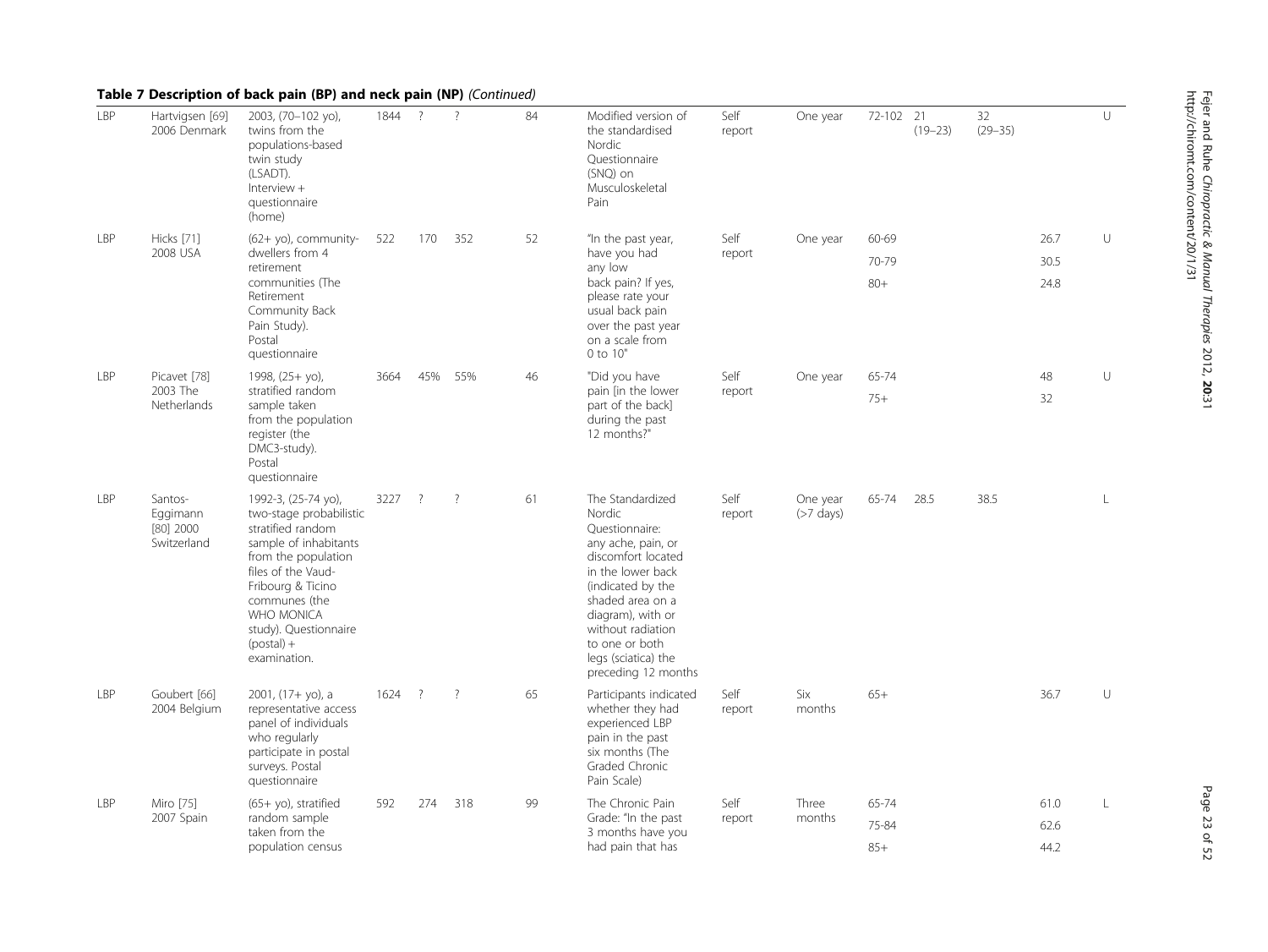|            |                                 | Table 7 Description of back pain (BP) and neck pain (NP) (Continued)                                                                                                                                                                              |         |                |                    |    |                                                                                                                                                                        |                |                 |                 |           |                   |                         |              |
|------------|---------------------------------|---------------------------------------------------------------------------------------------------------------------------------------------------------------------------------------------------------------------------------------------------|---------|----------------|--------------------|----|------------------------------------------------------------------------------------------------------------------------------------------------------------------------|----------------|-----------------|-----------------|-----------|-------------------|-------------------------|--------------|
|            |                                 | obtained from the<br>Catalan Statistics<br>Institute, Catalonia.<br>Interview +<br>questionnaire<br>(local primary<br>care centre).                                                                                                               |         |                |                    |    | lasted for one day or<br>longer in any part of<br>your body?"                                                                                                          |                |                 |                 |           |                   |                         |              |
| LBP        | Parsons [77]<br>2007 UK         | $2001-3$ , $(18 + y0)$ ,<br>random samples<br>from 16 Medical<br>Research Council<br>General Practice<br>Research Framework<br>practices, South East<br>quadrant of the<br>UK. Postal<br>questionnaire                                            | 2501    |                | 1347 1154          | 47 | The Chronic Pain<br>Grade: Any 'pain<br>which has lasted for<br>3 months or longer<br>and currently troubles<br>respondents either<br>all of the time or<br>on and off | Self<br>report | Three<br>months | 65-74<br>75-101 |           |                   | $\overline{7}$<br>6     | U            |
| <b>LBP</b> | Strine [82]<br>2007 USA         | 2002, (18+ yo),<br>Multistage cluster<br>sample of random<br>households from<br>all 50 states and<br>DC (the NHIS).<br>Interview +<br>questionnaire<br>(home).                                                                                    | 29828 ? |                | $\overline{\cdot}$ | 96 | "During the past 3<br>months did you have<br>LBP [lasting a whole<br>day or more and not<br>fleeting or minor]?"<br>[NB. LBP only, NP<br>not included]                 | Self<br>report | Three<br>months | $65+$           |           |                   | 19.7<br>$(18.4 - 20.9)$ | $\cup$       |
| LBP        | Hartvigsen [69]<br>2005 Denmark | 2003, (70-102 yo),<br>twins from the<br>populations-based<br>twin study (LSADT).<br>Interview $+$<br>questionnaire<br>(home).                                                                                                                     | 1844    | $\overline{?}$ | $\overline{?}$     | 84 | Modified version of<br>the standardised<br>Nordic<br>Questionnaire<br>(SNQ) on<br>Musculoskeletal<br>Pain                                                              | Self<br>report | One<br>month    | 72-102 20       | $(17-23)$ | 30<br>$(27 - 33)$ |                         | $\cup$       |
| LBP        | Meyer [74]<br>2007 USA          | 1998-2000, (65+ yo),<br>follow-up of a<br>random sample<br>of members<br>from a random<br>sample of 269<br>Medicare + Choice<br>plans (the HOS)<br>(NB. Only 2000<br>data reported here).<br>Questionnaire<br>$(home) +$<br>interview<br>(phone). | 55690 ? |                | $\overline{?}$     | 61 | "In the past 4 wk,<br>how often has<br>low back pain<br>interfered with your<br>usual daily activities?<br>(work, school or<br>housework)"                             | Self<br>report | One<br>month    | $65+$           |           |                   | 49.4                    | $\mathsf{L}$ |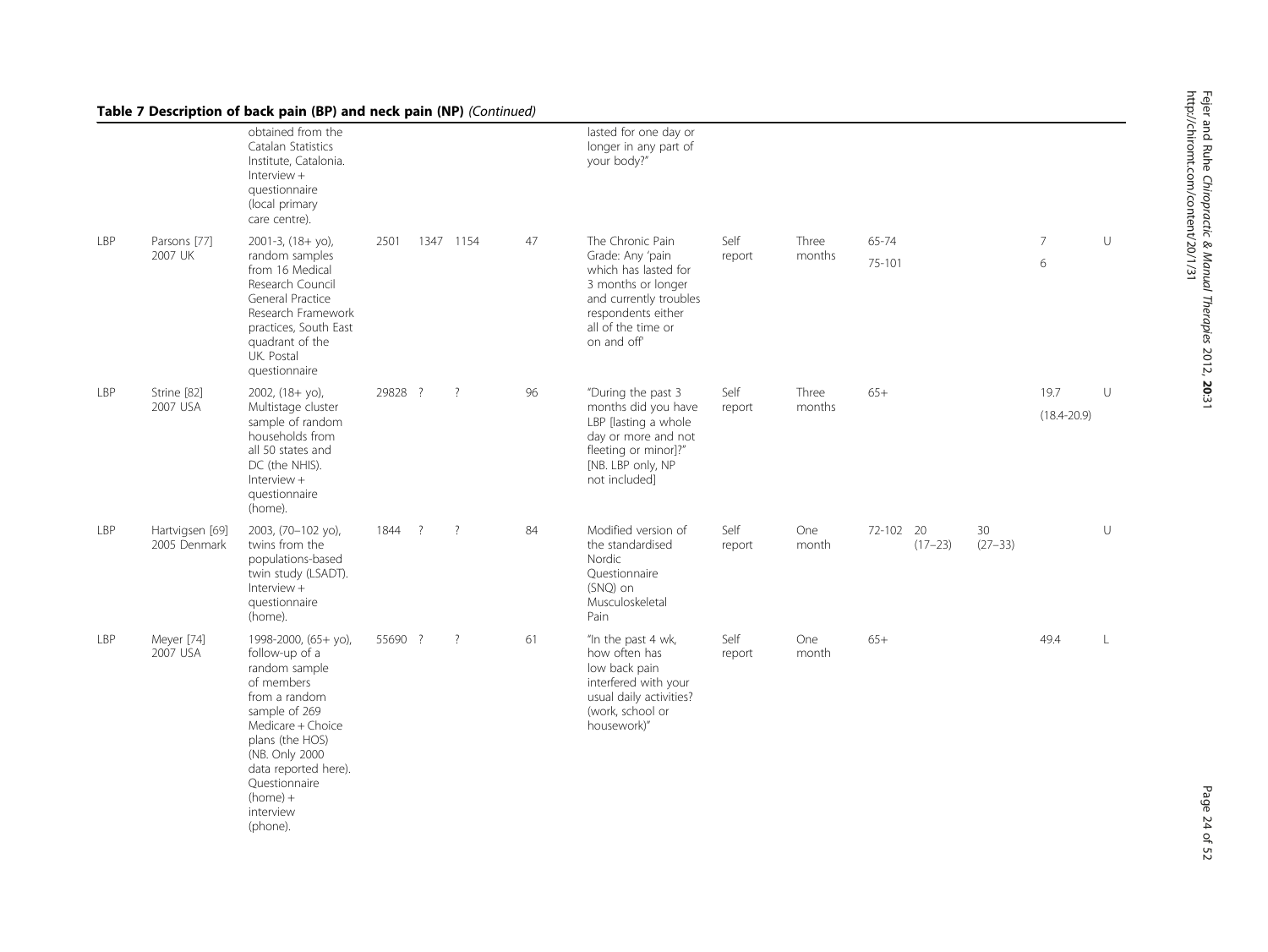| LBP        | Stranjalis [81]<br>2004 Greece | 2000, (15+ yo), a<br>2000 person sample,<br>selected via a<br>multi-stage sampling<br>of rural, semi-urban<br>and urban residents<br>through "random<br>numbers" of starting<br>points followed by<br>"statistical step of<br>five" in 47 cities,<br>towns or villages<br>(until reaching a<br>total of 2000<br>persons).<br>Interview +<br>questionnaire | 1846 | $\overline{?}$ | $\overline{?}$     | 92             | "Did you have low<br>back pain during<br>the last month?"                                                                                                               | Self<br>report | One month 65+ |                          |              |              | 46.9                 | H      |
|------------|--------------------------------|-----------------------------------------------------------------------------------------------------------------------------------------------------------------------------------------------------------------------------------------------------------------------------------------------------------------------------------------------------------|------|----------------|--------------------|----------------|-------------------------------------------------------------------------------------------------------------------------------------------------------------------------|----------------|---------------|--------------------------|--------------|--------------|----------------------|--------|
| <b>LBP</b> | Suka [83]<br>2009 Japan        | (home).<br>2005, About 1000<br>persons from five<br>different healthcare<br>facilities were asked<br>to participate.<br>Questionnaire                                                                                                                                                                                                                     | 5652 | $\overline{?}$ | $\overline{\cdot}$ | $\overline{?}$ | Musculoskeletal pain<br>for more than 1 week<br>during the last<br>month (marked on<br>a drawing with<br>predefined body                                                | Self<br>report | One<br>month  | 60-69                    | 23.8         | 23.2         |                      | H      |
| LBP        | Thomas [87]<br>2004 UK         | (Health care<br>facility).<br>$(50 + yo)$ , all patients<br>from three GPs<br>from the North<br>Staffordshire<br>Primary Care<br>Research Consortium                                                                                                                                                                                                      | 7878 | $\overline{?}$ | $\overline{?}$     | 70             | regions)<br>"In the past 4 weeks<br>have you had pain<br>that has lasted for<br>one day or longer<br>in any part of your<br>body?" [supplemented                        | Self<br>report | One<br>month  | 60-69<br>70-79<br>$80 +$ |              |              | 35.1<br>29.9<br>27.3 | $\cup$ |
|            |                                | (the NorStOP).<br>Postal<br>questionnaire                                                                                                                                                                                                                                                                                                                 |      |                |                    |                | by a full body<br>manikin]                                                                                                                                              |                |               |                          |              |              |                      |        |
| <b>LBP</b> | Webb [85]<br>2003 UK           | $(16 + yo)$ , stratified<br>sample of patients<br>from three GP in<br>West Pennine.<br>East of Manchester.<br>Questionnaire.                                                                                                                                                                                                                              | 4515 | $\overline{?}$ | $\overline{\cdot}$ | 78             | Pain lasting for more<br>than 1 week, over<br>the last month, in<br>any of seven areas<br>(back, neck, shoulder,<br>elbow, hand, hip,<br>knee) or in<br>multiple joints | Self<br>report | One<br>month  | 65-74<br>$75+$           | 20.6<br>17.4 | 32.1<br>30.9 |                      | $\cup$ |
| <b>LBP</b> | Yaron [86]<br>2011 Israel      | 2002, 2006, 2008,<br>(20+ yo), stratified<br>sample drawn from<br>a telephone database<br>on different<br>population sectors.                                                                                                                                                                                                                             | 2520 | 47%            | 53%                | 59-66          | The Community<br>Oriented Program<br>for the Control of<br>Rheumatic Diseases<br>core questionnaire<br>(CCQ): "In the past 7                                            | Self report    | One week      | $61+$                    |              |              | 67.2                 | $\cup$ |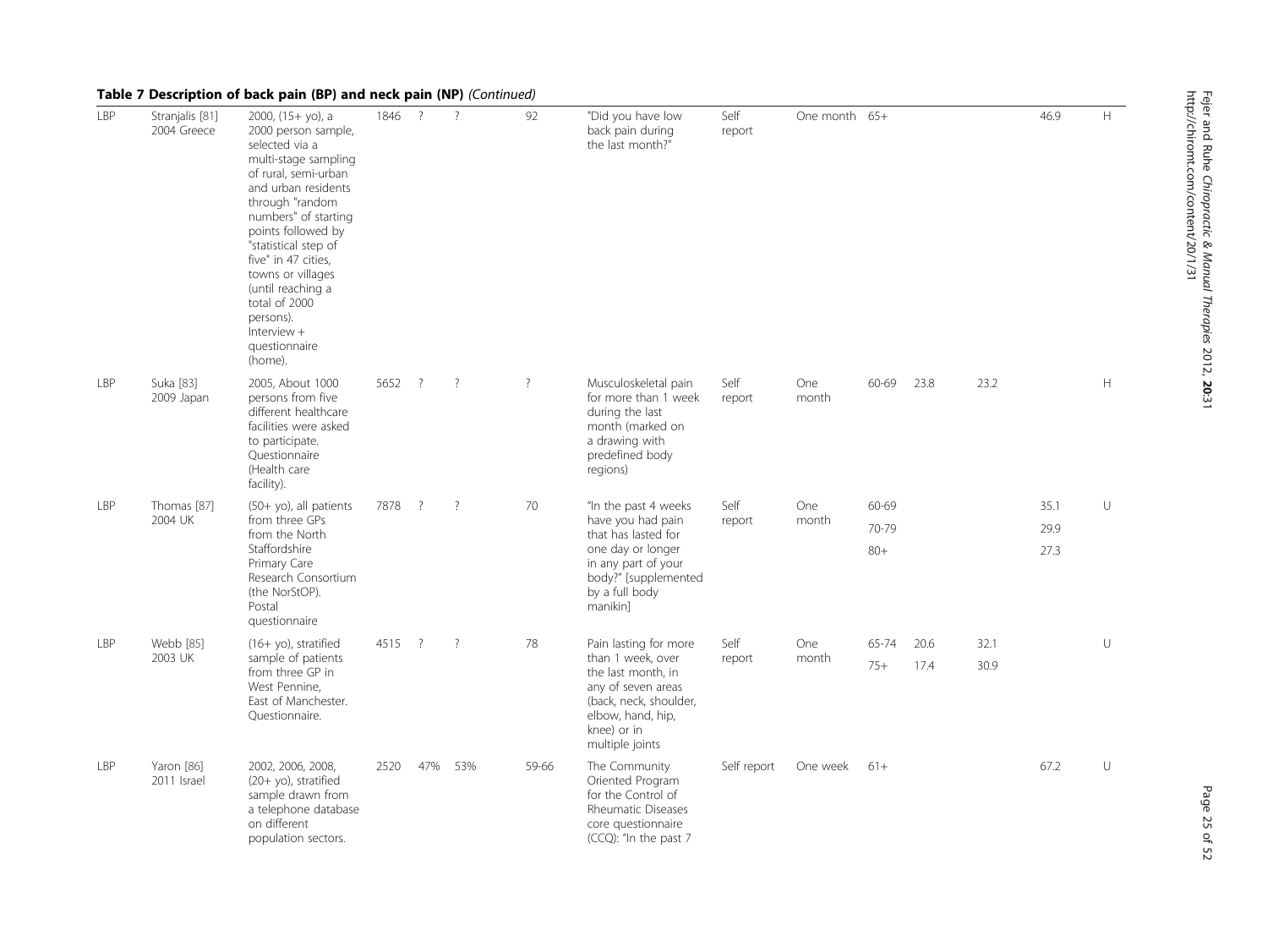|     |                                         | Telephone<br>interview +<br>questionnaire                                                                                                                                                                                                   |      |                |                    |    | days have you<br>experienced pain<br>in any of the<br>following sites:<br>[ankles]?"                                                                                                                                                                                                                                         |             |       |        |                                             |      |              |
|-----|-----------------------------------------|---------------------------------------------------------------------------------------------------------------------------------------------------------------------------------------------------------------------------------------------|------|----------------|--------------------|----|------------------------------------------------------------------------------------------------------------------------------------------------------------------------------------------------------------------------------------------------------------------------------------------------------------------------------|-------------|-------|--------|---------------------------------------------|------|--------------|
| LBP | Baek [59]<br>2010<br>South Korea        | 2005-06, (65+ yo),<br>residents of<br>Seongnam City.<br>Questionnaire +<br>examination<br>(hospital).                                                                                                                                       | 714  | 299            | 415                | 64 | The Oswestry<br>Disability<br>Index on LBP:<br>"pain at the<br>moment"                                                                                                                                                                                                                                                       | Self report | Point | 65-69  |                                             | 70.1 | H            |
|     |                                         |                                                                                                                                                                                                                                             |      |                |                    |    |                                                                                                                                                                                                                                                                                                                              |             |       | 70-74  |                                             | 70.3 |              |
|     |                                         |                                                                                                                                                                                                                                             |      |                |                    |    |                                                                                                                                                                                                                                                                                                                              |             |       | 75-79  |                                             | 81.3 |              |
|     |                                         |                                                                                                                                                                                                                                             |      |                |                    |    |                                                                                                                                                                                                                                                                                                                              |             |       | $80 +$ |                                             | 70.5 |              |
| LBP | Carmona [11]<br>2001 Spain              | $(20+yo)$ , a stratified<br>multistage cluster<br>sample from the<br>censuses of 20<br>municipalities.<br>Questionnaire<br>$(home) +$<br>interview<br>(rheumatologist).                                                                     | 2192 |                | 1014 1178          | 73 | LBP defined by<br>self-report. The<br>interviewers were<br>instructed to indicate<br>what was<br>understood by<br>low back and then<br>to ask about pain<br>in that area                                                                                                                                                     | Self report | Point | 60-69  |                                             | 21.2 | $\mathsf{L}$ |
|     |                                         |                                                                                                                                                                                                                                             |      |                |                    |    |                                                                                                                                                                                                                                                                                                                              |             |       | 70-79  |                                             | 12.3 |              |
|     |                                         |                                                                                                                                                                                                                                             |      |                |                    |    |                                                                                                                                                                                                                                                                                                                              |             |       | $80 +$ |                                             | 4.0  |              |
| LBP | Freburger [64]<br>2009 USA              | $1992 + 2006$ , $(21 + y0)$ ,<br>two-staged stratified<br>probability sample<br>of North Carolina<br>households with<br>telephone numbers<br>(NB only data from<br>2006 survey is<br>included).<br>Interview +<br>questionnaire<br>(phone). | 2723 | $\overline{?}$ | $\overline{\cdot}$ | 83 | LBP defined as pain<br>at the level of the<br>waist or below, with<br>or without buttock<br>and/or leg pain.<br>Chronic LBP:<br>1) pain and activity<br>limitations nearly<br>every day for the<br>past 3 months or<br>2) more than 24<br>episodes of pain<br>that limited activity<br>for 1 day or more<br>in the past year | Self report | Point | $65+$  |                                             | 12.3 | $\cup$       |
| LBP | Picavet [78]<br>2003 The<br>Netherlands | 1998, (25+ yo),<br>stratified random<br>sample taken from<br>the population<br>register (the<br>DMC3-study).<br>Postal<br>questionnaire                                                                                                     | 3664 | 45%            | 55%                | 46 | [Lower part of the<br>back] pain during<br>the survey                                                                                                                                                                                                                                                                        | Self report | Point | $65+$  | 23.3<br>29.5<br>$(19.8-26.8)$ $(25.8-33.2)$ |      | L            |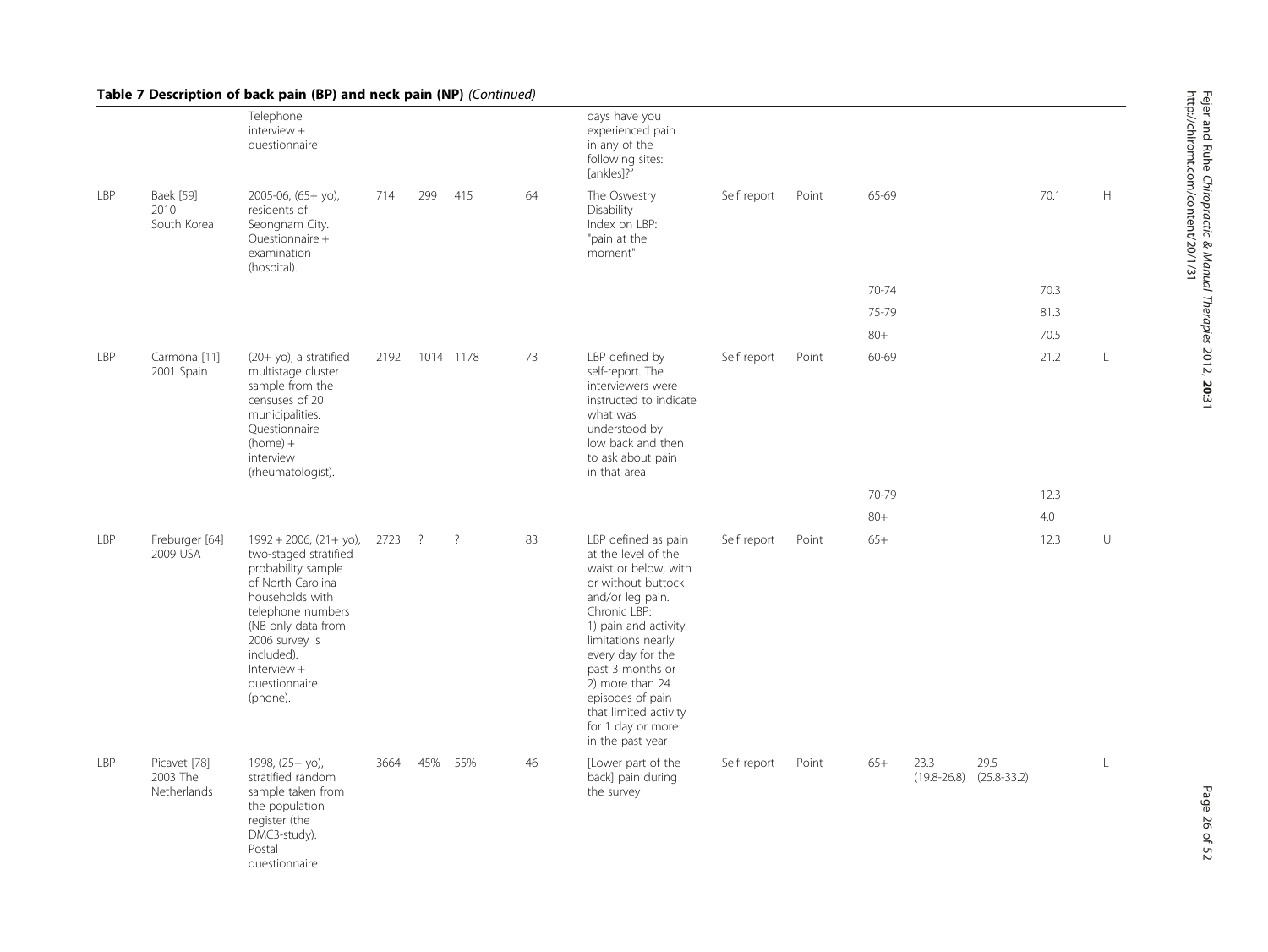| BP        | Denard [62]<br>2010 UK          | 2000-2, (65+ yo),<br>a random sample<br>of 300 community<br>dwelling men<br>recruited at 6 US<br>academic medical<br>centers (The MrOS<br>cohort).<br>Questionnaire<br>$(postal) +$<br>examination. | 300     | 295            | $\overline{0}$ | 98  | Any BP in the<br>past 12 months                                                                                                                   | Self<br>report | One<br>year     | $65+$      | 65                      |                                     |                         | $\cup$       |
|-----------|---------------------------------|-----------------------------------------------------------------------------------------------------------------------------------------------------------------------------------------------------|---------|----------------|----------------|-----|---------------------------------------------------------------------------------------------------------------------------------------------------|----------------|-----------------|------------|-------------------------|-------------------------------------|-------------------------|--------------|
| <b>BP</b> | Keenan [73]<br>2006 UK          | 1993, (55+ yo), a<br>two-stage random<br>sample from the<br>North Yorkshire<br>Family Health<br>Services Authority.<br>Postal<br>questionnaire                                                      | 16222 ? |                | $\overline{?}$ | 86  | Any swelling, pain,<br>or stiffness in any<br>of their joints that<br>lasted >6 weeks in<br>the previous 3<br>months (identified<br>on a manikin) | Self<br>report | Three<br>months | 65-74      | 13.5<br>$(12.2 - 14.8)$ | 18.2<br>$(16.8-19.7)$ $(14.7-17.5)$ | 16.1                    | $\mathsf{L}$ |
|           |                                 |                                                                                                                                                                                                     |         |                |                |     |                                                                                                                                                   |                |                 | $75+$      | 11.4<br>$(10.2 - 12.6)$ | 19.0<br>$(17.6 - 20.5)$             | 16.4<br>$(15.1 - 17.8)$ |              |
| <b>BP</b> | Hartvigsen [68]                 | 1995, 1997, 1999,                                                                                                                                                                                   | 4484    | $\overline{?}$ | $\overline{?}$ | 100 | "Have you during                                                                                                                                  | Self           | One             | 70-74      | 14                      | 18                                  |                         | $\cup$       |
|           | 2004 Denmark                    | 2001, (70-102 yo),<br>twins from the                                                                                                                                                                |         |                |                |     | the past month<br>suffered from pain                                                                                                              | report         | month           | 75-79      | 12                      | 17                                  |                         |              |
|           |                                 | populations-based                                                                                                                                                                                   |         |                |                |     | or stiffness in the                                                                                                                               |                |                 | 80-84      | 10                      | 15                                  |                         |              |
|           |                                 | twin study (LSADT).<br>Interview +<br>questionnaire<br>(home).                                                                                                                                      |         |                |                |     | neck or shoulders?" +<br>diagnosis had<br>been made by a<br>physician                                                                             |                |                 | $85+$      | 11                      | 16                                  |                         |              |
| <b>BP</b> | Hartvigsen [70]<br>2008 Denmark | 2005, (100 yo), all<br>Danes born in 1905<br>were located<br>through the Danish<br>Civil Registration<br>System.<br>Interview +<br>questionnaire<br>(home).                                         | 256     | $\overline{?}$ | $\overline{?}$ | 56  | "During the past<br>month, have you<br>been suffering<br>from back pain,<br>acute back pain,<br>or lumbago?"                                      | Self<br>report | One<br>month    | 100        | 16.7                    | 29.4                                | 27.3                    | $\cup$       |
| <b>BP</b> | Docking [63]                    | 1988-90, (75+ yo),                                                                                                                                                                                  | 1174    | 35%            | 65%            | 45% | Have you recently                                                                                                                                 | Self report    | Point           | 77-79      |                         |                                     | 27.0                    | $\cup$       |
|           | 2011 UK                         | original cohort from<br>the 1985 Cambridge                                                                                                                                                          |         |                |                |     | had an<br>illness or condition                                                                                                                    |                |                 | 80-84      |                         |                                     | 31.1                    |              |
|           |                                 | City over 75 s                                                                                                                                                                                      |         |                |                |     | which prevented you                                                                                                                               |                |                 | 85-89      |                         |                                     | 27.0                    |              |
|           |                                 | Cohort Study<br>randomly chosen<br>from a selection of<br>geographically and<br>socially representative<br>general practices in<br>Cambridge.<br>Interview +<br>questionnaire<br>(home).            |         |                |                |     | carrying out normal<br>day to day routine?<br>[accompanied by a list<br>of conditions including<br>back pain]. (=Any<br>back pain)                |                |                 | $90 - 100$ |                         |                                     | 29.1                    |              |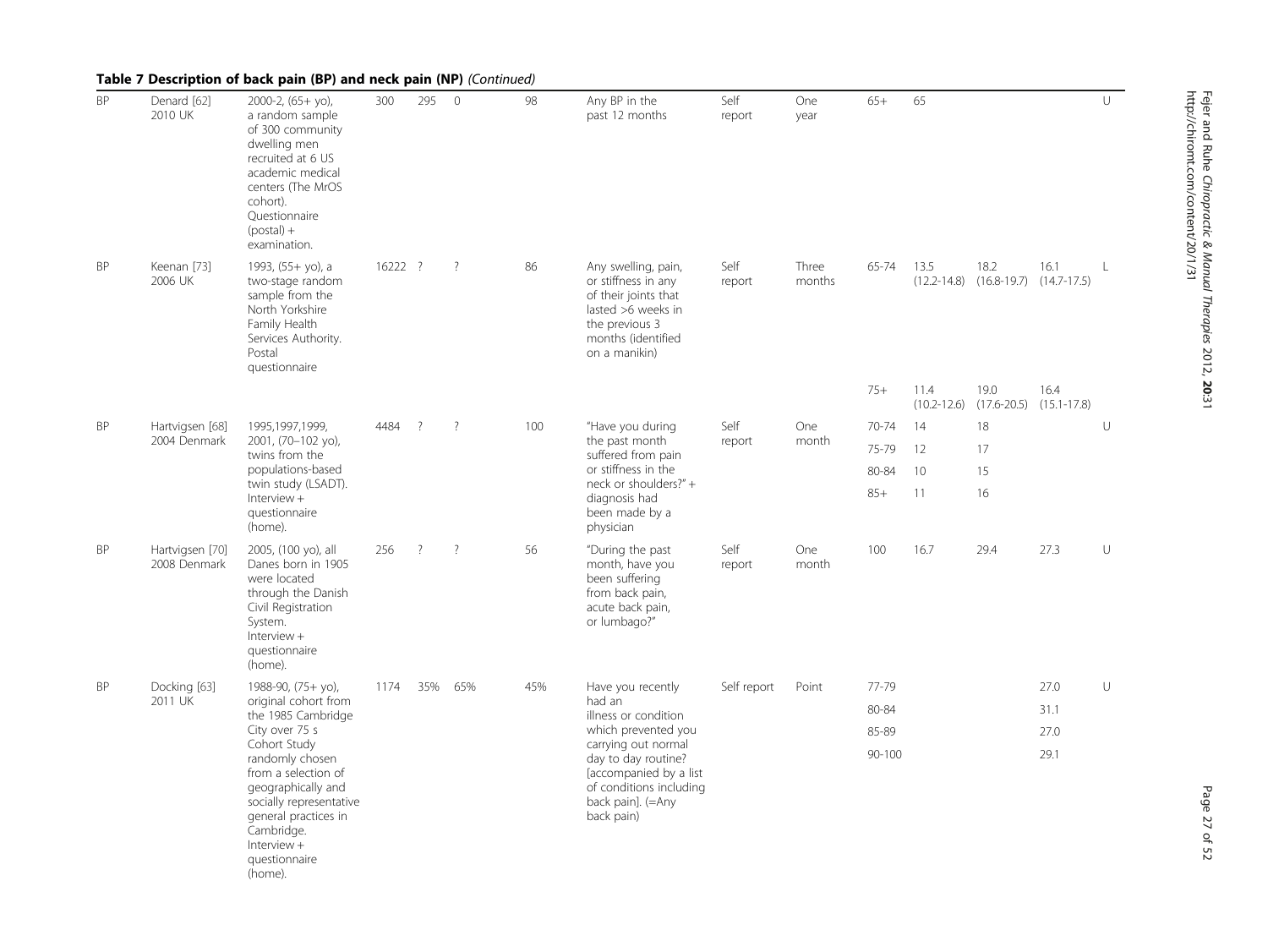| BP        | Jacobs [72]<br>2006 Jerusalem      | 1990 & 1998-9,<br>(70 & 77 yo), recruited                                                                                                                                                              | 277  | $\overline{\phantom{a}}$ | $\overline{\phantom{0}}$ | 60 | Subjects were asked<br>if they have back                                                                                                                                | Self report | Point     | 70        |           |                   | 44  | $\cup$       |
|-----------|------------------------------------|--------------------------------------------------------------------------------------------------------------------------------------------------------------------------------------------------------|------|--------------------------|--------------------------|----|-------------------------------------------------------------------------------------------------------------------------------------------------------------------------|-------------|-----------|-----------|-----------|-------------------|-----|--------------|
|           |                                    | from the electoral<br>register of the<br>Israeli Ministry of<br>Interior by their serial<br>number's last digit,<br>West Jerusalem.<br>Ouestionnaire<br>$(home) +$<br>examination<br>(hospital).       |      |                          |                          |    | pain. Further<br>questions on the<br>duration, frequency,<br>site, and severity of<br>their pain. Chronic<br>BP was defined as<br>reporting pain on<br>a frequent basis |             |           | 77        |           |                   | 58  |              |
| <b>NP</b> | Andrianakos [41]<br>2006 Greece    | 1966-99, (19+ yo),<br>the total population                                                                                                                                                             | 8740 |                          | 4269 4471                | 82 | NP localized in the<br>neck either radiating                                                                                                                            | Self report | Life time | 59-64     |           |                   | 9   | $\mathsf{L}$ |
|           |                                    | in 7 mixed<br>communities +<br>random sample in<br>another 2 mixed<br>communities.<br>Interview,<br>questionnaire +<br>examination<br>(home visit,<br>rheumatologist)                                  |      |                          |                          |    | or not along an<br>upper extremity                                                                                                                                      |             |           | 69+       |           |                   | 8   |              |
| NP        | Chiu [61]<br>2006<br>HongKong      | $2001, (15 + y0)$<br>residents selected<br>through a two-stage<br>randomization<br>process.<br>Interview +<br>questionnaire<br>(phone).                                                                | 664  | 295                      | 364                      | 66 | "Up to the<br>present time,<br>have you ever had<br>neck pain?" $+$ "at<br>least once in the<br>past 12 months" +<br>"within the past<br>7 days"                        | Self report | One year  | $65+$     |           |                   | 9.3 | U            |
| <b>NP</b> | Hartvigsen [69]<br>2006<br>Denmark | 2003, (70-102 yo),<br>twins from the<br>populations-based<br>twin study (LSADT).<br>Interview +<br>questionnaire<br>(home).                                                                            | 1844 | $\cdot$ ?                | $\overline{\cdot}$       | 84 | Modified version of<br>the standardised<br>Nordic<br>Questionnaire<br>(SNQ) on<br>Musculoskeletal<br>Pain                                                               | Self report | One year  | 72-102 16 | $(13-19)$ | 20<br>$(18 - 22)$ |     | U            |
| <b>NP</b> | Vogt [84]<br>2003 USA              | 1997-8, (70-79yo), a<br>random sample of<br>age-eligible white<br>Medicare<br>beneficiaries from<br>lists provided by<br>the Health Care<br>Financing<br>Administra-tion and<br>all age-eligible black |      |                          |                          |    |                                                                                                                                                                         |             |           |           |           |                   |     |              |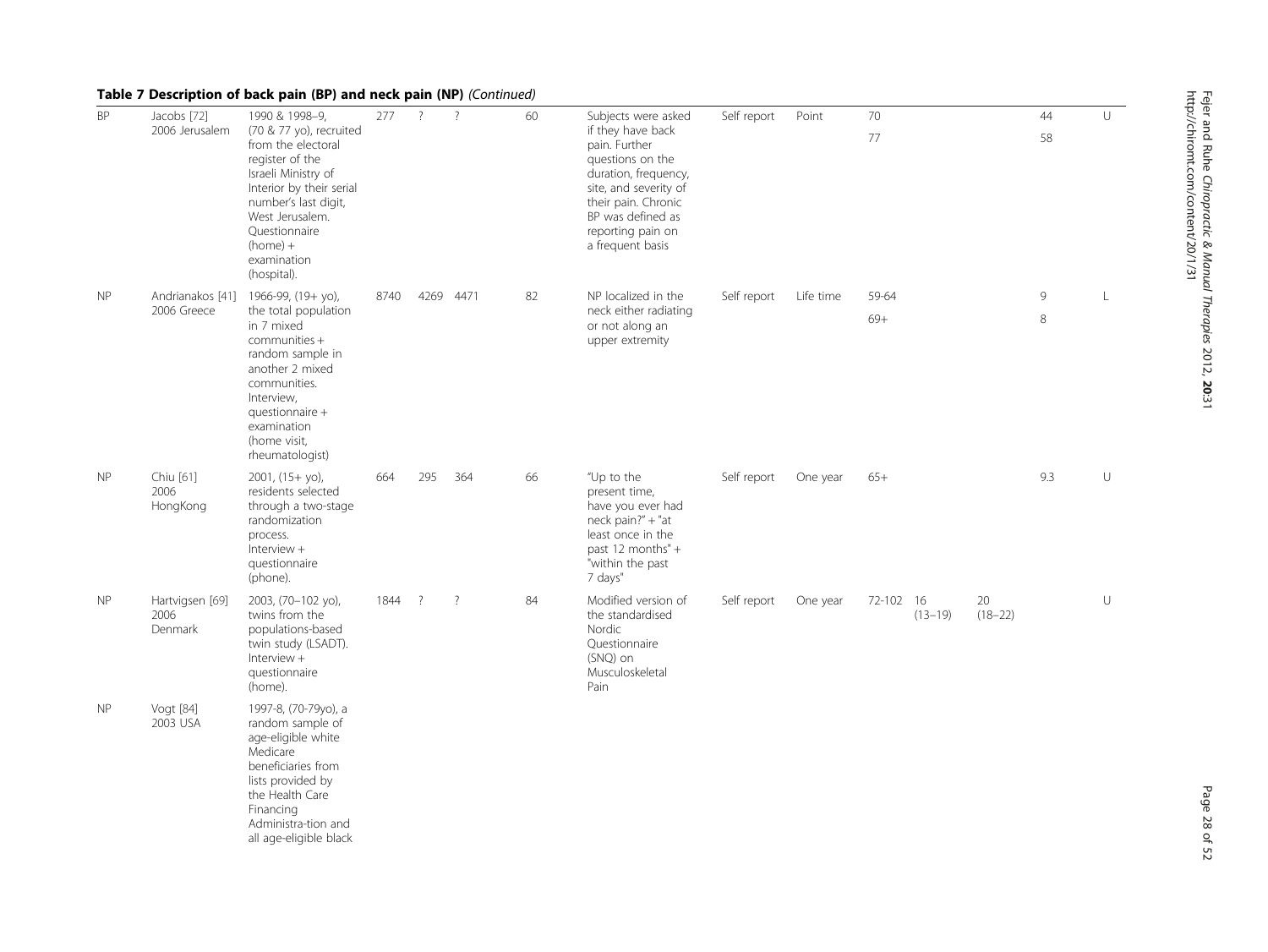|           |                         | community residents<br>in designated zip<br>code areas close to<br>the Pittsburgh, PA,<br>and Memphis, TN,<br>field centers (the<br>Health ABC study).<br>Interview +<br>examination |         |                |                                                                                              |                |                                                                                                                                                    |                |                 |           |                         |                                                   |                         |              |
|-----------|-------------------------|--------------------------------------------------------------------------------------------------------------------------------------------------------------------------------------|---------|----------------|----------------------------------------------------------------------------------------------|----------------|----------------------------------------------------------------------------------------------------------------------------------------------------|----------------|-----------------|-----------|-------------------------|---------------------------------------------------|-------------------------|--------------|
| (home).   | 3075                    | 1491                                                                                                                                                                                 | 1584    | $\overline{?}$ | Neck or<br>shoulder<br>pain lasting<br>at least<br>1 month<br>during the<br>previous<br>year | Self<br>report | One year                                                                                                                                           | 70-79          |                 |           | 11.9<br>$(10.8 - 13.0)$ | $\cup$                                            |                         |              |
| <b>NP</b> | Keenan [73]<br>2006 UK  | 1993, (55+ yo), a<br>two-stage random<br>sample from the<br>North Yorkshire<br>Family Health<br>Services Authority.<br>Postal<br>questionnaire                                       | 16222 ? |                | $\overline{?}$                                                                               | 86             | Any swelling, pain,<br>or stiffness in any of<br>their joints that<br>lasted >6 weeks in<br>the previous 3<br>months. (identified<br>on a manikin) | Self<br>report | Three<br>months | $65 - 74$ | 13.1                    | 17.3<br>$(11.8-14.4)$ $(16.0-18.7)$ $(14.1-16.8)$ | 15.4                    | $\mathsf{L}$ |
|           |                         |                                                                                                                                                                                      |         |                |                                                                                              |                |                                                                                                                                                    |                |                 | $75+$     | 10.6<br>$(9.4 - 11.8)$  | 16.7<br>$(15.3 - 18.1)$                           | 14.6<br>$(13.3 - 15.9)$ |              |
| <b>NP</b> | Miro [75]<br>2007 Spain | (65+ yo), stratified<br>random sample                                                                                                                                                | 592     | 274            | 318                                                                                          | 99             | The Chronic Pain<br>Grade: "In the                                                                                                                 | Self report    | Three<br>months | 65-74     |                         |                                                   | 52.6                    | $\perp$      |
|           |                         | taken from the                                                                                                                                                                       |         |                |                                                                                              |                | past 3 months have                                                                                                                                 |                |                 | 75-84     |                         |                                                   | 56.4                    |              |
|           |                         | population census<br>obtained from the<br>Catalan Statistics<br>Institute, Catalonia.<br>Interview +<br>questionnaire<br>(local primary<br>care centre)                              |         |                |                                                                                              |                | you had pain<br>that has lasted for<br>one day or longer<br>in any part of<br>your body?"                                                          |                |                 | $85+$     |                         |                                                   | 53.5                    |              |
| <b>NP</b> | Parsons [77]<br>2007 UK | 2001-3, (18+ yo),<br>random samples                                                                                                                                                  | 2501    |                | 1347 1154                                                                                    | 47             | The Chronic Pain<br>Grade: Any 'pain                                                                                                               | Self report    | Three<br>months | 65-74     |                         |                                                   | 5                       | $\mathsf{L}$ |
|           |                         | from 16 Medical<br>Research Council<br>General Practice<br>Research Framework<br>practices, South<br>East quadrant<br>of the UK.<br>Postal<br>questionnaire                          |         |                |                                                                                              |                | which has lasted for<br>3 months or longer<br>and currently<br>troubles respondents<br>either all of the<br>time or on<br>and off                  |                |                 | 75-101    |                         |                                                   | $\overline{3}$          |              |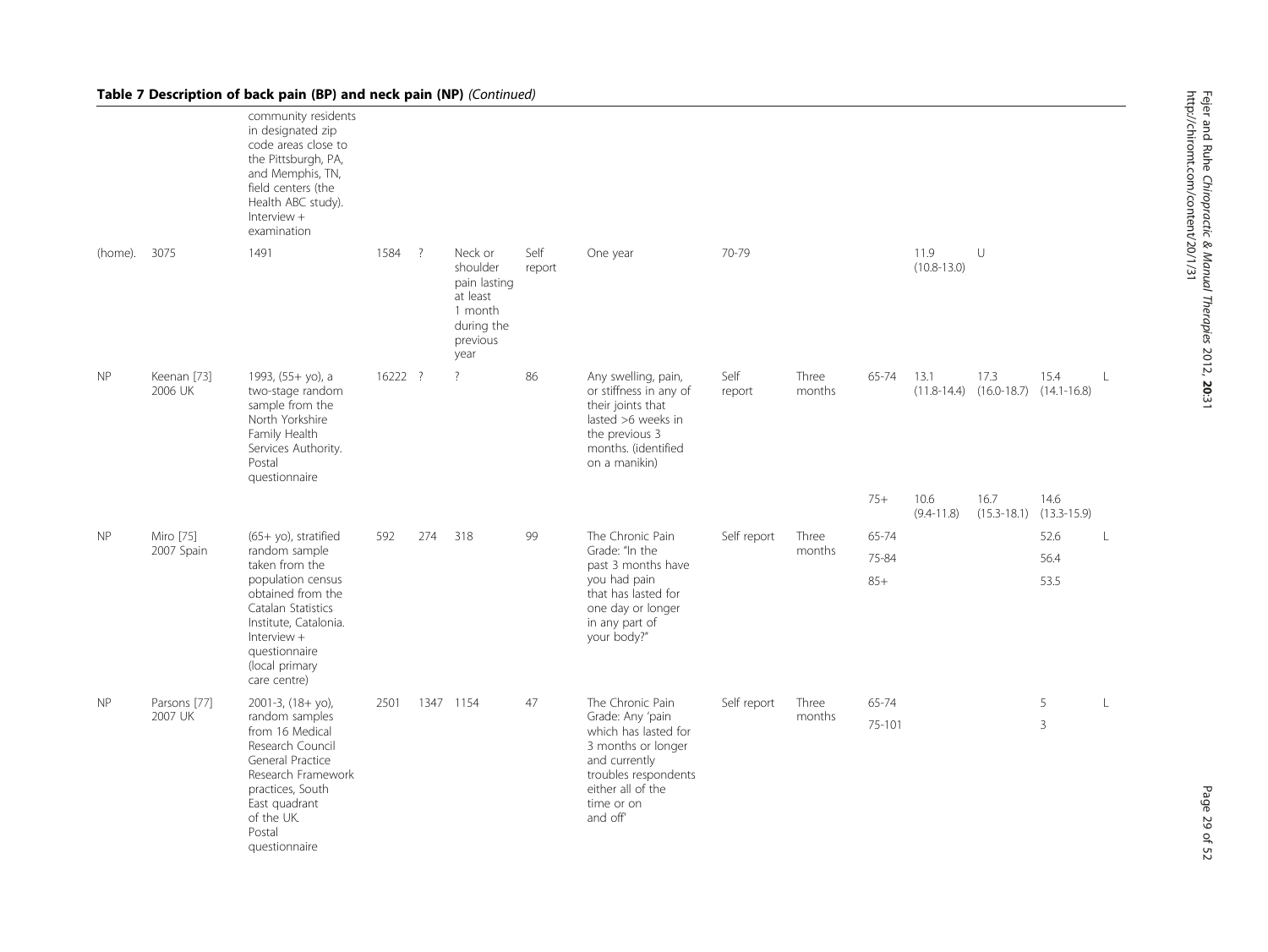| $\ensuremath{\mathsf{NP}}$ | Strine [82]<br>2007 USA         | 2002, (18+ yo),<br>Multistage cluster<br>sample of random<br>households from<br>all 50 states and<br>DC (the NHIS).<br>Interview +<br>questionnaire<br>(home).     | 29828 ? |                | $\overline{?}$ | 96  | "During the past 3<br>months did you have<br>neck pain [lasting a<br>whole day or more<br>and not fleeting or<br>minor]?" [NB. NP<br>only, LBP not<br>included]       | Self report    | Three<br>months | $65+$     |           |                   | 4.8<br>$(4.4 - 5.2)$ | $\cup$ |
|----------------------------|---------------------------------|--------------------------------------------------------------------------------------------------------------------------------------------------------------------|---------|----------------|----------------|-----|-----------------------------------------------------------------------------------------------------------------------------------------------------------------------|----------------|-----------------|-----------|-----------|-------------------|----------------------|--------|
| NP                         | Hartvigsen [68]<br>2004 Denmark | 1995, 1997, 1999,<br>2001, (70-102 yo),<br>twins from the<br>populations-based<br>twin study (LSADT).<br>Interview $+$<br>questionnaire<br>(home).                 | 4484    | $\overline{?}$ | $\overline{?}$ | 100 | "Have you during the<br>past month suffered<br>from pain or<br>stiffness in the<br>neck or shoulders?" +<br>diagnosis had<br>been made by<br>a physician              | Self report    | One month 70-74 |           | 11        | 9                 |                      | $\cup$ |
|                            |                                 |                                                                                                                                                                    |         |                |                |     |                                                                                                                                                                       |                |                 | 75-79     | 12        | 11                |                      |        |
|                            |                                 |                                                                                                                                                                    |         |                |                |     |                                                                                                                                                                       |                |                 | 80-84     | 11        | 14                |                      |        |
|                            |                                 |                                                                                                                                                                    |         |                |                |     |                                                                                                                                                                       |                |                 | $85+$     | 10        | 11                |                      |        |
| NP                         | Hartvigsen [69]<br>2006 Denmark | 2003, (70-102 yo),<br>twins from the<br>populations-based<br>twin study (LSADT).<br>Interview $+$<br>questionnaire<br>(home).                                      | 1844    | $\cdot$ ?      | $\overline{?}$ | 84  | Modified version of<br>the standardised<br>Nordic<br>Questionnaire<br>(SNQ) on<br>Musculoskeletal<br>Pain                                                             | Self<br>report | One<br>month    | 72-102 19 | $(16-22)$ | 24<br>$(22 - 27)$ |                      | $\cup$ |
| NP                         | Hartvigsen [70]<br>2008 Denmark | 2005, (100 yo), all<br>Danes born in 1905<br>were located<br>through the<br>Danish Civil<br>Registration<br>System.<br>Interview $+$<br>questionnaire<br>(home).   | 256     | $\overline{?}$ | $\overline{?}$ | 56  | "During the past<br>month, have you<br>been suffering from<br>stiffness or pain in<br>the neck or<br>shoulders?"                                                      | Self<br>report | One<br>month    | 100       | 19.1      | 22.6              | 22.1                 | $\cup$ |
| NP                         | Thomas [87]<br>2004 UK          | (50+ yo), all patients<br>from three GPs<br>from the North<br>Staffordshire<br>Primary Care<br>Research<br>Consortium (the<br>NorStOP).<br>Postal<br>questionnaire | 7878 ?  |                | $\overline{?}$ | 70  | "In the past 4 weeks<br>have you had pain<br>that has lasted for<br>one day or longer<br>in any part of<br>your body?"<br>[supplemented by<br>a full body<br>manikin] | Self<br>report | One month 60-69 |           |           |                   | 22.9                 | $\cup$ |
|                            |                                 |                                                                                                                                                                    |         |                |                |     |                                                                                                                                                                       |                |                 | 70-79     |           |                   | 17.7                 |        |
|                            |                                 |                                                                                                                                                                    |         |                |                |     |                                                                                                                                                                       |                |                 | $80 +$    |           |                   | 14.9                 |        |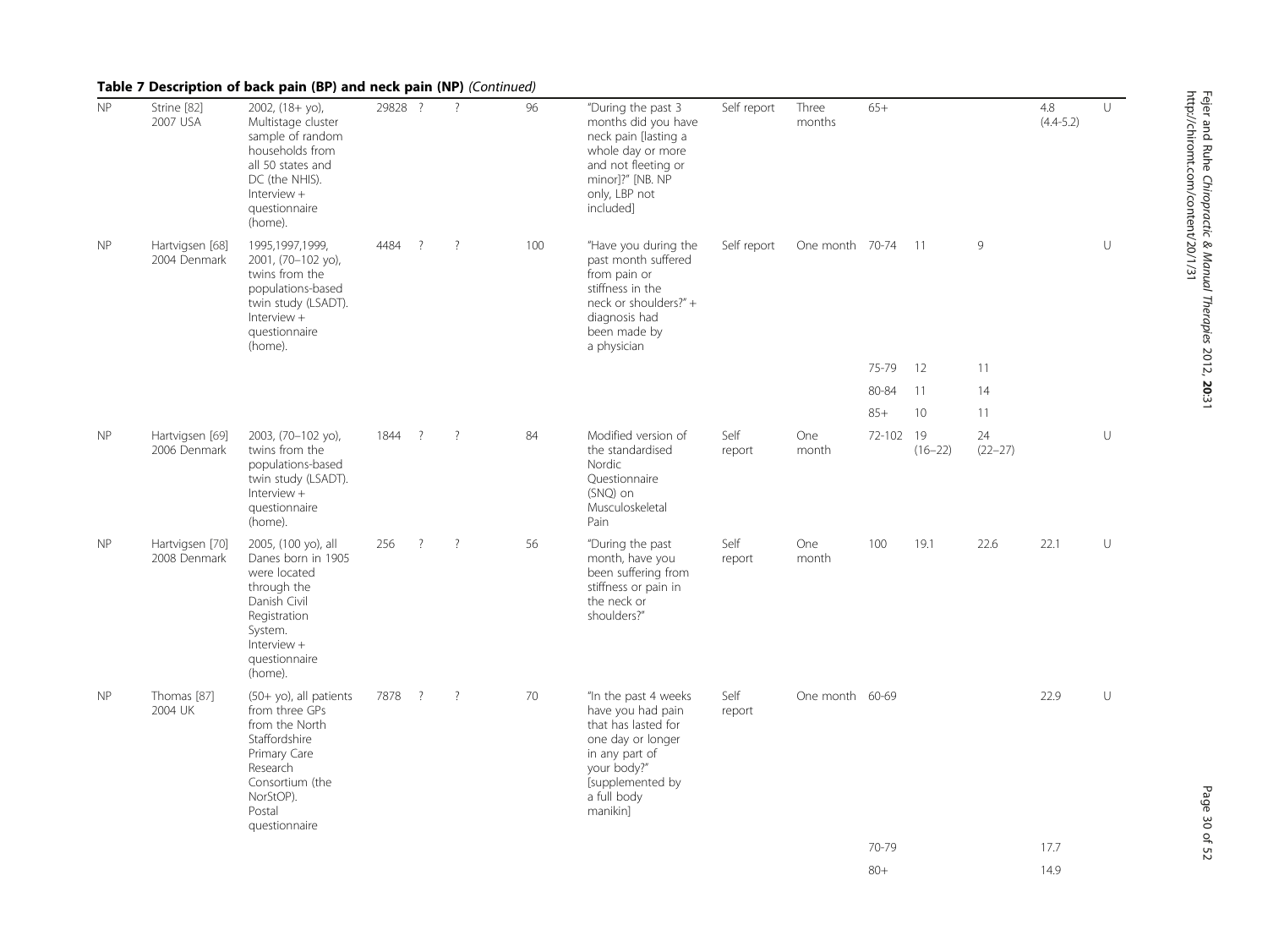|           |                            | Table 7 Description of back pain (BP) and neck pain (NP) (Continued)                                                                                                            |      |                |                |       |                                                                                                                                                                                                                                                                                                                                                                   |                |              |                 |      |      |      |        |
|-----------|----------------------------|---------------------------------------------------------------------------------------------------------------------------------------------------------------------------------|------|----------------|----------------|-------|-------------------------------------------------------------------------------------------------------------------------------------------------------------------------------------------------------------------------------------------------------------------------------------------------------------------------------------------------------------------|----------------|--------------|-----------------|------|------|------|--------|
| NP        | Webb [85]<br>2003 UK       | $(16 + yo)$ , stratified<br>sample of patients<br>from three GP in<br>West Pennine,<br>East of Manchester.<br>Questionnaire.                                                    | 4515 | $\overline{?}$ | $\overline{?}$ | 78    | Pain lasting for more<br>than 1 week, over<br>the last month, in<br>any of seven areas<br>(back, neck, shoulder,<br>elbow, hand, hip,<br>knee) or in<br>multiple joints                                                                                                                                                                                           | Self<br>report | One<br>month | $65 - 74$       | 16.7 | 23.9 |      | $\cup$ |
|           |                            |                                                                                                                                                                                 |      |                |                |       |                                                                                                                                                                                                                                                                                                                                                                   |                |              | $75+$           | 17.8 | 21.3 |      |        |
| <b>NP</b> | Natvig [76]<br>2004 Norway | 1994, (24-76 yo), all<br>inhabitants in six<br>birth cohorts in<br>Ullensaker<br>municipality,<br>northeast of Oslo.<br>Postal<br>questionnaire                                 | 3325 |                | 1501 1824      | 54    | Standardised Nordic<br>Questionnaire: Any<br>pain or discomfort from<br>the neck during the<br>previous week<br>(illustrated on a<br>body mannequin)                                                                                                                                                                                                              | Self<br>report | One<br>week  | 64-66           |      |      | 32.3 | $\cup$ |
|           |                            |                                                                                                                                                                                 |      |                |                |       |                                                                                                                                                                                                                                                                                                                                                                   |                |              | 74-76/<br>84-86 |      |      | 24.1 |        |
| <b>NP</b> | Yaron [86]<br>2011 Israel  | 2002, 2006, 2008,<br>$(20+yo)$ , stratified<br>sample drawn from<br>a telephone<br>database<br>on different<br>population sectors.<br>Telephone<br>interview +<br>questionnaire | 2520 | 47%            | 53%            | 59-66 | The Community<br>Oriented Program<br>for the Control of<br>Rheumatic Diseases<br>core questionnaire<br>(CCQ): "In the past<br>7 days have you<br>experienced pain<br>in any of the<br>following sites:<br>[ankles]?"                                                                                                                                              | Self<br>report | One<br>week  | $61+$           |      |      | 53.3 | U      |
| <b>NP</b> | Goode [65]<br>2010 USA     | $2006$ , $(21 + y0)$ ,<br>stratified random<br>probability sample<br>of North Carolina<br>telephone<br>numbers,<br>USA.<br>Interview +<br>questionnaire<br>(phone).             | 2809 | $\overline{?}$ | $\overline{?}$ | 86    | "Neck discomfort or<br>pain. Neck pain starts<br>in the neck area; it<br>may spread to the<br>shoulder or arm."<br>Chronic, impairing NP<br>1) pain and activity<br>limitations nearly<br>every day for the<br>past 3 months or<br>2) greater than 24<br>episodes of pain in<br>the previous year,<br>with each episode<br>limiting activity for<br>1 day or more | Self<br>report | Point        | $65+$           |      |      | 1.2  | $\cup$ |
| <b>NP</b> | Guez [67]<br>2002 Sweden   | 1999, (25-74 yo),<br>stratified randomised                                                                                                                                      | 6000 | $\overline{?}$ | $\overline{?}$ | 72    | "Have you visited a<br>doctor because of                                                                                                                                                                                                                                                                                                                          | Self report    | Point        | 65-74           | - 18 | 20   |      | $\cup$ |

ن<br>آ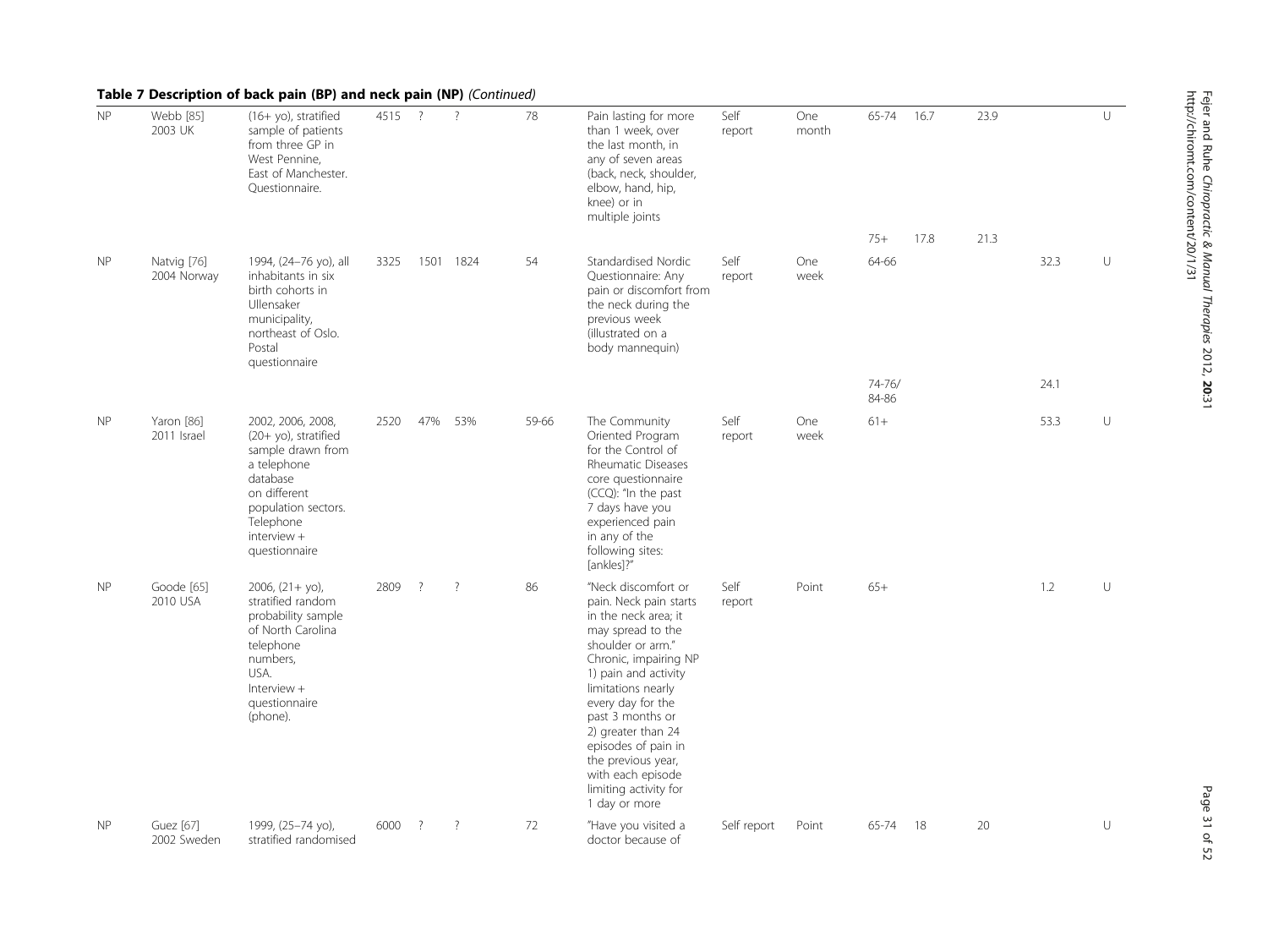|                |                                         | sample of inhabitants,<br>mainly along the<br>coastal area,<br>northern Sweden<br>(WHO MONICA<br>Study).<br>Questionnaire +<br>examination<br>(medical center)                                               |      |           |     |    | a neck or head<br>injury?", chronic NP<br>defined as<br>continuous<br>neck complaints for<br>more than<br>6 months                                                           |                |                 |        |                      |                                         |      |        |
|----------------|-----------------------------------------|--------------------------------------------------------------------------------------------------------------------------------------------------------------------------------------------------------------|------|-----------|-----|----|------------------------------------------------------------------------------------------------------------------------------------------------------------------------------|----------------|-----------------|--------|----------------------|-----------------------------------------|------|--------|
| <b>NP</b>      | Picavet [78]<br>2003 The<br>Netherlands | 1998, (25+ yo),<br>stratified random<br>sample taken from<br>the population<br>register (the DMC3-<br>study). Postal<br>questionnaire                                                                        | 3664 | 45%       | 55% | 46 | [Neck] pain during<br>the survey                                                                                                                                             | Self<br>report | Point           | $65+$  | 17.3                 | 25.0<br>$(14.2 - 20.4)$ $(21.5 - 28.5)$ |      | L      |
| pain           | Thoracic Miro [75]<br>2007 Spain        | (65+ yo), stratified<br>random sample                                                                                                                                                                        | 592  | 274       | 318 | 99 | The Chronic Pain<br>Grade: "In the past                                                                                                                                      | Self<br>report | Three<br>months | 65-74  |                      |                                         | 15.0 | L      |
|                |                                         | taken from the                                                                                                                                                                                               |      |           |     |    | 3 months have you                                                                                                                                                            |                |                 | 75-84  |                      |                                         | 12.9 |        |
|                |                                         | population census<br>obtained from the<br>Catalan Statistics<br>Institute, Catalonia.<br>$Interview +$<br>questionnaire<br>(local primary<br>care centre)                                                    |      |           |     |    | had pain that has<br>lasted for one day<br>or longer in any<br>part of your<br>body?"                                                                                        |                |                 | $85+$  |                      |                                         | 11.6 |        |
| pain           | Thoracic Parsons [77]<br>2007 UK        | $2001-3$ , $(18 + y0)$ ,<br>random samples<br>from 16 Medical<br>Research Council<br>General Practice<br>Research<br>Framework<br>practices, South<br>East quadrant<br>of the UK.<br>Postal<br>questionnaire | 2501 | 1347 1154 |     | 47 | The Chronic Pain<br>Grade: Any 'pain<br>which has lasted for<br>3 months or longer<br>and currently<br>troubles<br>respondents<br>either all of the<br>time or on<br>and off | Self<br>report | Three<br>months | 65-74  |                      |                                         | 2    | $\cup$ |
|                |                                         |                                                                                                                                                                                                              |      |           |     |    |                                                                                                                                                                              |                |                 | 75-101 |                      |                                         | 2    |        |
| Higher<br>back | Picavet [78]<br>2003 The<br>Netherlands | 1998, (25+ yo),<br>stratified random<br>sample taken<br>from the<br>population<br>register (the<br>DMC3-study).<br>Postal<br>questionnaire                                                                   | 3664 | 45%       | 55% | 46 | [Higher part of<br>the back] pain<br>during the<br>survey                                                                                                                    | Self<br>report | Point           | $65+$  | 2.8<br>$(1.4 - 4.2)$ | 11.9<br>$(9.2 - 14.6)$                  |      | L      |

\*Prevalence estimates without decimals are obtained from figures/graphs in the article and should be interpreted with caution.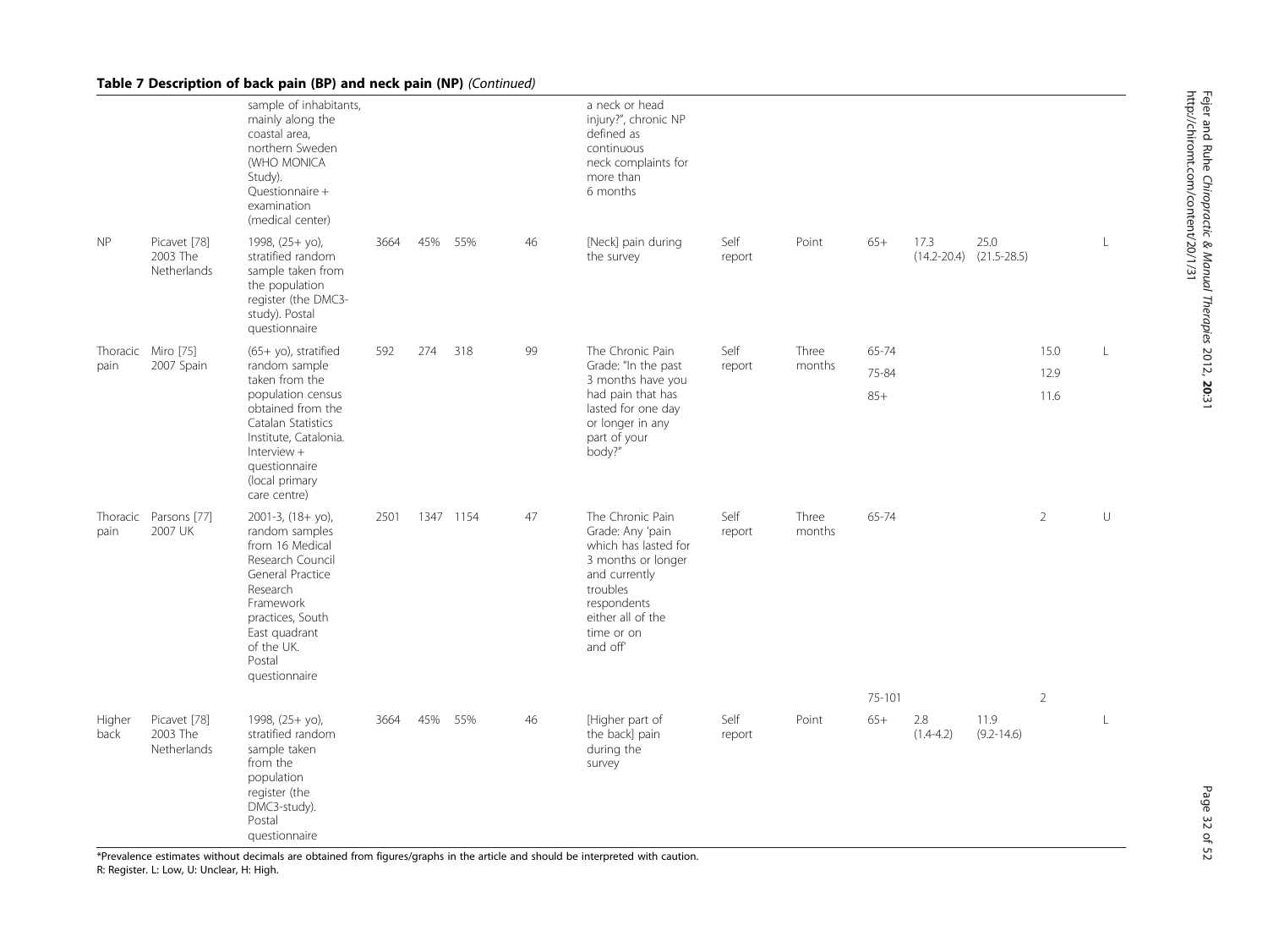Overall, the one year prevalence ranged between 9% and 12% [\[41,61,71,](#page-50-0)[84\]](#page-51-0). Greater variations were noted for the three-month prevalence, ranging between 5% [[77](#page-51-0)] and 56% [[75](#page-51-0)] in 65–74 year olds. Of the four one-month prevalence estimates using fairly similar NP definitions, about 23% reported NP [[70,](#page-50-0)[76,85,87\]](#page-51-0). Men reported NP less often than women and in all studies there was a decrease in NP with increasing age, albeit small in some studies.

#### Mid back pain

Finally, MBP (i.e. thoracic or higher back pain) was reported in three studies [\[75,77,78\]](#page-51-0). The three-month prevalence was used in two studies, but with different MBP definitions and thus, the prevalence ranged between 2% [\[77\]](#page-51-0) and 15% [\[75\]](#page-51-0). One study showed that pain in the "higher back" was four times more prevalent among women [[78](#page-51-0)].

#### Prevalence of shoulder pain

Six studies reported five different prevalence periods on shoulder pain [\[73,77,78,84,86,88\]](#page-51-0) and two studies also included upper arm pain using two different prevalence periods [\[87,89\]](#page-51-0) (Table [8](#page-33-0)). Two studies (25%) were rated as having low risk of bias [\[73,77,78](#page-51-0)] and the rest as having an "unclear" risk of bias (Table [8](#page-33-0) and [Additional file 4\)](#page-49-0).

All studies used different shoulder pain definition and/ or different prevalence periods. Nevertheless, in some of the studies with different prevalence periods, the estimates varied only slightly (3-5%) (65–74 year olds, men: 10%-13%; women: 18%-23%) [\[73,78,89](#page-51-0)]. In three studies where gender estimates were provided, women reported more pain than men [[73,78,89\]](#page-51-0). Only one study provided different age intervals, which showed that shoulder pain increased slightly with age.

#### Prevalence of elbow pain

Elbow pain was reported in four studies [[73](#page-51-0),[77](#page-51-0),[78](#page-51-0),[86](#page-51-0)] and elbow/forearm pain in one study [[89](#page-51-0)], of which three different prevalence periods were used (Table [9](#page-35-0)). Two studies (40%) were of low risk of bias [\[73,77,78](#page-51-0)], and the rest being unclear (Table [9](#page-35-0) and Additional fil[e 4\)](#page-49-0).

Different elbow pain definitions were used in each study. Nevertheless, similar estimates were reported for both point and three-month prevalences [[73,78\]](#page-51-0). Thus, approximately 5% of men and 6%-8% of women reported elbow pain. Elbow pain increased with age [\[73,77\]](#page-51-0). Fewer men reported elbow pain compared to women [[73,78\]](#page-51-0).

#### Prevalence of hand/wrist pain

Two studies reported hand pain only [\[73,87\]](#page-51-0), one study wrist pain only [[77\]](#page-51-0), and three studies on combined wrist/hand pain [[78,86,89](#page-51-0)] (Table [10](#page-36-0)). Two studies (33%) were of low risk of bias [\[73,77,78](#page-51-0)], and the rest were unclear (Table [10](#page-36-0) and Additional file [4](#page-49-0)).

Wrist and/or hand pain prevalence estimates varied greatly among the different studies. For example, as few as  $14\%$  of men aged  $75+$   $[73]$  and as many as  $26\%$  of women aged 60–69 [[87](#page-51-0)] reported hand pain. Also, 2% of men between 65–74 [[89\]](#page-51-0) and 22.5% of women (65+) [[78\]](#page-51-0) reported wrist/hand pain. Women reported more often wrist and/or hand pain than men [[73](#page-51-0),[78](#page-51-0),[89](#page-51-0)]. Hand pain increased slightly with age in one study [\[73](#page-51-0)], but decreased in the other study [\[87\]](#page-51-0).

## Prevalence of hip pain

Five different prevalence periods on hip pain were reported in nine studies [\[73,75,77,78,83,87,90](#page-51-0)-[92](#page-51-0)] (Table [11](#page-38-0)). Three studies (33%) were considered to be of low risk of bias [\[73,75,78](#page-51-0)] and only one study (11%) of high risk of bias [[83\]](#page-51-0) (Table [11](#page-38-0) and Additional file [4\)](#page-49-0).

All nine studies used different hip pain definitions, resulting in a wide prevalence range. For example, the three-month prevalence ranged between 5% and 30% in the elderly aged 65–74 [\[73,75,77](#page-51-0)]. Six studies reported gender specific prevalence estimates, all of which reported a higher prevalence in women [\[73,78,83,90-92](#page-51-0)]. Age related changes were somewhat unclear and only showed small (2-4%) differences across age groups.

#### Prevalence of knee pain

Eleven studies reported five different prevalence periods on knee pain [[27,](#page-49-0)[73,77,78,83,86](#page-51-0),[87](#page-51-0),[91](#page-51-0)-[94\]](#page-51-0) (Table [12](#page-40-0)). Three studies (27%) were of low risk of bias [[73](#page-51-0),[78](#page-51-0),[94](#page-51-0)] and one study being of high risk of bias [[83](#page-51-0)] (Table [12](#page-40-0) and Additional file [4\)](#page-49-0).

All 11 studies used different pain definitions which resulted in great variations in prevalence estimates. For example, in the 65–74 year olds, the one-year prevalence varied between 26% and 70% in men and between 36% and 71% [[91,92](#page-51-0)]. Generally, there was an increase in knee pain with increasing age, ranging between 3% and 8% [[27](#page-49-0),[73](#page-51-0),[92,94](#page-51-0)]. Some studies reported a slight decrease [[91,93\]](#page-51-0) whereas others found no change with increasing age [\[77,87\]](#page-51-0). Five studies included gender specific prevalences and all showed that more women than men reported knee pain [\[73,78,83,91,92\]](#page-51-0).

## Prevalence of ankle/foot pain

Nine studies included information on foot pain [[73,75,78,87,92,95-98\]](#page-51-0), three studies on ankle pain [[78,86,99\]](#page-51-0), and one study on both ankle/foot pain [[77](#page-51-0)] (Table [13\)](#page-43-0). Of these 12 studies in total, five (42%) were of low risk of bias [\[73,75,78,96,98\]](#page-51-0) and only one study was considered being of high risk of bias [\[97](#page-51-0)] (Table [13](#page-43-0) and Additional file [4\)](#page-49-0).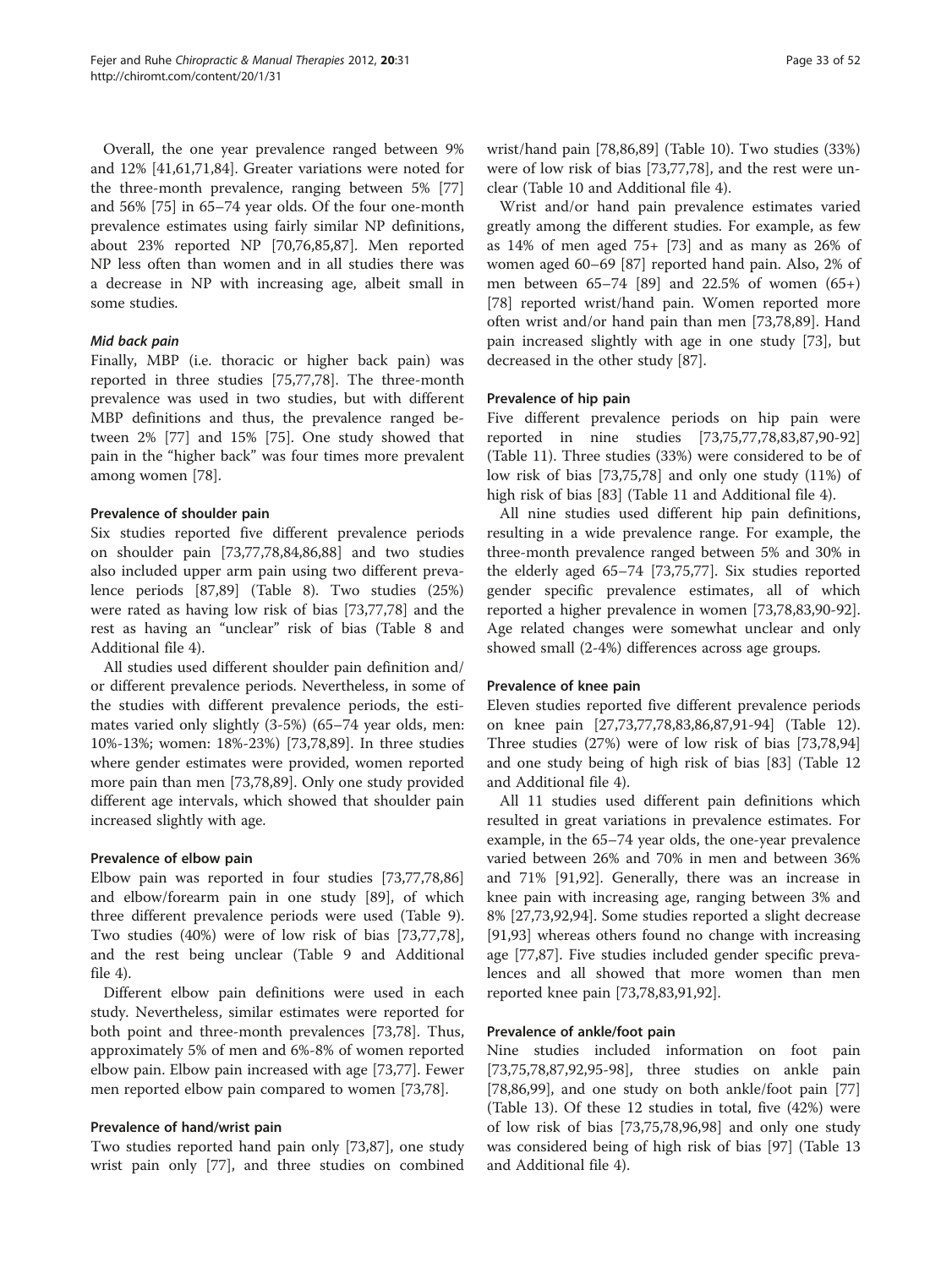|                  | <b>First author</b>         | Study design /                                                                                                                                                                                                                                                                                                                                                                                         |              | Sample size |                | Crude                  | Outcome                                                                                                                                                                   | Outcome              | Prevalence   | Age             |                         | Prevalence* (95% CI)                              |                         | Risk       |
|------------------|-----------------------------|--------------------------------------------------------------------------------------------------------------------------------------------------------------------------------------------------------------------------------------------------------------------------------------------------------------------------------------------------------------------------------------------------------|--------------|-------------|----------------|------------------------|---------------------------------------------------------------------------------------------------------------------------------------------------------------------------|----------------------|--------------|-----------------|-------------------------|---------------------------------------------------|-------------------------|------------|
|                  | Publ. year<br>Country       | <b>Population /Method</b><br>of collection                                                                                                                                                                                                                                                                                                                                                             | <b>Total</b> | M           | F.             | response<br>rate $(%)$ | definition                                                                                                                                                                | assessment<br>method | period       |                 | M                       | F.                                                | <b>Total</b>            | of<br>bias |
| Shoulder<br>pain | Hill [88]<br>2010 Australia | 2004-6, (18+ yo),<br>recruited randomly<br>from the electronic<br>White Pages<br>telephone listings<br>(the NWAH Study).<br>Phone interview +<br>questionnaire                                                                                                                                                                                                                                         | 3488         |             | 1712 1776      | 81                     | Ever had pain or<br>aching in their<br>shoulder at rest<br>or when moving,<br>on most days for<br>at least a month                                                        | Self report          | Life time    | 65-74<br>$75+$  |                         |                                                   | 23.7<br>26.5            | U          |
| Shoulder<br>pain | Vogt [84]<br>2003 USA       | 1997-8, (70-79yo), a<br>random sample of<br>age-eligible white<br>Medicare beneficiaries<br>from lists provided<br>by the Health Care<br>Financing<br>Administration and<br>all age-eligible black<br>community residents<br>in designated zip<br>code areas close to<br>the Pittsburgh, PA,<br>and Memphis, TN,<br>field centers (the<br>Health ABC study).<br>$Interview +$<br>examination<br>(home) | 3075         |             | 1491 1584 ?    |                        | neck or shoulder<br>pain lasting at least<br>1 month during<br>the previous year                                                                                          | Self report          | One year     | 70-79           |                         |                                                   | 18.9<br>$(17.5 - 20.3)$ | U          |
| Shoulder<br>pain | Keenan [73]<br>2006 UK      | 1993, (55+ yo), a<br>two-stage random                                                                                                                                                                                                                                                                                                                                                                  | 16222 ?      |             | $\overline{?}$ | 86                     | Any swelling, pain,<br>or stiffness in any                                                                                                                                | Self report          | Three months | 65-74           | 12.6<br>$(11.3 - 13.8)$ | 17.9<br>$(16.5 - 19.4)$                           | 15.5<br>$(14.2 - 16.8)$ | L.         |
|                  |                             | sample from the<br>North Yorkshire<br>Family Health<br>Services Authority.<br>Postal<br>questionnaire                                                                                                                                                                                                                                                                                                  |              |             |                |                        | of their joints that<br>lasted >6 weeks<br>in the previous<br>3 months.<br>(identified on<br>a manikin)                                                                   |                      |              | $75+$           | 13.1                    | 21.0<br>$(11.2-14.3)$ $(19.5-22.4)$ $(16.8-19.7)$ | 18.3                    |            |
| Shoulder<br>pain | Parsons [77]<br>2007 UK     | $2001-3$ , $(18 + y0)$ ,<br>random samples<br>from 16 Medical<br>Research Council<br>General Practice<br>Research<br>Framework<br>practices, South<br>East quadrant<br>of the UK.<br>Postal<br>questionnaire                                                                                                                                                                                           | 2501         |             | 1347 1154 47   |                        | The Chronic Pain<br>Grade: Any 'pain<br>which has lasted for<br>3 months or longer<br>and currently<br>troubles respondents<br>either all of the<br>time or on<br>and off | Self report          | Three months | 65-74<br>75-101 |                         |                                                   | $\overline{4}$<br>3     | $\cup$     |

## <span id="page-33-0"></span>Table 8 Description of studies on shoulder pain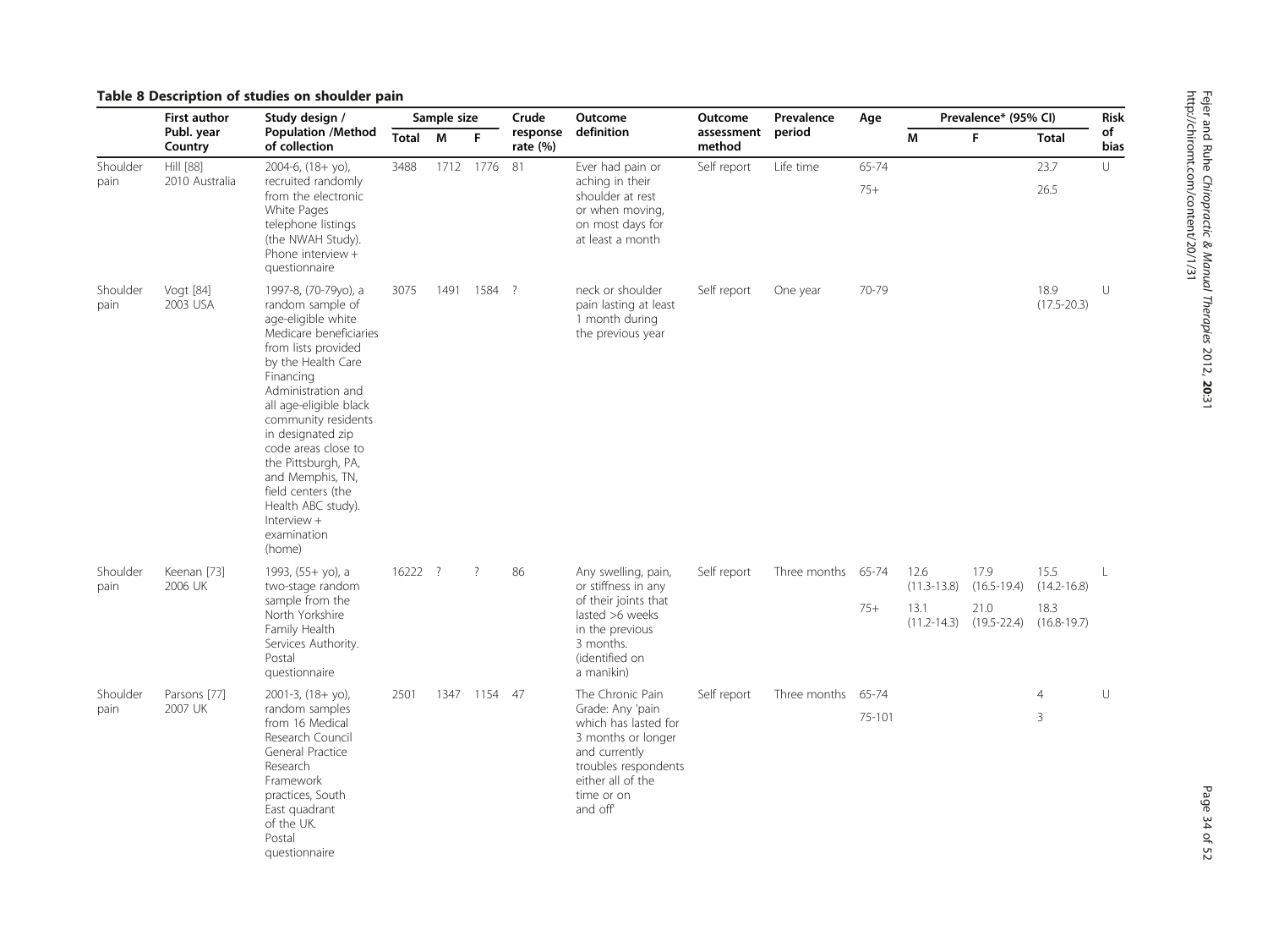## Table 8 Description of studies on shoulder pain (Continued)

| Shoulder<br>pain                | Yaron [86]<br>2011 Israel               | 2002, 2006, 2008,<br>$(20+yo)$ , stratified<br>sample drawn<br>from a telephone<br>database on<br>different population<br>sectors. Telephone<br>$Interview +$<br>questionnaire | 2520 | 47%                | 53%            | 59-66 | The Community<br>Oriented Program<br>for the Control of<br><b>Rheumatic Diseases</b><br>core questionnaire<br>(CCQ): "In the past<br>7 days have you<br>experienced pain<br>in any of the<br>following sites:<br>[shoulders]?" | Self report | One week  | $61+$ |                         |                         | 50.9 | U |
|---------------------------------|-----------------------------------------|--------------------------------------------------------------------------------------------------------------------------------------------------------------------------------|------|--------------------|----------------|-------|--------------------------------------------------------------------------------------------------------------------------------------------------------------------------------------------------------------------------------|-------------|-----------|-------|-------------------------|-------------------------|------|---|
| Shoulder<br>pain                | Picavet [78]<br>2003 The<br>Netherlands | 1998, (25+ yo),<br>stratified random<br>sample taken from<br>the population<br>register (the DMC3-<br>study). Postal<br>questionnaire                                          | 3664 | 45%                | 55%            | -46   | [Shoulder] pain<br>during the survey                                                                                                                                                                                           | Self report | Point     | $65+$ | 13.2<br>$(10.4 - 16.0)$ | 23.1<br>$(19.6 - 26.6)$ |      |   |
| Shoulder /<br>upper arm<br>pain | Gummesson [89]<br>2003 Sweden           | 1997, (25-74 yo),<br>stratified randomised<br>sample from the<br>Swedish population<br>register in southern<br>Sweden, Postal<br>questionnaire                                 | 2466 | $\overline{\cdot}$ | $\overline{?}$ | 82    | Chronic pain:<br>'Where is the pain,<br>numbness, or<br>tingling located and<br>since when have<br>you had the<br>symptoms?'<br>[shoulder/upper<br>arm, since 3<br>monthsl                                                     | Self report | Point     | 65-74 | 10.3                    | 19.9                    |      | U |
| Shoulder /                      | Thomas [87]                             | $(50 + yo)$ , all patients<br>from three GPs from                                                                                                                              | 7878 | $\overline{?}$     | $\overline{?}$ | 70    | "In the past 4 weeks                                                                                                                                                                                                           | Self report | One month | 60-69 |                         |                         | 33.0 | U |
| upper arm<br>pain               | 2004 UK                                 | the North                                                                                                                                                                      |      |                    |                |       | have you had pain<br>that has lasted                                                                                                                                                                                           |             |           | 70-79 |                         |                         | 28.0 |   |
|                                 |                                         | Staffordshire Primary<br>Care Research<br>Consortium (the<br>NorStOP). Postal<br>questionnaire                                                                                 |      |                    |                |       | for one day or<br>longer in any part<br>of your body?"<br>[supplemented<br>by a full body<br>manikin]                                                                                                                          |             |           | $80+$ |                         |                         | 24.9 |   |

\*Prevalence estimates without decimals are obtained from figures/graphs in the article and should be interpreted with caution. R: Register. L: Low, U: Unclear, H: High.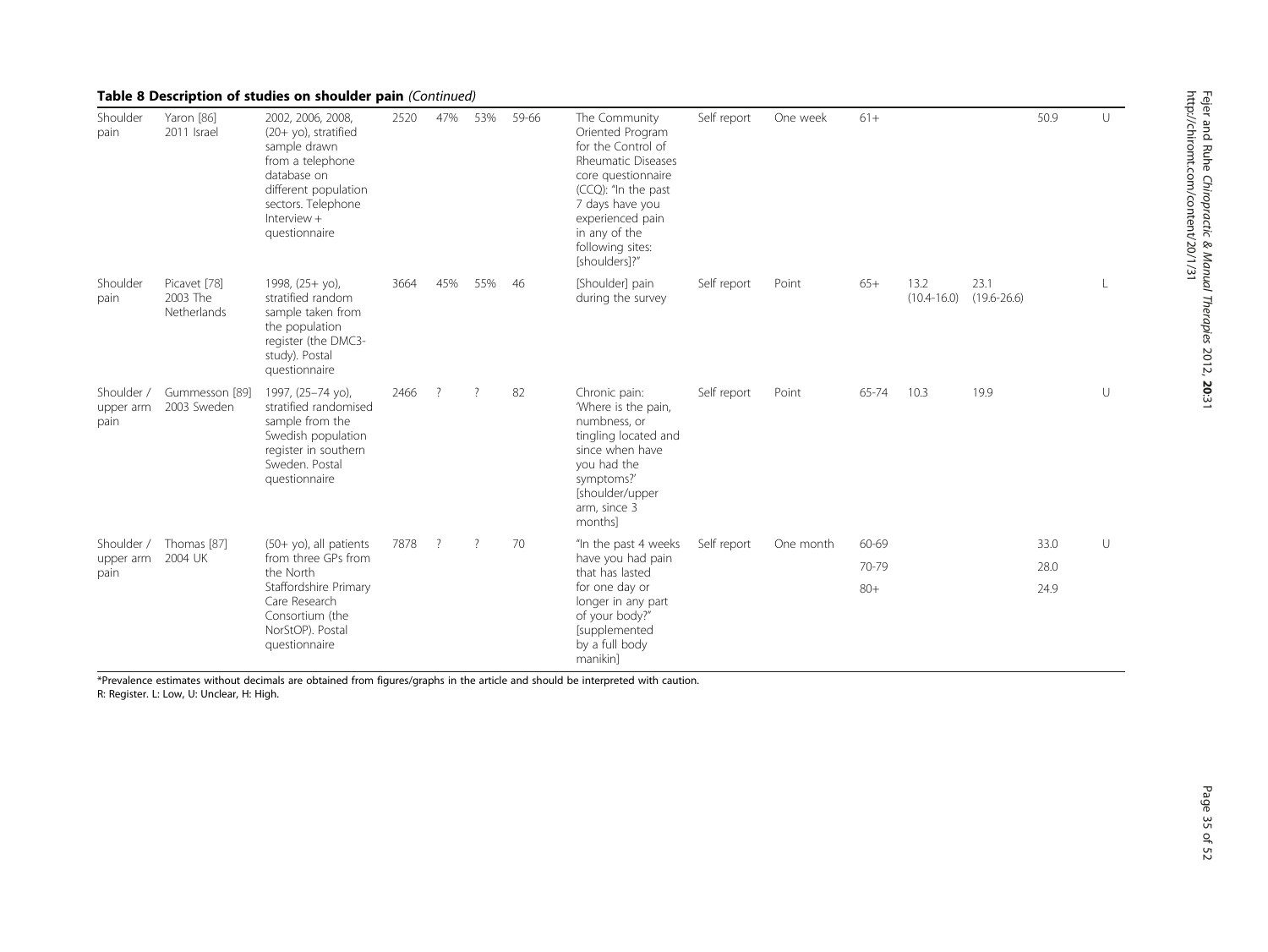## <span id="page-35-0"></span>Table 9 Description of studies on elbow pain

|                           | <b>First author</b>                     | Study design /                                                                                                                                                                   |              | Sample size |                | Crude                | Outcome                                                                                                                                                                                                             | Outcome              | Prevalence Age |        |                   | Prevalence* (95% CI)         |                 | <b>Risk</b>  |
|---------------------------|-----------------------------------------|----------------------------------------------------------------------------------------------------------------------------------------------------------------------------------|--------------|-------------|----------------|----------------------|---------------------------------------------------------------------------------------------------------------------------------------------------------------------------------------------------------------------|----------------------|----------------|--------|-------------------|------------------------------|-----------------|--------------|
|                           | Publ. year<br>Country                   | <b>Population /Method</b><br>of collection                                                                                                                                       | <b>Total</b> | M           | F              | response<br>rate (%) | definition                                                                                                                                                                                                          | assessment<br>method | period         |        | M                 | F.                           | <b>Total</b>    | of<br>bias   |
| Elbow                     | Keenan [73]                             | 1993, (55+ yo), a                                                                                                                                                                | 16222 ?      |             | $\overline{?}$ | 86                   | any swelling, pain,                                                                                                                                                                                                 | Self report          | Three          | 65-74  | $4.6$ $(4.0-5.7)$ | $6.4(5.4-7.4)$               | $5.7(4.8-6.6)$  | $\mathsf{L}$ |
| pain                      | 2006 UK                                 | two-stage random<br>sample from the<br>North Yorkshire<br>Family Health<br>Services Authority.<br>Postal<br>questionnaire                                                        |              |             |                |                      | or stiffness in any<br>of their joints, that<br>lasted >6 weeks in<br>the previous 3<br>months (identified<br>on a manikin)                                                                                         |                      | months         | $75+$  |                   | 4.4 (3.5-5.2) 8.3 (7.3-9.4)  | $7.0$ (6.0-8.0) |              |
| Elbow                     | Parsons [77]                            | $2001-3$ , $(18 + y0)$ ,                                                                                                                                                         | 2501         |             | 1347 1154 47   |                      | The Chronic Pain                                                                                                                                                                                                    | Self report          | Three          | 65-74  |                   | $\mathbf{1}$                 | U               | U            |
| pain                      | 2007 UK                                 | random samples<br>from 16 Medical<br>Research Council<br>General Practice<br>Research<br>Framework<br>practices, South<br>East quadrant<br>of the UK.<br>Postal<br>questionnaire |              |             |                |                      | Grade: Any 'pain<br>which has lasted<br>for 3 months or I<br>onger and currently<br>troubles respondents<br>either all of the<br>time or on<br>and off                                                              |                      | months         | 75-101 |                   | $\overline{2}$               |                 |              |
| Elbow<br>pain             | Yaron [86]<br>2011 Israel               | 2002, 2006, 2008,<br>$(20+yo)$ , stratified<br>sample drawn<br>from a telephone<br>database on<br>different population<br>sectors. Telephone<br>interview +<br>questionnaire     | 2520         | 47%         | 53%            | 59-66                | The Community<br>Oriented Program<br>for the Control of<br>Rheumatic Diseases<br>core questionnaire<br>(CCQ): "In the past 7<br>days have you<br>experienced pain<br>in any of the<br>following sites:<br>[elbow]?" | Self report          | One<br>week    | $61+$  |                   |                              | 33.0            | U            |
| Elbow<br>pain             | Picavet [78]<br>2003 The<br>Netherlands | 1998, (25+ yo),<br>stratified random<br>sample taken from<br>the population<br>register (the DMC3-<br>study). Postal<br>questionnaire                                            | 3664         | 45%         | 55%            | 46                   | [Elbow] pain during<br>the survey                                                                                                                                                                                   | Self report          | Point          | $65+$  |                   | 4.9 (3.1-6.7) 8.0 (5.8-10.2) |                 | L            |
| Elbow/<br>forearm<br>pain | Gummesson [89]<br>2003 Sweden           | 1997, (25–74 yo),<br>stratified randomised<br>sample from the<br>Swedish population<br>register in southern<br>Sweden. Postal<br>questionnaire                                   | 2466         | $\cdot$ ?   | $\overline{?}$ | 82                   | Chronic pain: 'Where<br>is the pain, numbness,<br>or tingling located<br>and since when have<br>you had the symptoms?'<br>[elbow/forearm,<br>since 3 months]                                                        | Self report          | Point          | 65-74  | 1.7               | 8.3                          |                 | U            |

\*Prevalence estimates without decimals are obtained from figures/graphs in the article and should be interpreted with caution.

I: Interview, Q: Questionnaire; E: Examination, R: Register. L: Low, U: Unclear, H: High.

GP: General practitioner; ACR: The American College of Rheumatology (ACR clinical criteria for RA [\[22](#page-49-0)]).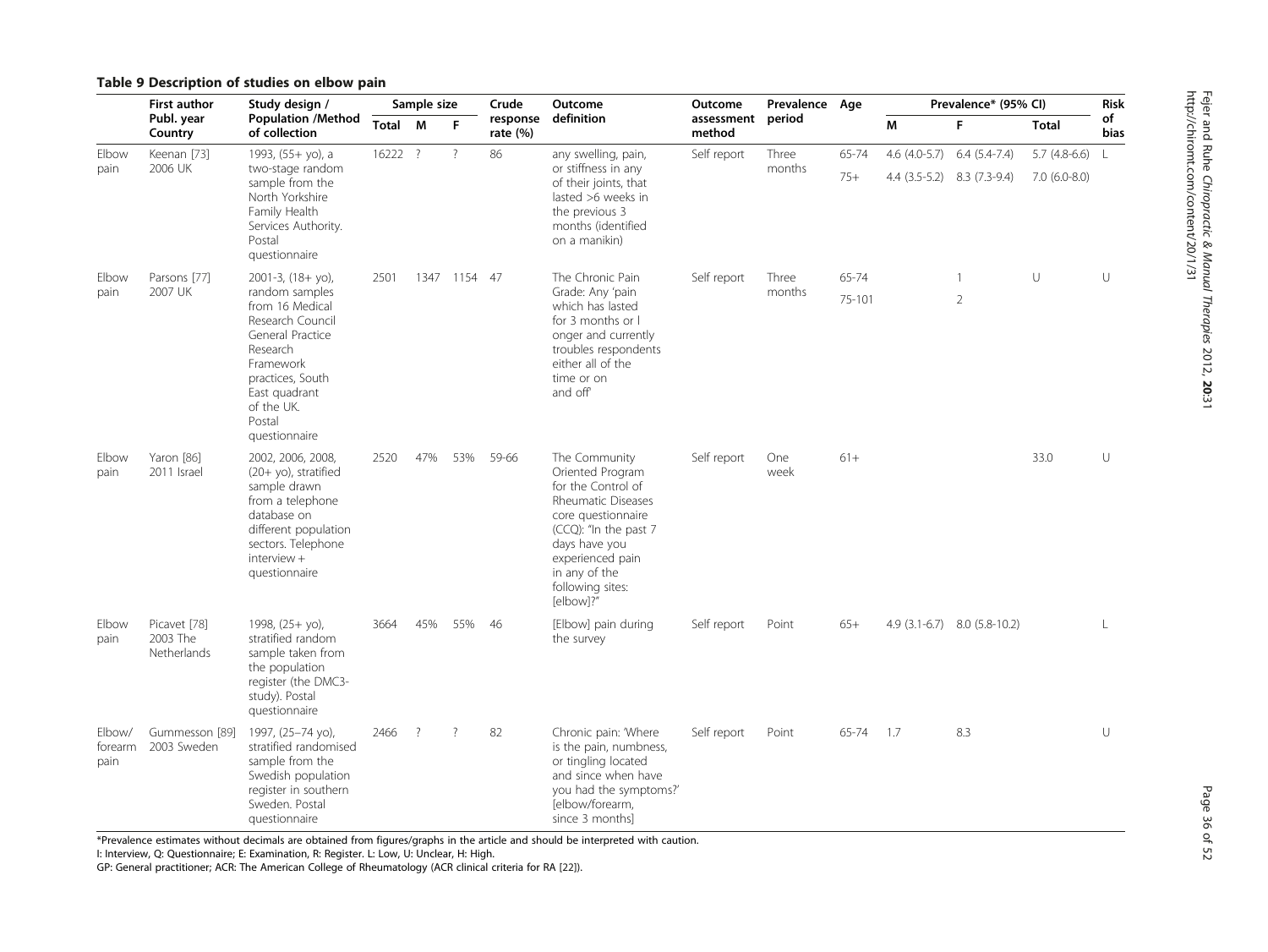|                        | <b>First author</b>           | Study design /                                                                                                                                                                                            |         | Sample size    |                | Crude      | Outcome                                                                                                                                                                                                                    | Outcome                     | Prevalence Age  |                 |   | Prevalence* (95% CI)                                                                                       |                      | <b>Risk</b> |
|------------------------|-------------------------------|-----------------------------------------------------------------------------------------------------------------------------------------------------------------------------------------------------------|---------|----------------|----------------|------------|----------------------------------------------------------------------------------------------------------------------------------------------------------------------------------------------------------------------------|-----------------------------|-----------------|-----------------|---|------------------------------------------------------------------------------------------------------------|----------------------|-------------|
|                        | Publ. year<br>Country         | <b>Population / Method</b><br>of collection                                                                                                                                                               | Total M |                | F              | rate $(%)$ | response definition                                                                                                                                                                                                        | assessment period<br>method |                 |                 | M | F                                                                                                          | <b>Total</b>         | of<br>bias  |
| Hand<br>pain           | Keenan [73]<br>2006 UK        | 1993, (55+ yo), a<br>two-stage random<br>sample from the<br>North Yorkshire<br>Family Health<br>Services Authority.<br>Postal<br>questionnaire                                                            | 16222 ? |                | $\overline{?}$ | 86         | Any swelling, pain,<br>or stiffness in any<br>of their joints that<br>lasted >6 weeks in<br>the previous 3<br>months. (identified<br>on a manikin)                                                                         | Self report                 | 3 months        | 65-74<br>$75+$  |   | 14.2 (13.0-15.6) 23.3 (21.8-24.9) 19.2 (17.8-20.6) L<br>11.6 (10.4-12.8) 25.3 (23.7-26.8) 20.6 (19.1-22.1) |                      |             |
| Hand<br>pain           | Thomas [87]<br>2004 UK        | (50+ yo), all patients<br>from three GPs<br>from the North<br>Staffordshire<br>Primary Care<br>Research Consortium<br>(the NorStOP).<br>Postal<br>questionnaire                                           | 7878 ?  |                | $\overline{?}$ | 70         | "In the past 4 weeks<br>have you had pain<br>that has lasted for<br>one day or longer<br>in any part of your<br>body?" [supplemented<br>by a full body<br>manikin]                                                         | Self report                 | One month 60-69 | 70-79<br>$80+$  |   |                                                                                                            | 25.6<br>20.2<br>16.9 | U           |
| Wrist<br>pain          | Parsons [77]<br>2007 UK       | $2001-3$ , $(18 + y0)$ ,<br>random samples<br>from 16 Medical<br>Research Council<br>General Practice<br>Research<br>Framework<br>practices, South<br>East quadrant of<br>the UK. Postal<br>questionnaire | 2501    |                | 1347 1154 47   |            | The Chronic Pain<br>Grade: Any 'pain<br>which has lasted<br>for 3 months or<br>longer and currently<br>troubles respondents<br>either all of the<br>time or on<br>and off                                                  | Self report                 | 3 months        | 65-74<br>75-101 |   |                                                                                                            | $\overline{4}$<br>3  | U           |
| Wrist/<br>hand<br>pain | Yaron [86]<br>2011 Israel     | 2002, 2006, 2008,<br>$(20 + y0)$ , stratified<br>sample drawn from<br>a telephone<br>database on<br>different population<br>sectors. Telephone<br>interview +<br>questionnaire                            | 2520    | 47%            | 53%            | 59-66      | The Community<br>Oriented Program<br>for the Control of<br>Rheumatic Diseases<br>core questionnaire<br>(CCQ): "In the past<br>7 days have you<br>experienced pain<br>in any of the<br>following sites:<br>[hands/wrists]?" | Self report                 | One week        | $61+$           |   |                                                                                                            | 33.0                 | $\cup$      |
| Wrist/<br>hand<br>pain | Gummesson [89]<br>2003 Sweden | 1997, (25-74 yo),<br>stratified randomised<br>sample from the<br>Swedish population<br>register in southern<br>Sweden. Postal<br>questionnaire                                                            | 2466    | $\overline{?}$ | $\overline{?}$ | 82         | Chronic pain: 'Where is<br>the pain, numbness,<br>or tingling located<br>and since when have<br>you had the symptoms?'<br>[wrist/hand, since<br>3 months]                                                                  | Self report                 | Point           | 65-74 2.1       |   | 14.9                                                                                                       |                      | $\cup$      |

## <span id="page-36-0"></span>Table 10 Description of studies on wrist and hand pain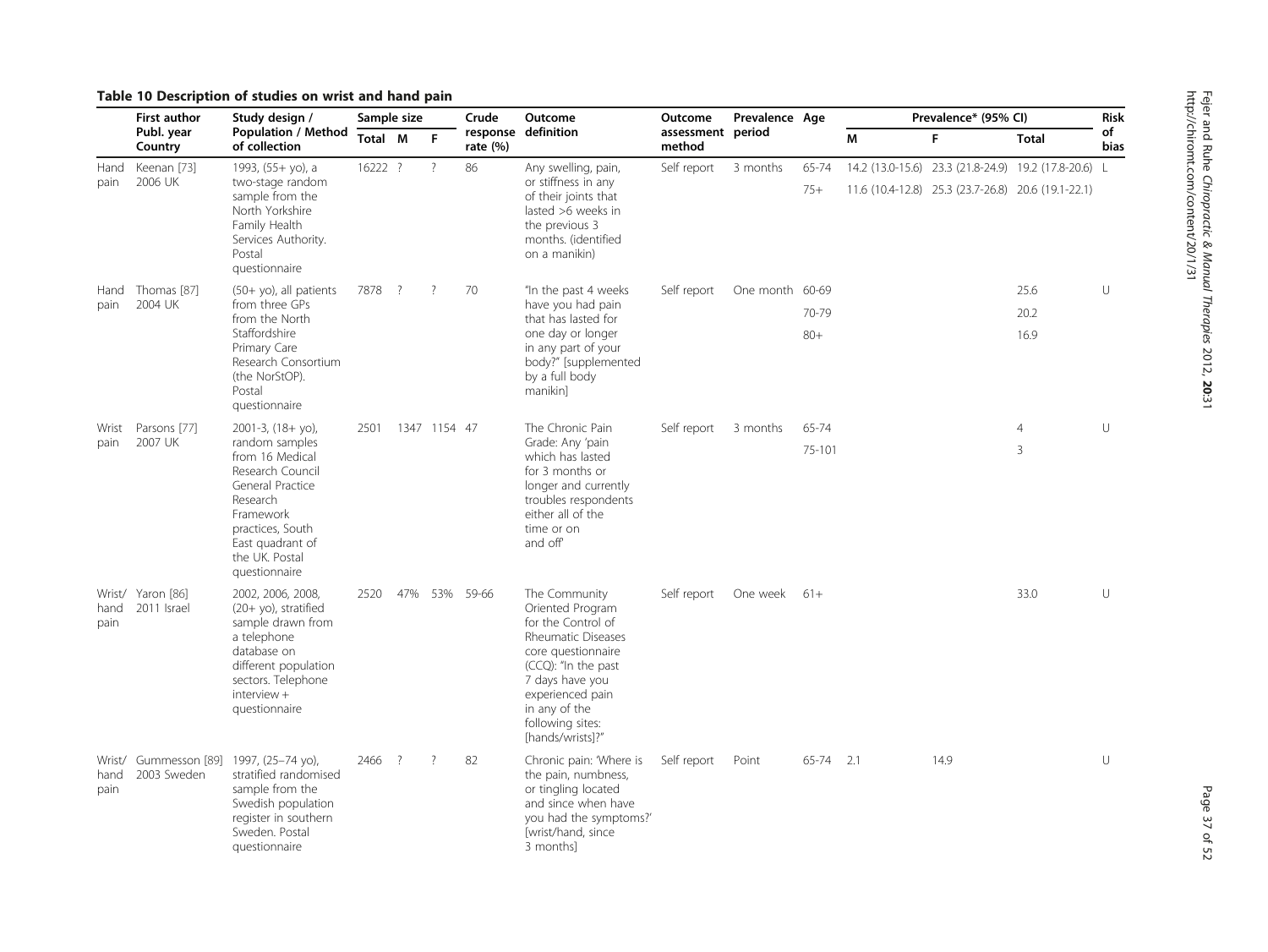## Table 10 Description of studies on wrist and hand pain (Continued)

| pain | Wrist/ Picavet [78]<br>hand 2003 The<br>Netherlands | 1998, (25+ yo),<br>stratified random<br>sample taken from<br>the population<br>register (the DMC3-<br>study). Postal | 3664 | 45% 55% 46 | [Wrist/hand] pain<br>during the survey | Self report | Point | $65+$ | $9.7(7.3-12.1)$ | 22.5 (19.1-25.9) |  |
|------|-----------------------------------------------------|----------------------------------------------------------------------------------------------------------------------|------|------------|----------------------------------------|-------------|-------|-------|-----------------|------------------|--|
|      |                                                     | questionnaire                                                                                                        |      |            |                                        |             |       |       |                 |                  |  |

\*Prevalence estimates without decimals are obtained from figures/graphs in the article and should be interpreted with caution.

L: Low, U: Unclear, H: High.

GP: General practitioner; ACR: The American College of Rheumatology (ACR clinical criteria for RA [\[22](#page-49-0)]).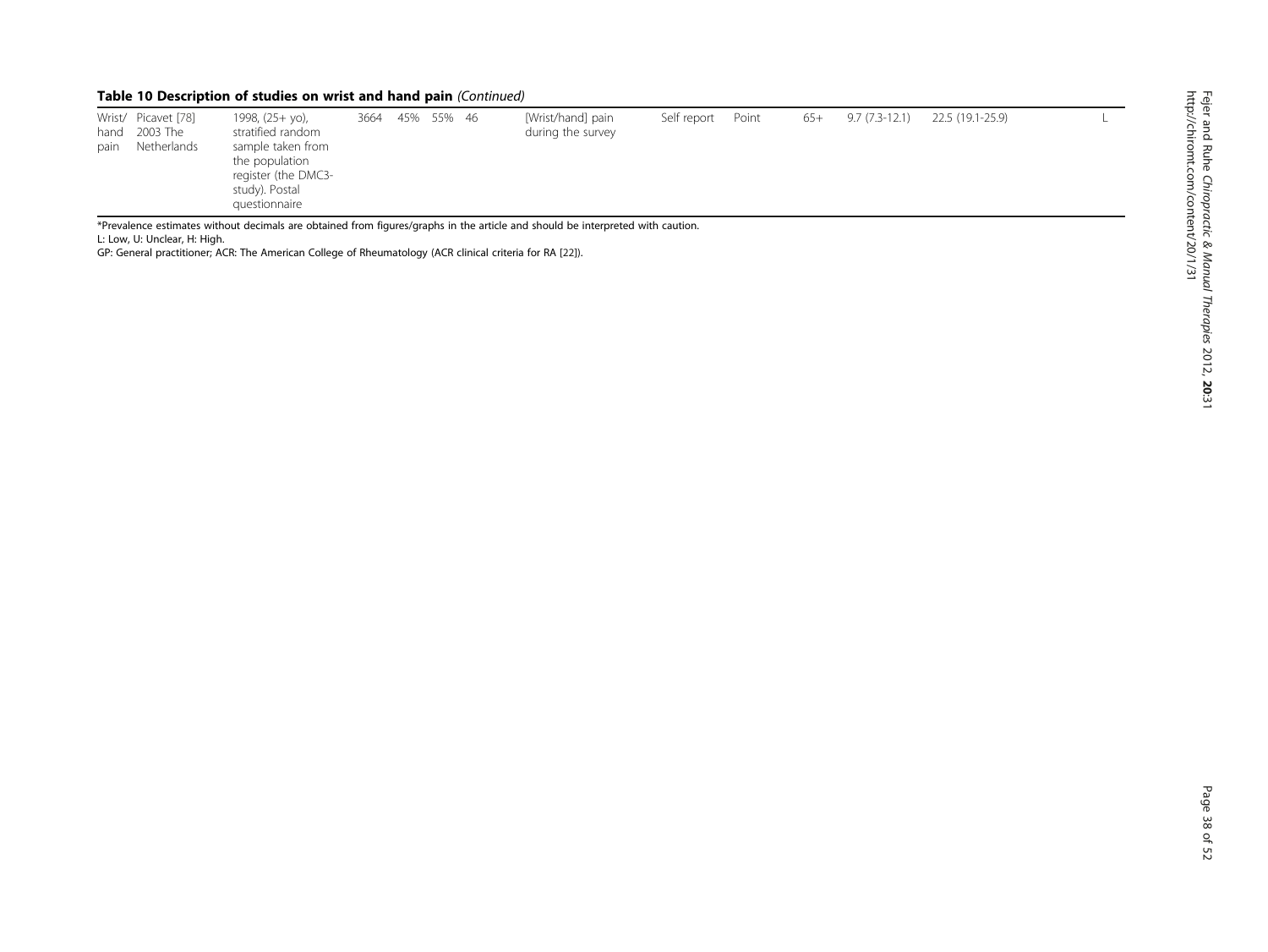## <span id="page-38-0"></span>Table 11 Description of studies on hip pain

| <b>First author</b>    | Study design /                                                                                                                                                                |              | Sample size |                    | Crude                   | Outcome                                                                                                                                                  | Outcome              | Prevalence Age |        |                  | Prevalence* (95% CI) |                     | <b>Risk</b>  |
|------------------------|-------------------------------------------------------------------------------------------------------------------------------------------------------------------------------|--------------|-------------|--------------------|-------------------------|----------------------------------------------------------------------------------------------------------------------------------------------------------|----------------------|----------------|--------|------------------|----------------------|---------------------|--------------|
| Publ. year<br>Country  | <b>Population /Method</b><br>of collection                                                                                                                                    | <b>Total</b> | M           | F.                 | response<br>rate $(\%)$ | definition                                                                                                                                               | assessment<br>method | period         |        | М                | F                    | <b>Total</b>        | of<br>bias   |
| Peat [92]              | 2002, (50+ yo), all                                                                                                                                                           | 2429         | 1005        | 1424               | 22                      | The Regional Pains                                                                                                                                       | Self report          | One year       | 65-74  | 47               | 50                   |                     | $\cup$       |
| 2006 UK                | community-dwelling<br>adults registered with<br>3 general practices in<br>North Staffordshire<br>(The NorStOP).<br>Postal<br>questionnaire                                    |              |             |                    |                         | Survey, containing<br>the Western<br>Ontario<br>& McMaster<br>Universities<br>Osteoarthritis Index<br>on hip pain<br>(the WOMAC-HIP)                     |                      |                | $75+$  | 44               | 48                   |                     |              |
| Dawson [91]<br>2004 UK | $2002$ , $(65+)$ , a random<br>sample from the                                                                                                                                | 3341         | 1557        | 1784               | 61                      | "During the past<br>12 months, have                                                                                                                      | Self report          | One year       | 65-74  | 14.7             | 23.1                 |                     | U            |
|                        | Oxfordshire Health                                                                                                                                                            |              |             |                    |                         | you had pain in                                                                                                                                          |                      |                | 75-84  | 18.0             | 20.7                 |                     |              |
|                        | Authority register.<br>Postal<br>questionnaire                                                                                                                                |              |             |                    |                         | or around either<br>of your hips on<br>most days for<br>one month or<br>longer?"                                                                         |                      |                | $85+$  | 18.8             | 21.0                 |                     |              |
| Keenan [73]            | 1993, (55+ yo), a                                                                                                                                                             | 16222 ?      |             | $\overline{\cdot}$ | 86                      | Any swelling, pain,                                                                                                                                      | Self report          | 3 months       | 65-74  | $10.2(9.1-11.4)$ | 14.4 (13.1-15.8)     | $12.5(12.3-13.8)$ L |              |
| 2006 UK                | two-stage random<br>sample from the<br>North Yorkshire<br>Family Health<br>Services Authority.<br>Postal<br>questionnaire                                                     |              |             |                    |                         | or stiffness in any<br>of their joints that<br>lasted >6 weeks<br>in the previous<br>3 months<br>(identified on<br>a manikin)                            |                      |                | $75+$  | $7.3(6.3-8.4)$   | 17.2 (15.8-18.6)     | 13.8 (12.6-15.1)    |              |
| Miro [75]              | $(65 + yo)$ , stratified                                                                                                                                                      | 592          | 274         | 318                | 99                      | The Chronic Pain                                                                                                                                         | Self report          | 3 months       | 65-74  |                  |                      | 30.3                | $\mathsf{L}$ |
| 2007 Spain             | random sample taken<br>from the population                                                                                                                                    |              |             |                    |                         | Grade: "In the past<br>3 months have                                                                                                                     |                      |                | 75-84  |                  |                      | 31.5                |              |
|                        | census obtained from<br>the Catalan Statistics<br>Institute, Catalonia.<br>$Interview +$<br>questionnaire<br>(local primary<br>care centre)                                   |              |             |                    |                         | you had pain that<br>has lasted for one<br>day or longer in<br>any part of your<br>body?"                                                                |                      |                | $85+$  |                  |                      | 30.2                |              |
| Parsons [77]           | 2001-3, (18+ yo),                                                                                                                                                             | 2501         | 1347        | 1154               | 47                      | The Chronic Pain                                                                                                                                         | Self report          | 3 months       | 65-74  |                  |                      | 5                   | U            |
| 2007 UK                | random samples<br>from 16 Medical<br>Research Council<br>General Practice<br>Research<br>Framework<br>practices, South<br>East quadrant of<br>the UK. Postal<br>questionnaire |              |             |                    |                         | Grade: Any 'pain<br>which has lasted<br>for 3 months or<br>longer and<br>currently troubles<br>respondents<br>either all of the<br>time or on<br>and off |                      |                | 75-101 |                  |                      | $\overline{4}$      |              |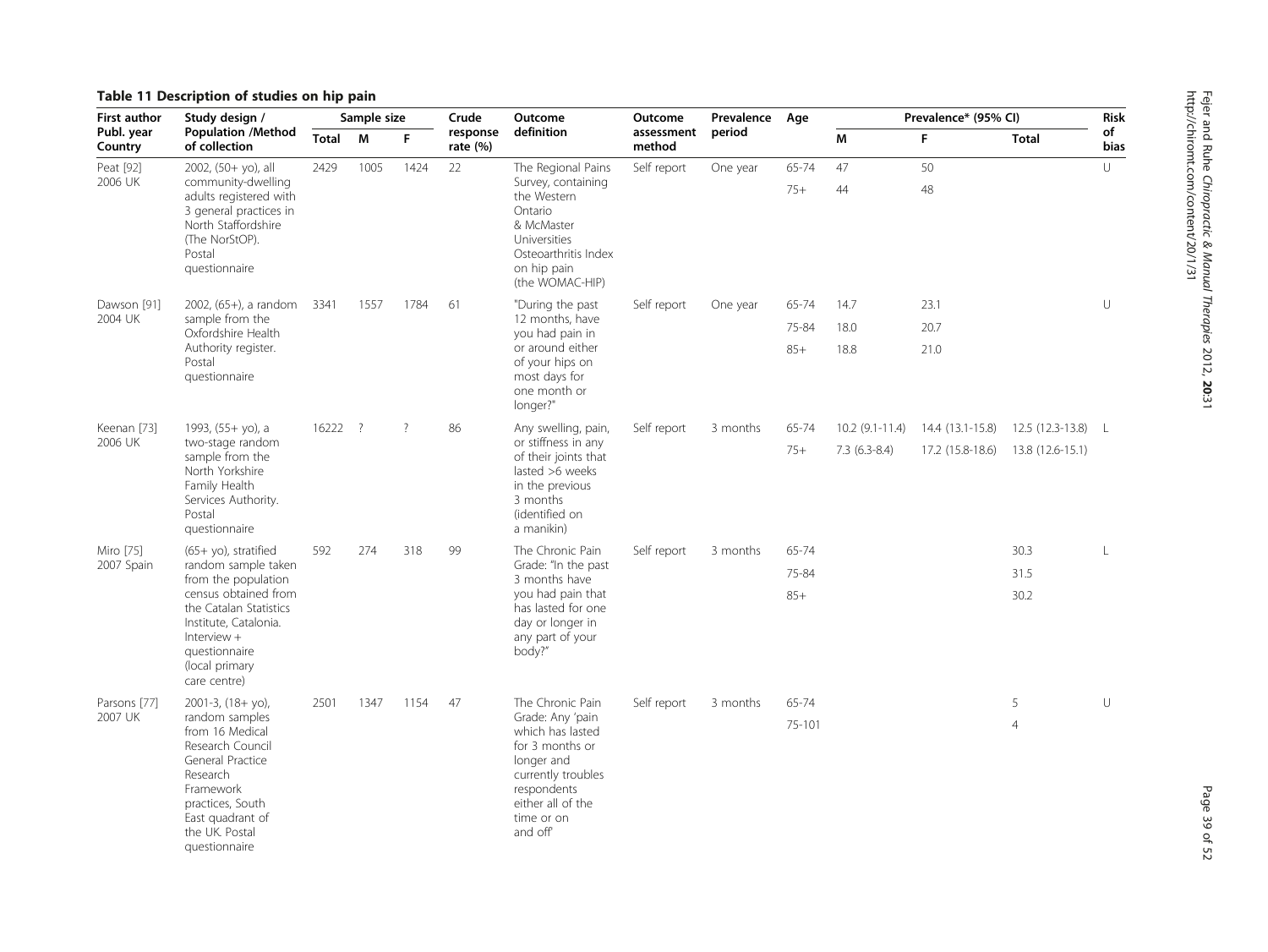## Table 11 Description of studies on hip pain (Continued)

| Christmas [90]<br>2002 USA              | 1988-92 & 1991-4,                                                                                                                                                                      | 6596 | $\overline{?}$     | $\overline{?}$ | $\overline{?}$     | Significant hip                                                                                                                         | Self report               | 6 week          | 60-69  | 11                  | 14               |      | U |
|-----------------------------------------|----------------------------------------------------------------------------------------------------------------------------------------------------------------------------------------|------|--------------------|----------------|--------------------|-----------------------------------------------------------------------------------------------------------------------------------------|---------------------------|-----------------|--------|---------------------|------------------|------|---|
|                                         | (60+ yo), a<br>multistage,                                                                                                                                                             |      |                    |                |                    | pain on most<br>days over the                                                                                                           | & clinical<br>examination |                 | 70-79  | 12                  | 17               |      |   |
|                                         | cluster and<br>stratified<br>representative<br>sample of US<br>civilians<br>(NHANES III). Home<br>Questionnaire<br>and Interview,<br>Examination in<br>mobile<br>examination<br>centre |      |                    |                |                    | preceding<br>6 weeks                                                                                                                    |                           |                 | $80 +$ | 11                  | 16               |      |   |
| Suka [83]<br>2009 Japan                 | 2005, about 1000<br>persons from five<br>different healthcare<br>facilities were asked<br>to participate.<br>Questionnaire<br>(Health care<br>facility)                                | 5652 | $\overline{?}$     | $\overline{?}$ | $\overline{\cdot}$ | Musculoskeletal<br>pain (marked on<br>a drawing with<br>predefined body<br>regions) for more<br>than 1 week<br>during the<br>last month | Self report               | One month 60-69 |        | 2.4                 | 5.6              |      | H |
| Thomas [87]                             | $(50 + yo)$ , all patients                                                                                                                                                             | 7878 | $\overline{\cdot}$ | $\overline{?}$ | 70                 | "In the past 4 weeks                                                                                                                    | Self report               | One month       | 60-69  |                     |                  | 28.3 | U |
| 2004 UK                                 | from three GPs from<br>the North                                                                                                                                                       |      |                    |                |                    | have you had pain<br>that has lasted for                                                                                                |                           |                 | 70-79  |                     |                  | 27.0 |   |
|                                         | Staffordshire<br>Primary Care<br>Research<br>Consortium (the<br>NorStOP). Postal<br>questionnaire                                                                                      |      |                    |                |                    | one day or longer<br>in any part<br>of your body?"<br>[supplemented<br>by a full body<br>manikin]                                       |                           |                 | $80+$  |                     |                  | 25.6 |   |
| Picavet [78]<br>2003 The<br>Netherlands | 1998, (25+ yo),<br>stratified random<br>sample taken<br>from the population<br>register (the DMC3-<br>study). Postal<br>questionnaire                                                  | 3664 | 44.8%              | 55.2%          | 46                 | [Hip] pain during<br>the survey                                                                                                         | Self report               | Point           | $65+$  | $11.1 (8.5 - 13.7)$ | 21.2 (17.8-24.5) |      |   |

\*Prevalence estimates without decimals are obtained from figures/graphs in the article and should be interpreted with caution. I: Interview, Q: Questionnaire; E: Examination, R: Register. L: Low, U: Unclear, H: High.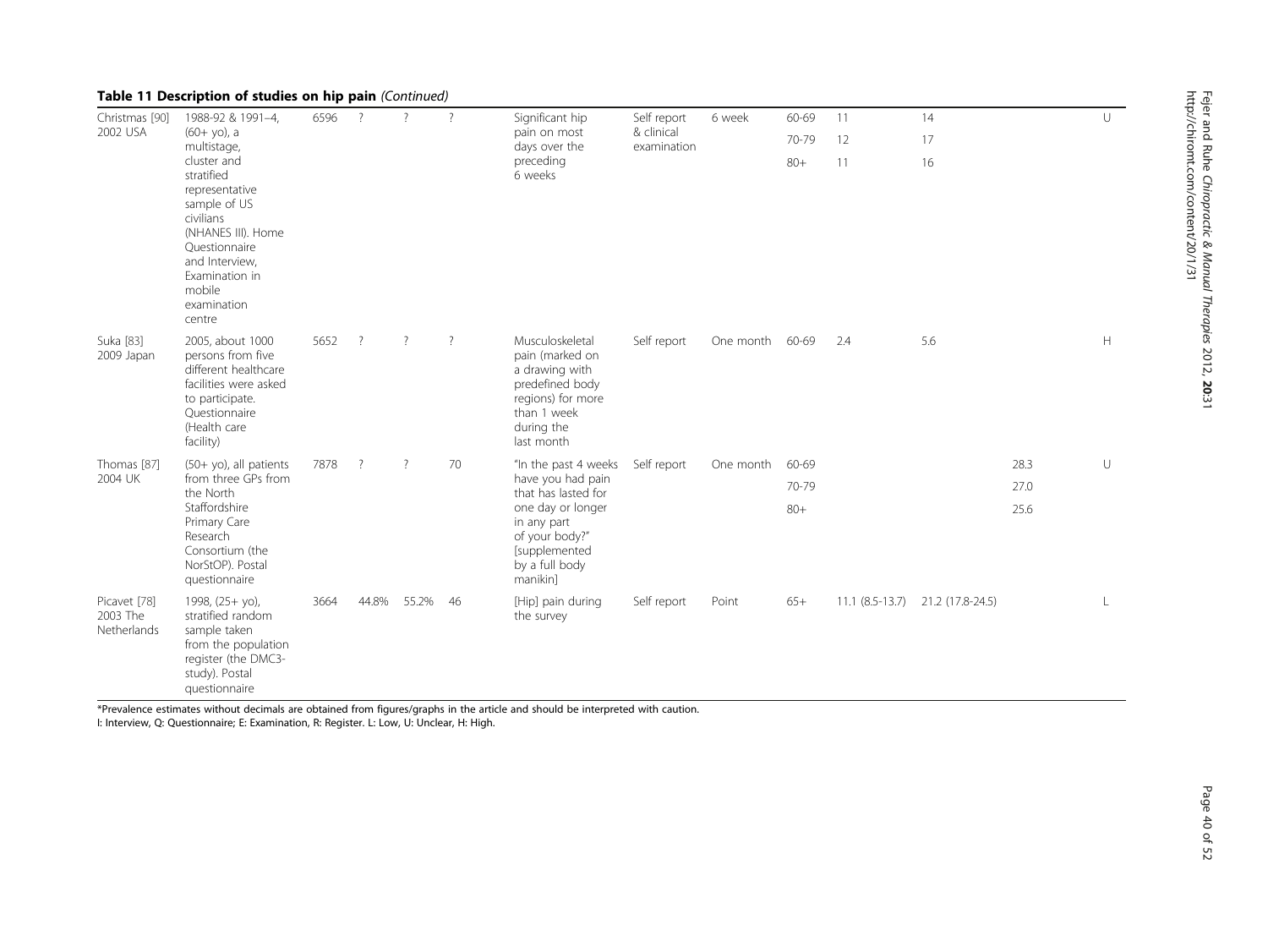| http://chiromt.com/content/20/1/31 | Fejer and Ruhe Chropractic & Manual Therapies 2012, 20 |
|------------------------------------|--------------------------------------------------------|
|------------------------------------|--------------------------------------------------------|

ن<br>آ

## <span id="page-40-0"></span>Table 12 Description of studies on knee pain

| First author          | Study design /                                                                                                                                                                |         | Sample size    |      | Crude                  | Outcome                                                                                                                                            | Outcome              | Prevalence Age |        |               | Prevalence* (95% CI)              |                    | Risk       |
|-----------------------|-------------------------------------------------------------------------------------------------------------------------------------------------------------------------------|---------|----------------|------|------------------------|----------------------------------------------------------------------------------------------------------------------------------------------------|----------------------|----------------|--------|---------------|-----------------------------------|--------------------|------------|
| Publ. year<br>Country | <b>Population / Method</b><br>of collection                                                                                                                                   | Total   | M              | F.   | response<br>rate $(%)$ | definition                                                                                                                                         | assessment<br>method | period         |        | М             | F.                                | Total              | of<br>bias |
| Dawson [91]           | $2002, (65+)$ , a                                                                                                                                                             | 3341    | 1557           | 1784 | 61                     | "During the past 12                                                                                                                                | Self report          | One year       | 65-74  | 26.1          | 36.2                              |                    | $\cup$     |
| 2004 UK               | random sample<br>from the                                                                                                                                                     |         |                |      |                        | months, have you<br>had pain in or around                                                                                                          |                      |                | 75-84  | 31.0          | 37.4                              |                    |            |
|                       | Oxfordshire<br>Health Authority<br>register. Postal<br>questionnaire                                                                                                          |         |                |      |                        | either of your hips<br>on most days for<br>one month or<br>longer?"                                                                                |                      |                | $85+$  | 32.3          | 35.5                              |                    |            |
| Jinks [94]            | $(50+)$ , all pxatients                                                                                                                                                       | 2059    | $\overline{?}$ | ?    | 56                     | Have had pain in or                                                                                                                                | Self report          | One year       | 65-74  |               |                                   | 8                  | L          |
| 2008 UK               | registered at<br>three general<br>practices in North<br>Staffordshire.<br>Postal<br>questionnaire                                                                             |         |                |      |                        | around either knee<br>in the last 12 months<br>(NB. Only 'severe'<br>pain can be extracted<br>from "new onset"<br>of knee pain)                    |                      |                | $75+$  |               |                                   | 12                 |            |
| Peat [92]             | 2002, (50+ yo),                                                                                                                                                               | 2429    | 1005           | 1424 | 22                     | The Regional Pains                                                                                                                                 | Self report          | One year       | 65-74  | 70            | 71                                |                    | $\cup$     |
| 2006 UK               | all community-<br>dwelling adults<br>registered with 3<br>general practices<br>in North Staffordshire<br>(The NorStOP).<br>Postal<br>questionnaire                            |         |                |      |                        | Survey, containing<br>the Western<br>Ontario &<br>McMaster<br>Universities<br>Osteoarthritis Index<br>on hip pain (the<br>WOMAC-KNEE)              |                      |                | $75+$  | 62            | 74                                |                    |            |
| Keenan [73]           | 1993, (55+ yo), a                                                                                                                                                             | 16222 ? |                | ?    | $\alpha$               | Any swelling, pain,                                                                                                                                | Self                 | Three          | 65-74  | 18.7 (17.3-?) | 24.2 (22.6-25.7)                  | 21.7 (20.2-23.2) L |            |
| 2006 UK               | two-stage random<br>sample from the<br>North Yorkshire<br>Family Health<br>Services Authority.<br>Postal<br>questionnaire                                                     |         |                |      |                        | or stiffness in any of<br>their joints that lasted<br>>6 weeks in the<br>previous 3 months.<br>(identified on a<br>manikin)                        | report               | months         | $75+$  |               | 17.4 (16.0-18.8) 31.2 (29.5-32.8) | 26.4 (24.9-28.0)   |            |
| Parsons [77]          | $2001-3$ , $(18 + y0)$ ,                                                                                                                                                      | 2501    | 1347           | 1154 | 47                     | The Chronic Pain                                                                                                                                   | Self                 | Three          | 65-74  |               |                                   | 6                  | $\cup$     |
| 2007 UK               | random samples<br>from 16 Medical<br>Research Council<br>General Practice<br>Research<br>Framework<br>practices, South<br>East quadrant of<br>the UK. Postal<br>questionnaire |         |                |      |                        | Grade: Any 'pain<br>which has lasted for 3<br>months or longer and<br>currently troubles<br>respondents either<br>all of the time or on<br>and off | report               | months         | 75-101 |               |                                   | 6                  |            |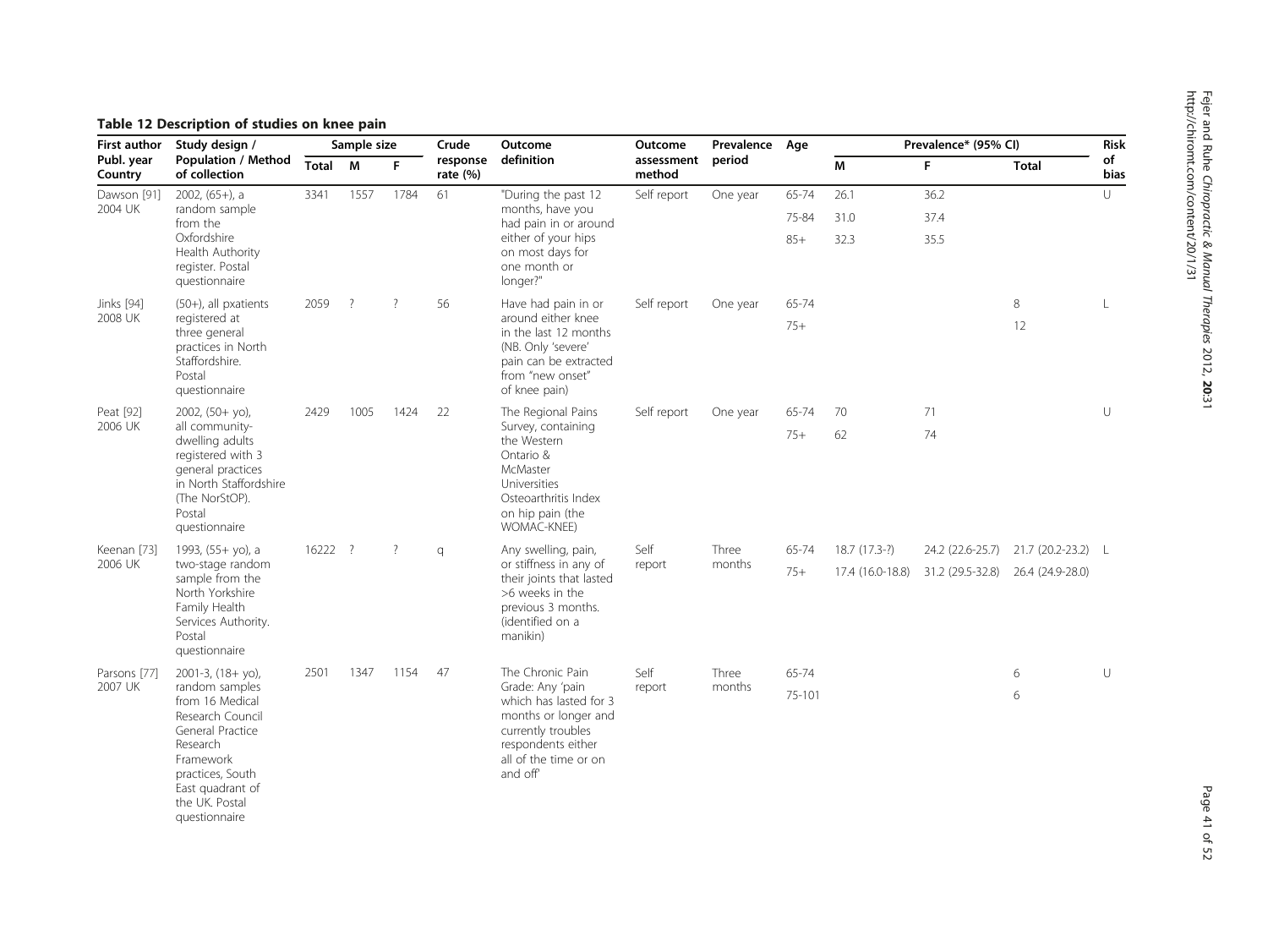# Table 12 Description of studies on knee pain (Continued)

| Croft [93]                | (50+), all patients                                                                                                                                                                                                 | 5346 | 45%            | 55%            | 59                 | 'Draw on a blank                                                                                                                                                                                                                 | Self           | One          | 65-74 |     |      | 63.4             | $\cup$ |
|---------------------------|---------------------------------------------------------------------------------------------------------------------------------------------------------------------------------------------------------------------|------|----------------|----------------|--------------------|----------------------------------------------------------------------------------------------------------------------------------------------------------------------------------------------------------------------------------|----------------|--------------|-------|-----|------|------------------|--------|
| 2005 UK                   | registered at three<br>general practices<br>in North<br>Staffordshire                                                                                                                                               |      |                |                |                    | body manikin any<br>pain or ache that had<br>lasted for ≥1 day<br>in the last<br>month'                                                                                                                                          | report         | month        | $75+$ |     |      | 60.4             |        |
| Suka [83]<br>2009 Japan   | 2005, about 1000<br>persons from<br>five different<br>healthcare facilities<br>were asked to<br>participate.<br>Interview +<br>questionnaire<br>(Health care<br>facility)                                           | 5652 | $\overline{?}$ | $\overline{?}$ | $\overline{\cdot}$ | Musculoskeletal<br>pain (marked on<br>a drawing with<br>predefined body<br>regions) for more<br>than 1 week during<br>the last month                                                                                             | Self<br>report | One<br>month | 60-69 | 8.8 | 15.7 |                  | H      |
| Thomas [87]               | $(50 + yo)$ , all patients                                                                                                                                                                                          | 7878 | $\overline{?}$ | $\overline{?}$ | 70                 | "In the past 4 weeks                                                                                                                                                                                                             | Self           | One          | 60-69 |     |      | 37.7             | $\cup$ |
| 2004 UK                   | from three GPs<br>from the North                                                                                                                                                                                    |      |                |                |                    | have you had pain that report<br>has lasted for one day                                                                                                                                                                          |                | month        | 70-79 |     |      | 35.4             |        |
|                           | Staffordshire<br>Primary Care<br>Research Consortium<br>(the NorStOP).<br>Postal<br>questionnaire                                                                                                                   |      |                |                |                    | or longer in any<br>part of your body?"<br>[supplemented by<br>a full body<br>manikin]                                                                                                                                           |                |              | $80+$ |     |      | 37.6             |        |
| Yaron [86]<br>2011 Israel | 2002, 2006, 2008,<br>$(20 + y0)$ , stratified<br>sample drawn from<br>a telephone database<br>on different<br>population sectors.<br>Telephone<br>$interview +$<br>questionnaire                                    | 2520 | 47.2%          | 52.8%          | 59-66              | The Community<br>Oriented Program<br>for the Control of<br>Rheumatic<br><b>Diseases</b><br>core<br>questionnaire<br>(CCQ): "In the<br>past 7 days have<br>you experienced pain<br>in any of the<br>following sites:<br>[knees]?" | Self<br>report | One<br>week  | $61+$ |     |      | 63.9             | $\cup$ |
| Jordan [27]               | 1991-7, (45+ yo),                                                                                                                                                                                                   | 3690 | $\overline{?}$ | $\overline{?}$ | 72                 | "On most days,                                                                                                                                                                                                                   | Self           | Point        | 65-74 |     |      | 49 (46.1-51.9)   | U      |
| 2007 USA                  | stratified simple<br>random sampling<br>of streets as primary<br>sampling units and<br>stratified subsampling<br>of Caucasian women<br>age 65 years or<br>older residents of<br>one of 6 townships<br>(the Johnston |      |                |                |                    | do you have pain,<br>aching, or stiffness<br>in your knee?"                                                                                                                                                                      | report         |              | $75+$ |     |      | 56.6 (52.7-60.4) |        |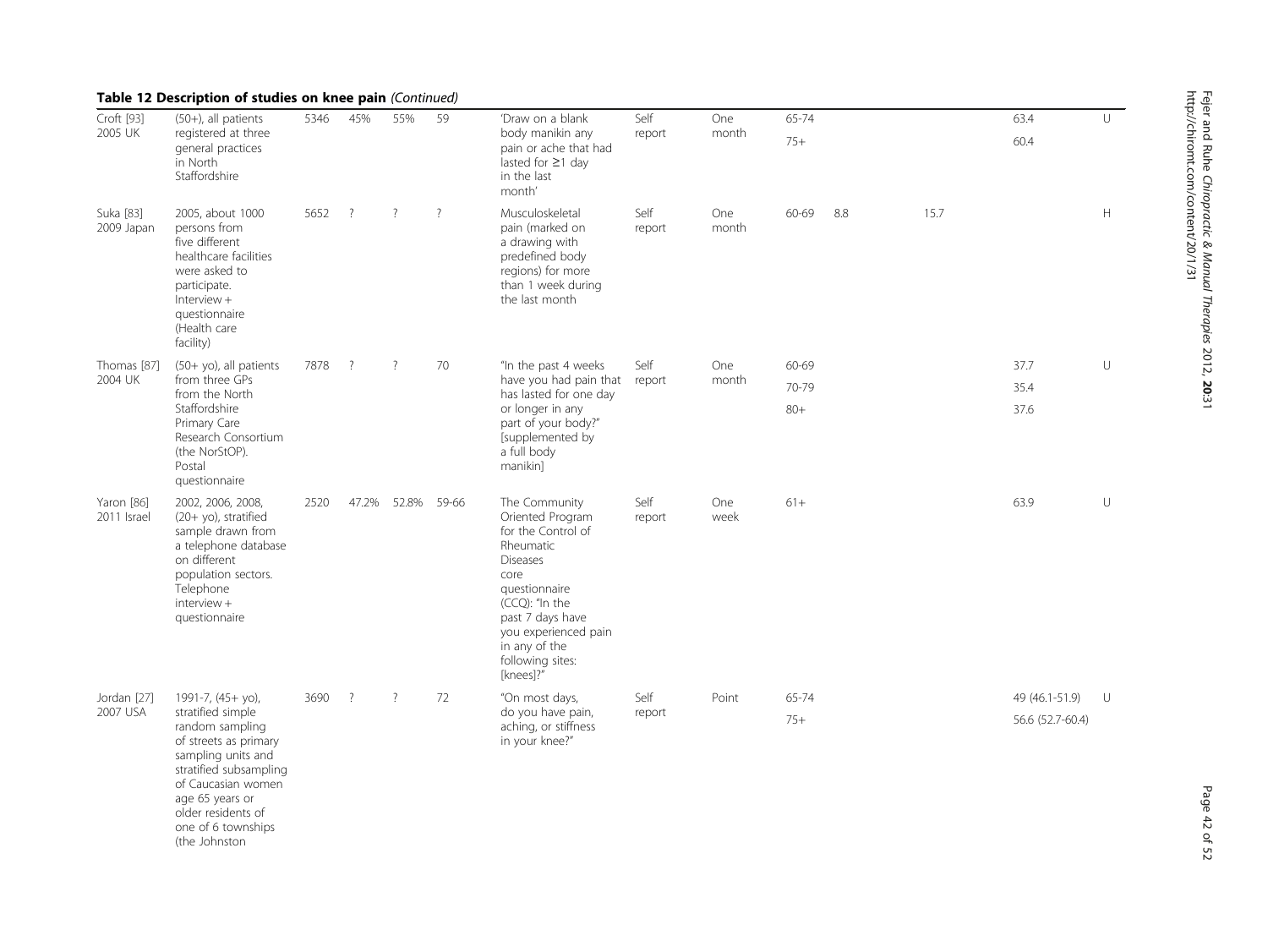## Table 12 Description of studies on knee pain (Continued)

|                                         | County<br>Osteoarthritis<br>Project). Home<br>interview + clinical<br>examination<br>(local clinic)                                   |      |       |          |                                     |             |       |       |                                   |  |
|-----------------------------------------|---------------------------------------------------------------------------------------------------------------------------------------|------|-------|----------|-------------------------------------|-------------|-------|-------|-----------------------------------|--|
| Picavet [78]<br>2003 The<br>Netherlands | 1998, (25+ yo),<br>stratified random<br>sample taken from<br>the population<br>register (the DMC3-<br>study). Postal<br>questionnaire | 3664 | 44.8% | 55.2% 46 | [Knee] pain<br>during the<br>survey | Self report | Point | $65+$ | 16.2 (13.2-19.2) 27.6 (23.9-31.3) |  |

\*Prevalence estimates without decimals are obtained from figures/graphs in the article and should be interpreted with caution.

I: Interview, Q: Questionnaire; E: Examination, R: Register. L: Low, U: Unclear, H: High.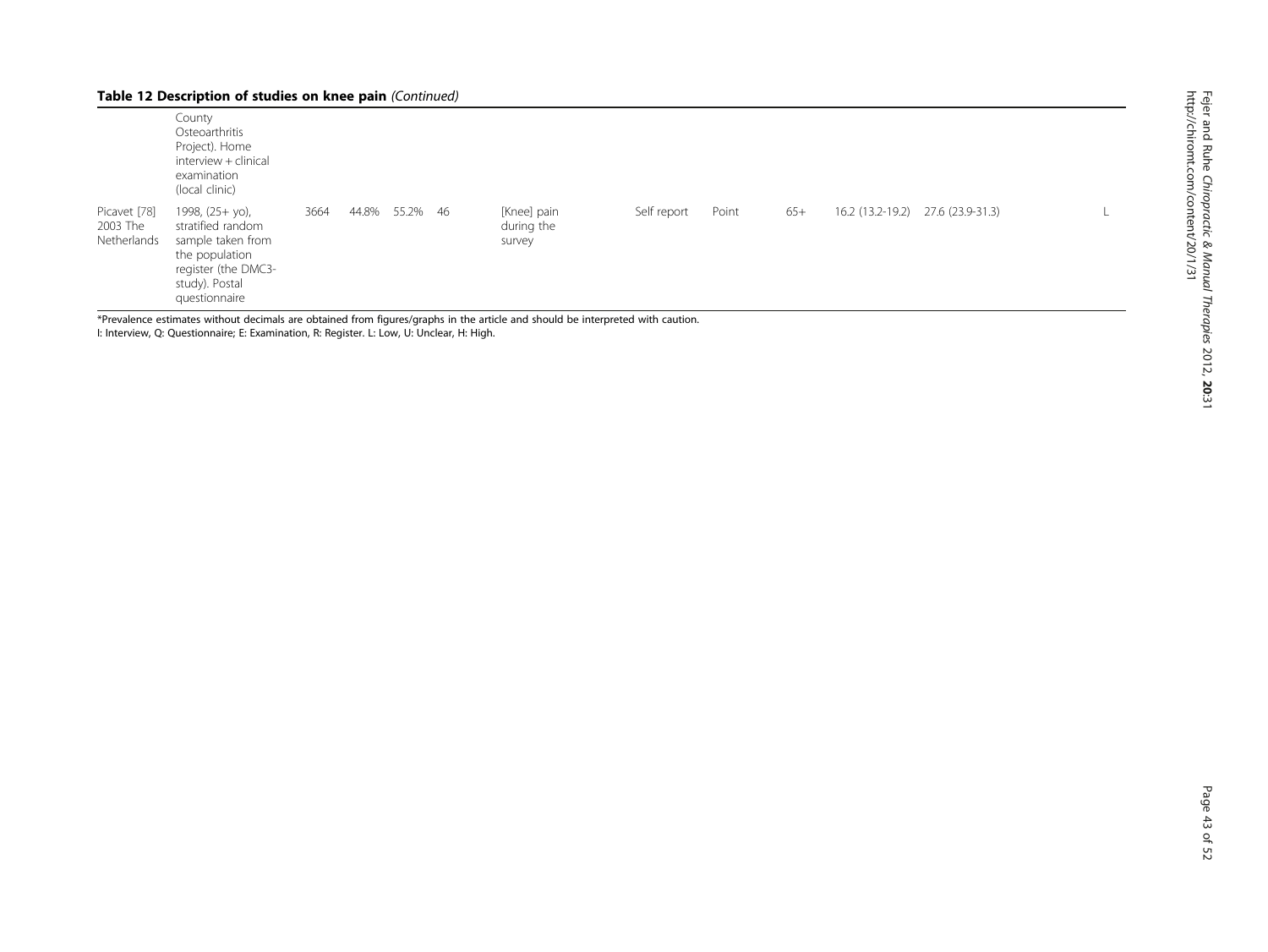|                        | <b>First author</b>                     | Study design /                                                                                                                                                                                                                                |         | Sample size |                   | Crude                | Outcome                                                                                                                                                                                                              | Outcome                     | Prevalence Age  |                 |                | Prevalence* (95% CI) |                     | <b>Risk</b> |
|------------------------|-----------------------------------------|-----------------------------------------------------------------------------------------------------------------------------------------------------------------------------------------------------------------------------------------------|---------|-------------|-------------------|----------------------|----------------------------------------------------------------------------------------------------------------------------------------------------------------------------------------------------------------------|-----------------------------|-----------------|-----------------|----------------|----------------------|---------------------|-------------|
|                        | Publ. year<br>Country                   | <b>Population / Method</b><br>of collection                                                                                                                                                                                                   | Total M |             | F                 | response<br>rate (%) | definition                                                                                                                                                                                                           | assessment period<br>method |                 |                 | M              | F.                   | <b>Total</b>        | of<br>bias  |
| Ankle<br>pain          | Dunn [99]<br>2004 UK                    | 2001-2, (65+ yo),<br>individuals born on<br>or before<br>July 31, 1935 and<br>residing in<br>Springfield,<br>identified by<br>Medicare<br>beneficiary files<br>and the<br>Springfield town<br>census.<br>Interview +<br>examination<br>(home) | 784     | 339         | 445               | 10 <sup>°</sup>      | pain or discomfort in<br>any of their joints<br>on most days<br>during the<br>past 4 weeks                                                                                                                           | Self<br>report              | One<br>month    | $75+$           | 14.1           | 15.3                 | 14.9                | U           |
| Ankle<br>pain          | Yaron [86]<br>2011 Israel               | 2002, 2006, 2008,<br>$(20 + y0)$ , stratified<br>sample drawn from<br>a telephone<br>database on<br>different population<br>sectors. Telephone<br>interview +<br>questionnaire                                                                | 2520    |             | 47.2% 52.8% 59-66 |                      | The Community<br>Oriented Program<br>for the Control of<br>Rheumatic Diseases<br>core questionnaire<br>(CCQ): "In the past<br>7 days have you<br>experienced pain<br>in any of the<br>following sites:<br>[ankles]?" | Self<br>report              | One<br>week     | $61+$           |                |                      | 35.9                | U           |
| Ankle<br>pain          | Picavet [78]<br>2003 The<br>Netherlands | 1998, (25+ yo),<br>stratified random<br>sample taken from<br>the population<br>register (the DMC3-<br>study). Postal<br>questionnaire                                                                                                         | 3664    |             | 44.8% 55.2% 46    |                      | [Ankle] pain<br>during the<br>survey                                                                                                                                                                                 | Self<br>report              | Point           | $65+$           | $4.6(2.9-6.3)$ | $9.8(7.4-12.2)$      |                     | L           |
| Ankle/<br>foot<br>pain | Parsons [77]<br>2007 UK                 | $2001-3$ , $(18+yo)$ ,<br>random samples<br>from 16 Medical<br>Research Council<br>General Practice<br>Research Framework<br>practices, South<br>East quadrant of<br>the UK. Postal<br>questionnaire                                          | 2501    | 1347        | 1154 47           |                      | The Chronic Pain<br>Grade: Any 'pain<br>which has lasted<br>for 3 months or<br>longer and<br>currently<br>troubles<br>respondents either<br>all of the time<br>or on and off                                         | Self<br>report              | Three<br>months | 65-74<br>75-101 |                |                      | $\overline{4}$<br>5 | U           |

# <span id="page-43-0"></span>Table 13 Description of studies on ankle and foot pain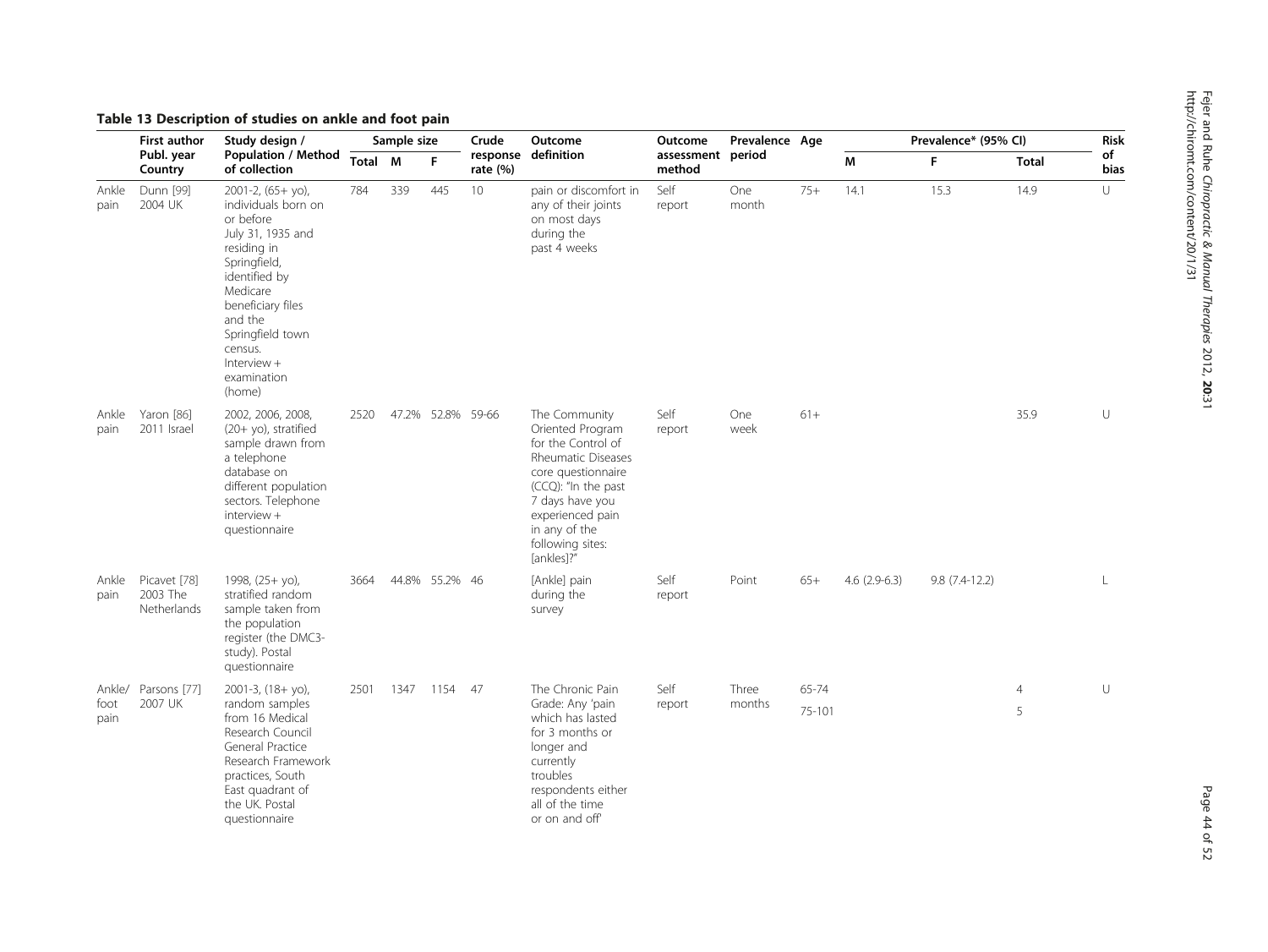## Table 13 Description of studies on ankle and foot pain (Continued)

| Foot         | Peat [92]<br>2006 UK          | 2002, (50+ yo), all                                                                                                                                          | 2429    | 1005           | 1424           | 22 | The Regional                                                                                                               | Self           | One          | 65-74  | 45 | 58                                                   |      | $\cup$       |
|--------------|-------------------------------|--------------------------------------------------------------------------------------------------------------------------------------------------------------|---------|----------------|----------------|----|----------------------------------------------------------------------------------------------------------------------------|----------------|--------------|--------|----|------------------------------------------------------|------|--------------|
| pain         |                               | community-dwelling<br>adults registered<br>with 3 general<br>practices in North<br>Staffordshire (The<br>NorStOP). Postal<br>questionnaire                   |         |                |                |    | Pains Survey,<br>containing the Foot<br>Disability Index<br>(the FDI-<br>FOOT)                                             | report         | year         | $75+$  | 51 | 55                                                   |      |              |
| Foot         | Keenan [73]                   | 1993, (55+ yo), a                                                                                                                                            | 16222 ? |                | $\overline{?}$ | 86 | Any swelling, pain,                                                                                                        | Self           | Three        | 65-74  |    | 14.1 (12.8-15.4) 20.7 (19.2-22.2) 17.7 (16.3-19.1) L |      |              |
| pain         | 2006 UK                       | two-stage random<br>sample from the<br>North Yorkshire<br>Family Health<br>Services Authority.<br>Postal<br>questionnaire                                    |         |                |                |    | or stiffness in any<br>of their joints that<br>lasted >6 weeks in<br>the previous 3<br>months (identified<br>on a manikin) | report         | months       | $75+$  |    | 14.0 (12.7-15.3) 26.9 (25.3-28.3) 22.5 (21.0-24.0)   |      |              |
| Foot         | Miro [75]                     | $(65+$ yo), stratified<br>random sample                                                                                                                      | 592     | 274            | 318            | 99 | The Chronic Pain<br>Grade: "In the past                                                                                    | Self           | Three        | 65-74  |    |                                                      | 37.4 | L            |
| pain         | 2007 Spain                    | taken from the                                                                                                                                               |         |                |                |    | 3 months have you                                                                                                          | report         | months       | 75-84  |    |                                                      | 44.1 |              |
|              |                               | population census<br>obtained from the<br>Catalan Statistics<br>Institute, Catalonia.<br>Interview +<br>questionnaire<br>(local primary<br>care centre)      |         |                |                |    | had pain that has<br>lasted for one day<br>or longer in any part<br>of your body?"                                         |                |              | $85+$  |    |                                                      | 55.8 |              |
| Foot<br>pain | Mickle [97]<br>2010 Australia | $(60 + yo)$ , from 16<br>randomly selected<br>federal electorates<br>in Sydney and<br>Illawarra statistical<br>regions, New<br>South Wales.<br>Questionnaire | 312     | 158            | 154            | 16 | The Manchester<br>Foot Pain and<br>Disability Index<br>$(MFPDI) \geq 1$                                                    | Self<br>report | One<br>month | $60+$  |    |                                                      | 50   | H            |
| Foot<br>pain | Mølgaard [98]<br>2010 Denmark | 2005, (18-80 yo),<br>random sample from<br>the Danish Civil<br>Registration System<br>of the Aalborg<br>municipality.<br>Postal<br>questionnaire             | 1671    | 807            | 864            | 80 | "Have you within the<br>last month had pain<br>in your feet which<br>lasted more than<br>one day?"                         | Self<br>report | One<br>month | 60-80  |    |                                                      | 28.6 | $\mathbf{I}$ |
| Foot         | Thomas [87]                   | $(50+yo)$ , all                                                                                                                                              | 7878    | $\overline{?}$ | $\overline{?}$ | 70 | "In the past 4 weeks                                                                                                       | Self           | One          | 60-69  |    |                                                      | 23.5 | $\cup$       |
| pain         | 2004 UK                       | patients from<br>three GPs from                                                                                                                              |         |                |                |    | have you had pain<br>that has lasted for                                                                                   | report         | month        | 70-79  |    |                                                      | 22.5 |              |
|              |                               | the North<br>Staffordshire<br>Primary Care                                                                                                                   |         |                |                |    | one day or longer<br>in any part of your<br>body?" [supplemented                                                           |                |              | $80 +$ |    |                                                      | 19.5 |              |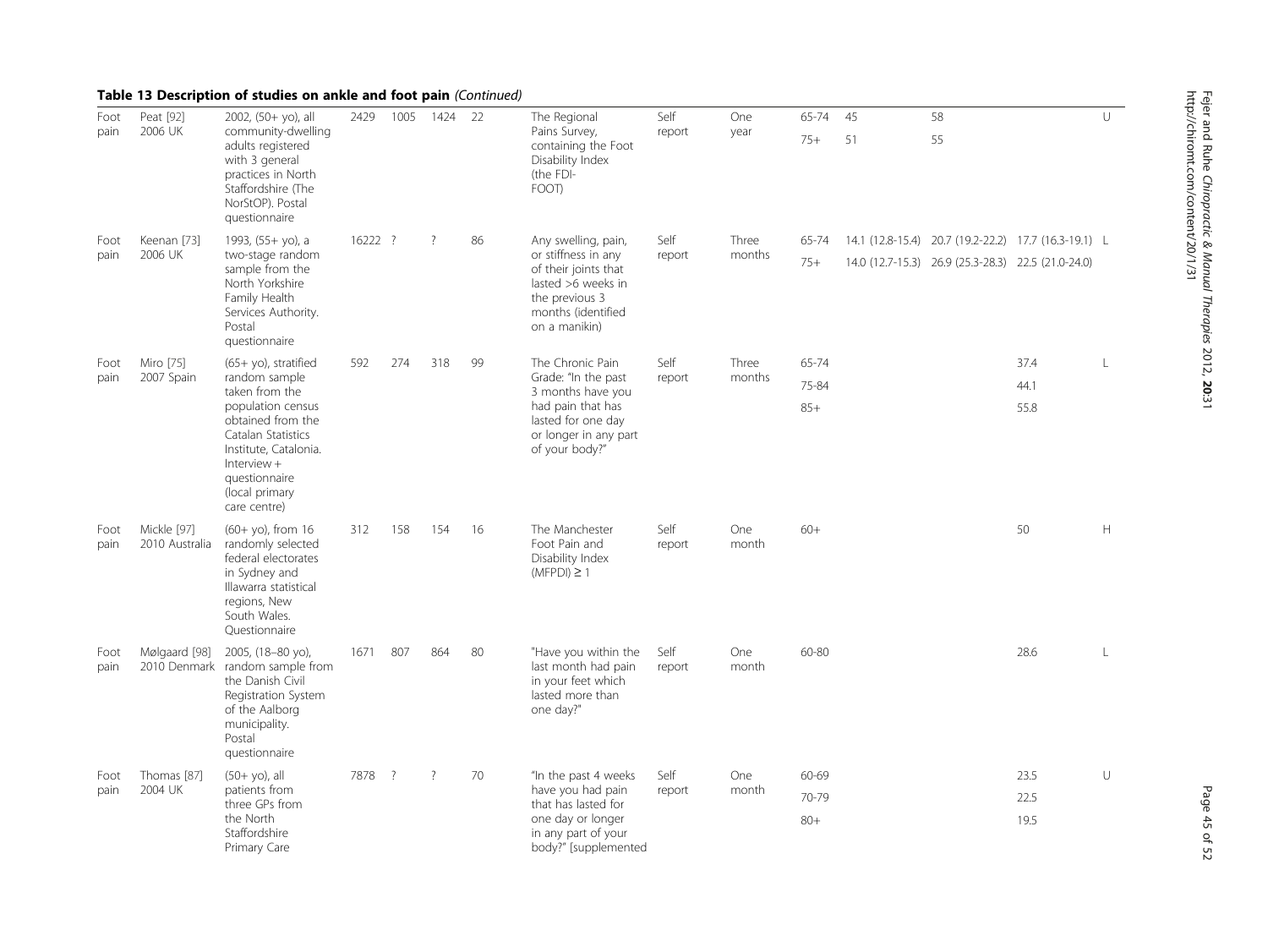|              |                                         | Research<br>Consortium (the<br>NorStOP). Postal<br>questionnaire                                                                                                                                                                                                                              |      |     |                |                | by a full body<br>manikin]                                                                                                          |                |              |          |                 |                 |      |   |
|--------------|-----------------------------------------|-----------------------------------------------------------------------------------------------------------------------------------------------------------------------------------------------------------------------------------------------------------------------------------------------|------|-----|----------------|----------------|-------------------------------------------------------------------------------------------------------------------------------------|----------------|--------------|----------|-----------------|-----------------|------|---|
| Foot<br>pain | Badlissi [95]<br>2005 USA               | $2001 - 2$ , $(65 + y0)$ ,<br>individuals born<br>on or before<br>July 31, 1935 and<br>residing in<br>Springfield,<br>identified by<br>Medicare<br>beneficiary files<br>and the Springfield<br>town census.<br>Interview $+$<br>questionnaire<br>(telephone) +<br>examination<br>(home visit) | 784  | 339 | 445            | 10             | Aches or pains in your Self<br>feet past week or any<br>foot pain or<br>discomfort on<br>most days during<br>the past four<br>weeks | report         | One<br>month | $65+$    |                 |                 | 41.6 | H |
| Foot<br>pain | Menz [96]<br>2005 Australia             | (62-92 yo), combined<br>independent units<br>and serviced<br>apartments in<br>retirement village.<br>Questionnaire +<br>examination<br>(home)                                                                                                                                                 | 176  | 56  | 120            | $\overline{?}$ | Subjects were<br>asked whether they<br>suffered from<br>painful feet                                                                | Self<br>report | Point        | 62-92 14 |                 | 28              | 24   |   |
| Foot<br>pain | Picavet [78]<br>2003 The<br>Netherlands | 1998, (25+ yo),<br>stratified random<br>sample taken from<br>the population<br>register (the DMC3-<br>study). Postal<br>questionnaire                                                                                                                                                         | 3664 |     | 44.8% 55.2% 46 |                | [Foot] pain during<br>the survey                                                                                                    | Self<br>report | Point        | $65+$    | $8.9(6.3-11.2)$ | 11.8 (9.2-14.4) |      |   |

## Table 13 Description of studies on ankle and foot pain (Continued)

\*Prevalence estimates without decimals are obtained from figures/graphs in the article and should be interpreted with caution. I: Interview, Q: Questionnaire; E: Examination, R: Register. L: Low, U: Unclear, H: High.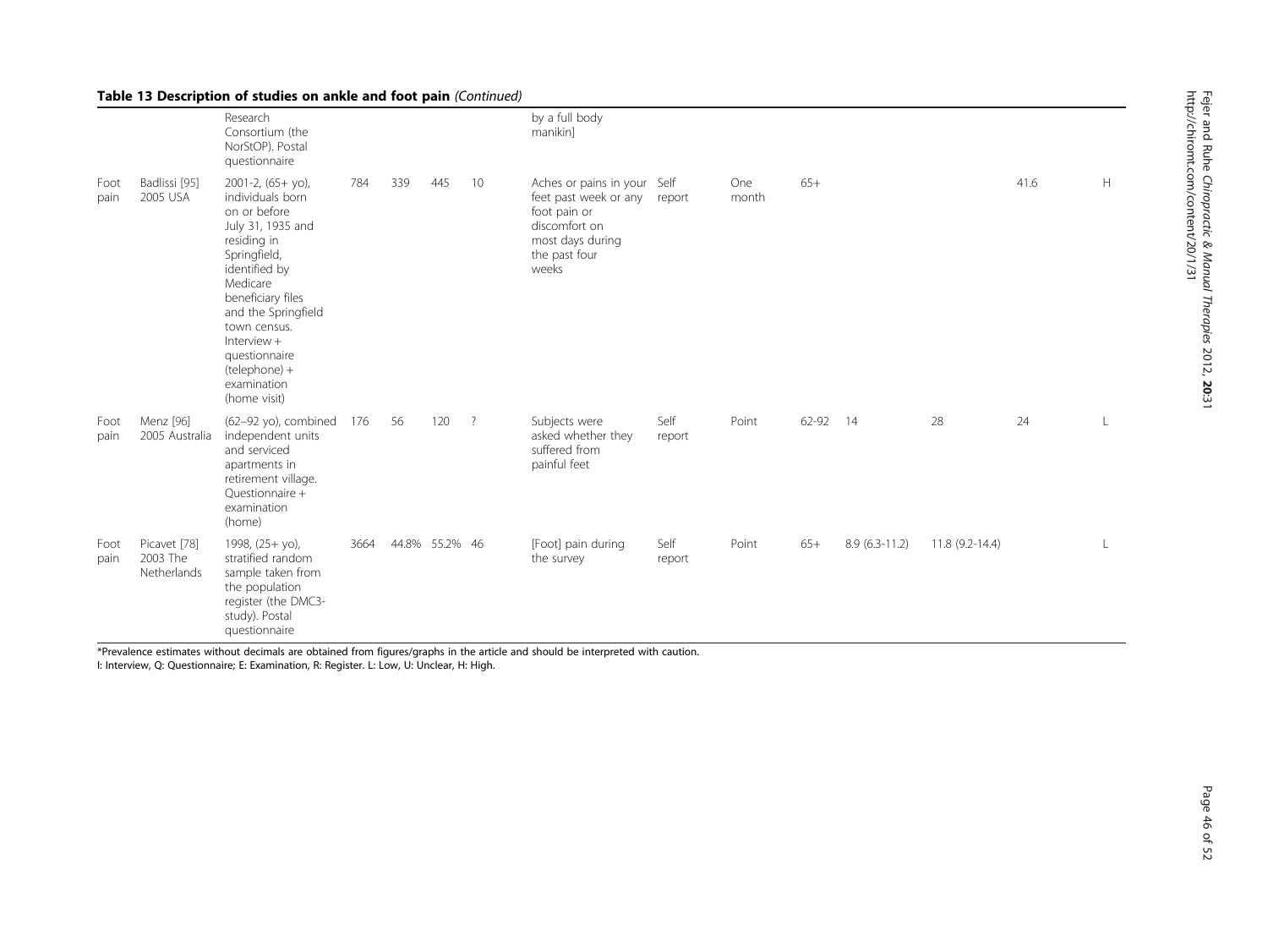Two studies with similar designs and definitions reported that 23%-29% of 60–80 year olds had pain in their feet during the past month [\[87,98\]](#page-51-0). In contrast, two other similar studies on point prevalence showed greater variations (65+ men: 9%-14%; women: 12%-28%) [\[78,96](#page-51-0)]. Otherwise, great variations in prevalence were found, for the same reasons as described under the wrist/hand pain section. In all the studies reporting gender prevalences, women suffered more from ankle and/or foot pain than men [\[73,78,92,96,99\]](#page-51-0). In two studies, foot pain increased with age [\[73,75\]](#page-51-0), but dropped in another study [\[87\]](#page-51-0).

## Musculoskeletal co-morbidity

Information on multiple/widespread MSK conditions in the elderly population was extracted from 15 studies [[30,](#page-49-0)[59,68,72,](#page-50-0)[75,78](#page-51-0),[82](#page-51-0),[84](#page-51-0),[86](#page-51-0),[87,89,91](#page-51-0)-[93,100\]](#page-51-0).

In a Danish elderly population (70–120 year olds), concurrent neck and BP was found in 13% of women and 8% of men [\[68\]](#page-50-0). The same findings were reported in the USA, where 9% of 65+ year olds had both NP and LBP [[82\]](#page-51-0). Jacobs et al. reported an almost twofold increase in concurrent joint pain among older people (70 and 77 year olds) with chronic BP (59% and 74% respectively) compared to those without chronic BP [[72\]](#page-50-0).

Widespread pain was reported in the study by Natvig et al., where 14-15% of Norwegian people aged 64– 86 years had additional MSK pain (from either shoulders, elbows, hands/wrists, upper back, lower back, hips, knees, or ankles/feet) [[100\]](#page-51-0). In Sweden, between 4% and 6% of men aged 65–74 with upper extremity pain also reported either NP, LBP, or lower extremity pain, whereas in women the reported prevalence was about three times higher (15%-17%) [\[89](#page-51-0)]. According to Vogt et al., 14% of 70 to 79 year old Americans reported concurrent MSK pain in at least four sites [\[84](#page-51-0)]. In the UK, three studies on multiple pain sites showed varying results among 65+ year olds, which may be due to different definitions [[91-93\]](#page-51-0). According to Dawson et al., 11% of the older adults had both hip and knee pain [\[91](#page-51-0)]. Croft et al. reported slightly higher estimates (26%-33%) but included the whole body [\[93\]](#page-51-0). In the study by Peat et al., 40% had more than one painful joint in the lower extremity [[92\]](#page-51-0). More widespread pain (up to 44 pain sites) was reported by 12%-16% of women and by 7%- 13% of men aged 60 and over [\[87](#page-51-0)]. In Italy, "polyarticular peripheral joint pain" was reported in 28% in the same age group (65+) [\[30](#page-49-0)]. In a Dutch study, multiple MSK pain sites were present in roughly 28% of men and in 46% of women aged 65 and over [\[78](#page-51-0)].

Other studies report several MSK pain sites in more than half of the elderly people, which indicates overlapping MSK symptoms [\[59,](#page-50-0)[75,86\]](#page-51-0). In a South Korean elderly population (65+), more than half reported both

upper extremity pain as well as LBP and/or lower extremity pain [\[59\]](#page-50-0). Similarly, in an Israeli population of elderly people aged 61 and over, more than half reported LBP, NP, knee and shoulder pain [[86\]](#page-51-0). Furthermore, at least a third of these people also reported other peripheral joint pain sites. Finally, in a Spanish study, people aged 65 and over had on average four MSK pain sites [[75\]](#page-51-0). Unfortunately, it is not possible to determine how many of these suffered from multiple pain sites. Thus, based on these three studies, a high degree of overlapping/concurrent MSK pain sites must be present

#### In summary

[[59,](#page-50-0)[75,86\]](#page-51-0).

- The prevalence of MSK conditions remains high even in old age regardless of the type of complaint.
- Women typically report problems more often than men, regardless of the MSK condition.
- The prevalence of MSK complaints typically drops slightly in the oldest age group (i.e. 80+ year olds), except for OP where all studies report an age related increase.
- Widespread/concurrent MSK pain is very common among elderly people, affecting every second or third elderly person.

## **Discussion**

#### Summary of evidence

In this review a great variation in prevalence of MSK disorders in older people were found. The most likely reasons for these differences are: 1) different pain definitions, 2) different prevalence periods, 3) different age intervals, and 4) the prevalence estimates were either divided by gender or only reported as a total prevalence estimate. Thus, it is impossible to determine any overall estimates on the prevalence of MSK problems in the elderly population.

Nevertheless, some general observations can be drawn from this review that needs to be discussed. Musculoskeletal disorders remain prevalent in the elderly population. Especially, OA is very common among elderly people, followed by knee pain, BP, and for women also OP. Pain mechanisms in the older population are poorly understood, but it is generally believed that pain at younger ages continues in the older ages [[101](#page-51-0)]. Thus, pain in the elderly should be regarded as a continuum of pain from earlier years [\[101](#page-51-0)].

Women tend to report MSK pain significantly more often than men in almost all studies. This gender difference in pain reporting is well known, but the reason for this is probably multifactorial with both biological and psychosocial underlying mechanisms. These different pain mechanisms are beyond the scope of this paper to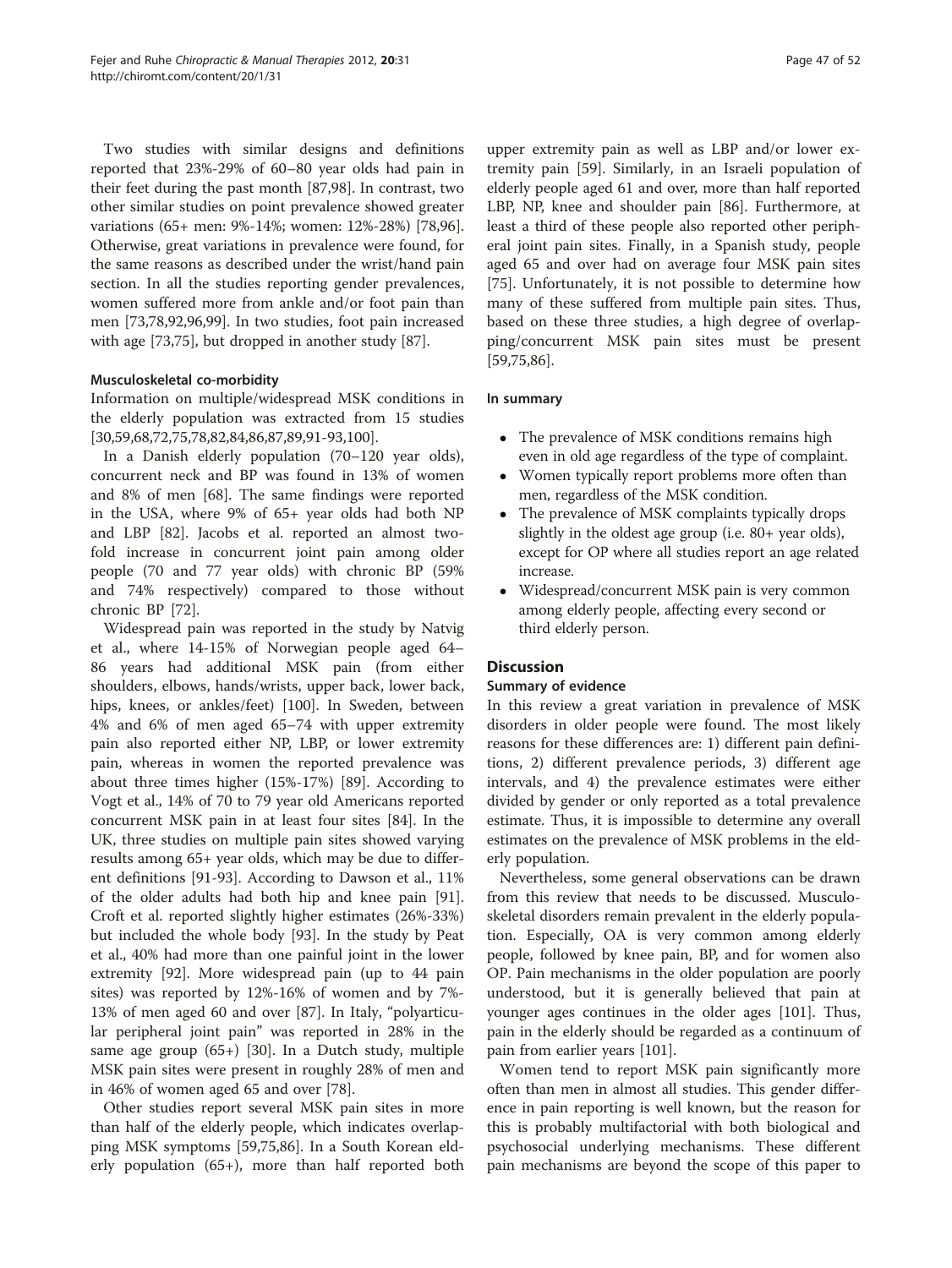discuss in detail, but are presented in a review by Fillinghim et al. [[102\]](#page-51-0).

There is a general trend that prevalence estimates either remain fairly constant with increasing age or that they drop slightly in the oldest people, typically from 80 years of age and onwards. An exception from this is OP, where a steady increase is reported with increasing age.

There are several potential explanations for this decline in pain reporting with age. It may simply be a general birth cohort effect which may reflect both cultural and public health related differences between for example 40 year olds and 80 year olds [\[103](#page-51-0)]. This potential cohort effect may be more pronounced in crosssectional studies, which were the only included studies in this review. A parallel to this may be that pain is accepted by the elderly as part of becoming old [[104](#page-51-0)]. In other words, pain becomes a natural part of their life and therefore become less disturbing or simply ignored. It is also known that pressure pain decreases with age [[105\]](#page-51-0). Finally, a decline in pain prevalences in the oldest old could be explained by a "survival of the fittest" phenomenon [[103\]](#page-51-0). However, MSK pain itself does not lead to premature mortality per se [[106](#page-51-0)-[108\]](#page-51-0). Furthermore, this "biological elite" phenomenon is probably slowly diminishing as health and living standards in the World is generally improving and thus, more people are living longer and generally at better health

Finally, there is a considerable degree of overlapping MSK symptoms as approximately every second or third elderly have widespread MSK pain. This trend is most likely part of a continuum from widespread pain at younger ages as previously mentioned [[101](#page-51-0)].

#### Comparisons with other reviews

To our knowledge, no previous systematic literature reviews on a broader range of MSK conditions in elderly populations exist. However, a few reviews on some of our MSK conditions in the elderly populations were identified. Woolf and Pfleger reported high prevalence estimates in the elderly people for OA, RA, OP, and LBP in the developed countries [\[4\]](#page-49-0). In all four MSK diseases, the same age related increase in prevalence was found in their review, except for LBP where it remained fairly constant.

A literature review on LBP before 2000 found only 12 prevalence estimates specifically on elderly populations, but the authors were unable to make any general estimates mainly because of the different (or lack of) LBP definitions as well as the varying age intervals [\[109\]](#page-51-0). In a more recent LBP review published in 2006 on age related changes, concluded that "benign" LBP decreased with age, but that more severe LBP increased with age [[110\]](#page-51-0). Due to the heterogeneity of these studies and the

aim of their review, no attempt was made to provide any general LBP prevalence estimates.

Luime et al. published a review in 2004 on shoulder pain [\[111\]](#page-51-0). The point prevalence on subjects <70 ranging 7%-27% was very similar for subjects older than 70 (12-26%), but this may be due to the varying pain definitions.

Dagenais et al. found a steady increase in hip OA with increasing age, ranging from 5% (60–64 year olds) to 14% (85+ year olds), and being more prevalent in women [[112\]](#page-51-0).

It is impossible to compare our results with the abovementioned reviews, as they too fail to provide pooled estimates due to the high degree of heterogeneity across the included studies. Nevertheless, a general increase in prevalence with age and a gender difference were reported in all reviews, which is in accordance with our own findings.

#### Methodological issues

The heterogeneity of pain definitions is already a well known problem, but undoubtedly, researchers have many good reasons for why they use a specific and perhaps unique pain definition. Unfortunately, this makes it impossible to draw any general conclusions based on the currently available literature. However, it would be recommendable if authors would at least report one or two additional standardised measures, such as the questions from the standardised Nordic questionnaire on musculoskeletal pain [[113\]](#page-51-0). Although, journals restrict the sizes of their papers by limiting the number of words or tables and hence, decreasing the amount of information available from the studies, it is becoming more and more common to have supplementary tables published via the publishing journal's website. Such tables could include valuable information on gender specific and total prevalence estimates for future reviews to calculate pooled prevalence estimates.

It also needs mentioning that nearly twice as many prevalence estimates could have been obtained from 82 additional studies, if only authors had reported age specific estimates. So, just like the standardisation of pain definitions is warranted, standardisation of age interval reporting would also be preferable. This way, more information on age related changes from the current literature could easily have been obtained.

In this review, we found that many authors state that their results are representative of the general population. However, only few actually document this. While many do their best at obtaining a random and representative target sample from the background population, an actual non-response analysis is rarely performed. For this reason, the risk of bias of the majority of the studies (65%) was deemed unclear. Studies were generally judged as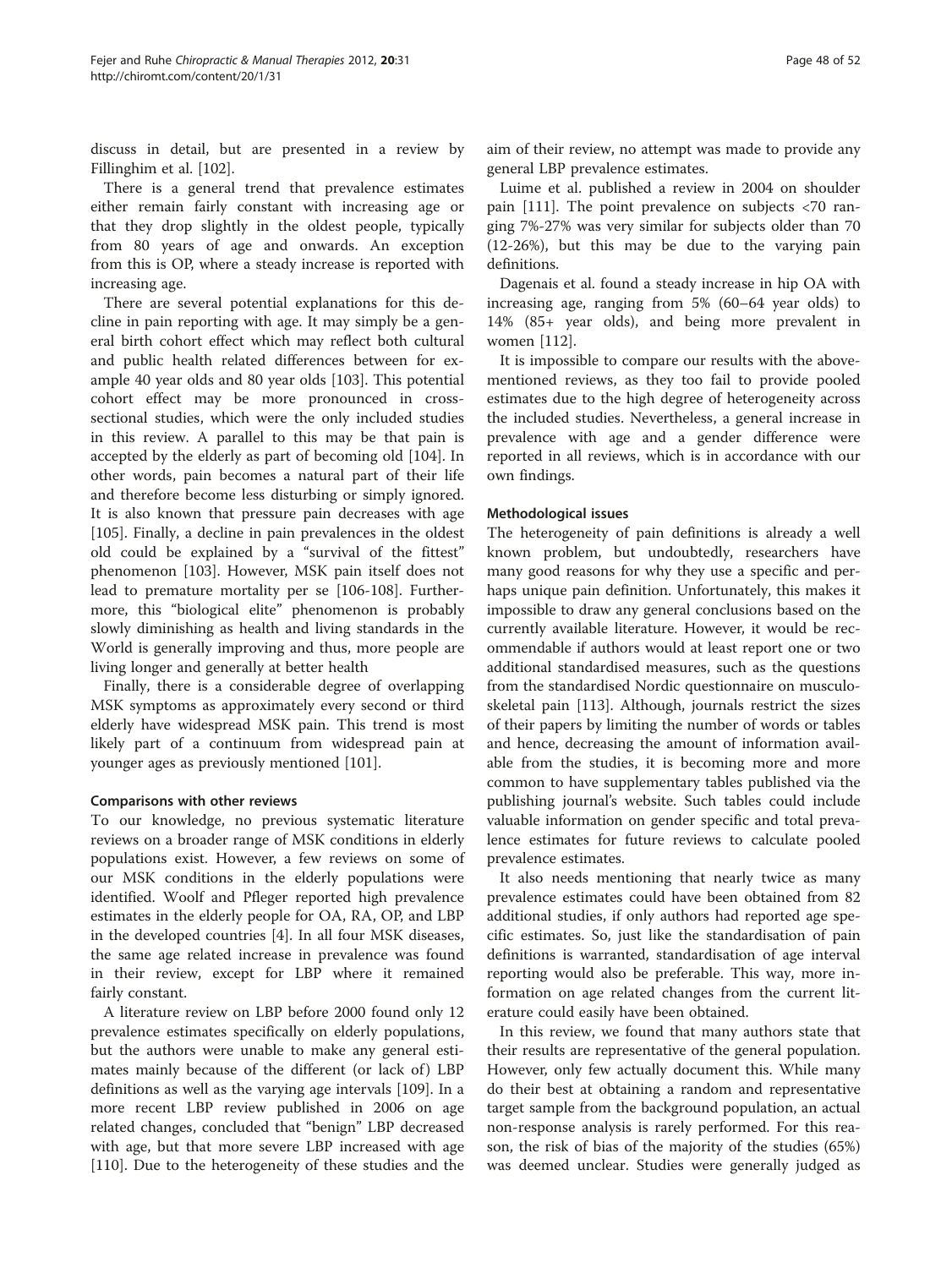having an "unclear" risk of bias because information was missing in the study description. In other words, the external validity of these studies is questionable, which is essential in epidemiological studies. It is therefore important to either report and/or adjust for non-response bias in future studies.

#### Strengths and limitations of this review

Just like our included studies, our review has also some limitations that need to be addressed. We only included one electronic database (Pubmed) and thus, may have missed some relevant articles. Based on other reviews on similar MSK conditions, who have included other electronic databases (i.e. EMBASE, CINAHL, etc.), we may have missed between zero and 12% potentially relevant articles [\[109](#page-51-0)-[112](#page-51-0)]. However, given the large heterogeneity and therefore lack of proper summary prevalence estimates, we doubt any missed articles would have had any major impact on our results. Our search strategy was also limited to the elderly population through MeSH terms. This may have lead to exclusion of some studies if for some reason they were not properly indexed in Pubmed. As only English language articles were included, any articles published in national non-English medical journals are missing in our literature review. Finally, the selection of articles was only conducted by one author, thus, there is a risk of missing potentially relevant articles. According to Edwards et al., an average of 9% of relevant articles may be missed (ranging between 0 and 32%) [\[114](#page-51-0)]. Thus, on average we may have missed approximately 8 articles.

The results from the included epidemiological studies must be viewed in light of the quality of these studies which depends on both the internal validity and if the results can be extrapolated to the background population (i.e. the external validity). In this review, the risk of bias rather than the quality of the studies were used as we wished to determine if the results were "believable" and not just if the "reporting" was satisfactory. The risk of bias assessment on randomised clinical trials is also recommended by the Cochrane Collaboration [\[8](#page-49-0)] and recently a set of risk of bias items were developed by Viswanathan et al. [[9\]](#page-49-0) which allowed us to design an assessment sheet well suited for our needs. However, assessing the risk of bias demands a high degree of judgement, is more time consuming, and may result in greater variability of interpretations of the studies [[9,](#page-49-0)[115\]](#page-51-0). Therefore, no attempt at adjusting the prevalence estimates based on the risk of bias judgment was made. Instead, we leave it up to the readers to decide on how to utilise our risk of bias judgments.

Because MSK pain may be reported as part of a larger health related publication and because a wide set of MSK conditions were included in our review, it was

necessary to have rather broad search strategy. This in turn, resulted in a very large number of hits that had to be perused to seek for any potentially relevant articles. While the search may have been fairly sensitive in catching relevant articles it cannot be considered to be very specific. This becomes clear as less than 4% of the initial search results were retrieved and only 46% of those included. We did not attempt to specify the literature search any further as some of the included articles would have been missed, especially those articles where the reporting of MSK conditions are "secondary" findings.

Another limitation is the choice of only investigating the prevalence of MSK disorders among elderly people and, hence, excluding information on burden and costof-illness of these MSK conditions. Clearly, the presence of pain does not reflect how MSK problems affect older people on a daily basis. However, in the 2003 WHO report, Woolf and Pfleger reported that MSK conditions have a major societal impact in terms of reduced work disability, which would affect the "younger" elderly people aged 60–65, and result in an increased use of health care services [\[4](#page-49-0)]. Finally, with increasing OP, there is a high risk of fracture incidences. As most MSK conditions remain fairly common in the elderly populations and as the number of elderly people increases in the future, the socioeconomic burden of MSK in the elderly population will also increase. Thus, there will be a further need for health care professionals to deal with chronic MSK conditions among the elderly people.

#### Future perspectives

This review has looked at the prevalence of a series of musculoskeletal conditions in the elderly population and will serve not only as a reference for future studies, but also as a guide for clinicians in general. Firstly, a larger population of geriatric patients must be expected in the future and thus calls for more attention on developing optimal geriatric patient management protocols. Secondly, it is important for a person to maintain a sufficient functional capacity in order to maintain an active life at older age [\[3](#page-49-0)]. In other words, political programmes as well as primary and secondary health care programmes accommodated to the future needs are necessary in order to maintain (or ideally improve) the quality of life in the elderly population.

## Conclusions

No overall estimate on the prevalence of MSK problems in the elderly population can be determined due to the heterogeneity of the studies. However, MSK disorders are common in the elderly population and women have more often MSK problems than men. There is a general trend that prevalence estimates either remain fairly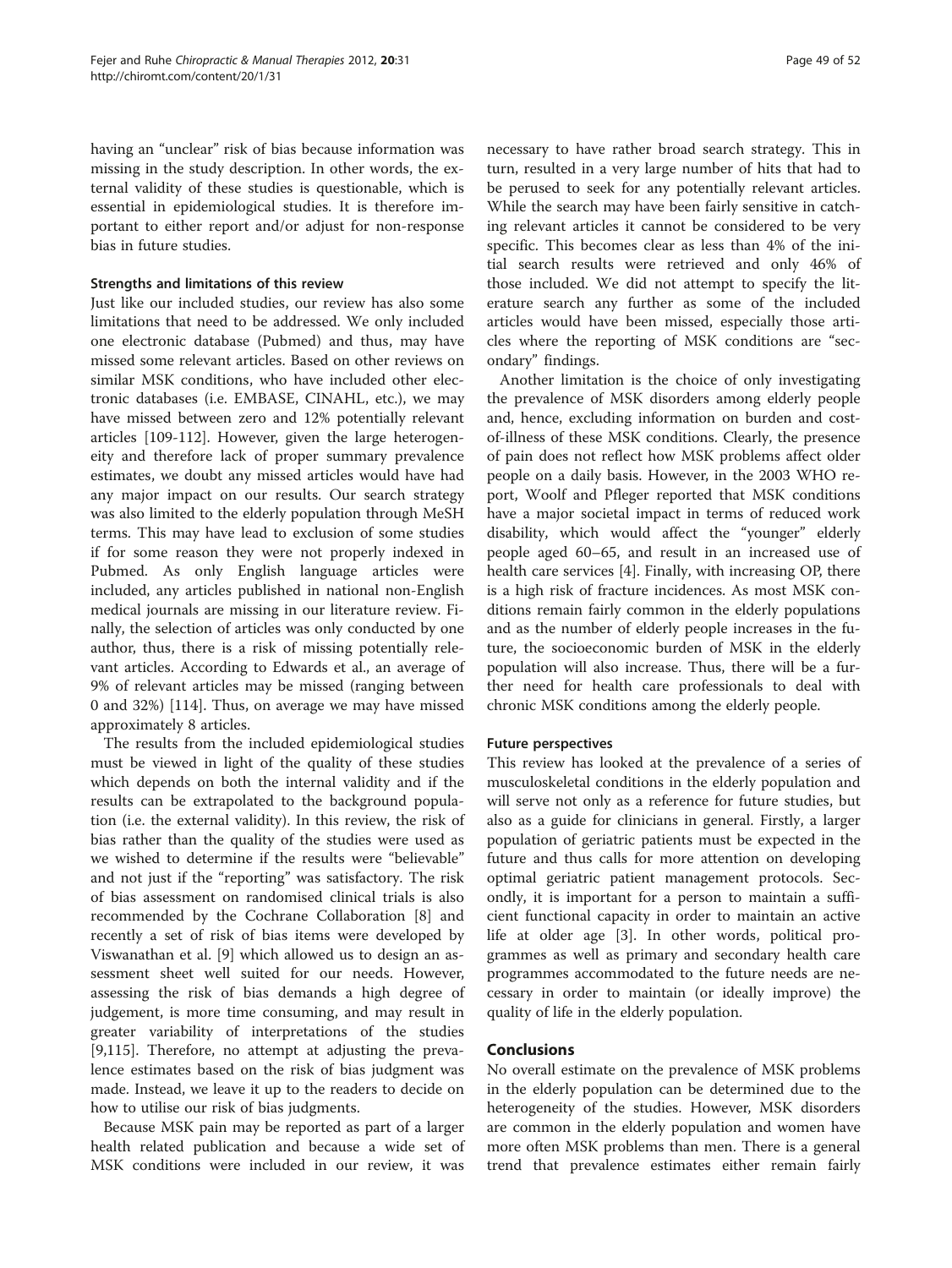<span id="page-49-0"></span>constant or increase slightly with increasing age. However, for many MSK conditions, there is a slight decrease among the oldest (80+) people. Finally, many elderly people report multiple MSK pain sites.

## Additional files

[Additional file 1:](http://www.biomedcentral.com/content/supplementary/2045-709X-20-31-S1.doc) List of developed countries included in this **literature review.** Included countries in this review based on advanced economies according to the International Monetary Foundation.

[Additional file 2:](http://www.biomedcentral.com/content/supplementary/2045-709X-20-31-S2.doc) Search strategy – Pubmed.org.

[Additional file 3:](http://www.biomedcentral.com/content/supplementary/2045-709X-20-31-S3.doc) Overview of excluded articles. All retrieved articles that were initially considered of relevance, but subsequently excluded because inclusion/exclusion criteria were not fulfilled.

[Additional file 4:](http://www.biomedcentral.com/content/supplementary/2045-709X-20-31-S4.doc) Risk of bias for all included studies. All included studies were assessed for potential risk of bias.

#### Competing interests

The authors declare that they have no competing interests.

#### Authors' contributions

RF planned the design of the study, conducted the literature search and wrote the initial draft of the manuscript. AR cross checked the extracted data including the risk of bias assessments. Both authors participated in writing the final manuscript.

#### Acknowledgements

RF was partially supported by the Danish Foundation for Post-graduate Chiropractic Education and Research.

#### Author details

<sup>1</sup>The Research Department, the Spine Centre of Southern Denmark, Hospital Lillebaelt, Middelfart, Denmark. <sup>2</sup>Private practice, Praxis fuer Chiropraktik Wolfsburg, Wolfsburg, Germany.

#### Received: 1 July 2012 Accepted: 18 September 2012 Published: 24 September 2012

#### References

- United Nations DoEaSA: World Population Ageing 2009. New York: 2010.
- 2. The Disease Control Priorities Project: Global Burden of Disease and Risk Factors. Washington: 2006.
- 3. World Health Organization: Active Ageing A Policy Framework. Geneva: 2002.
- 4. Woolf AD, Pfleger B: Burden of major musculoskeletal conditions. Bulletin of the World Health Organization 2003, 81:646–656.
- 5. Woolf AD: The bone and joint decade 2000–2010. Ann Rheum Dis 2000, 59:81–82.
- 6. The Bone and Joint Decade's Musculoskeletal Portal. http://www.boneandjointdecade.org/.
- 7. The International Monetary Fund Database WEO Groups and Aggregate Information. [www.imf.org/external/pubs/ft/weo/2011/02/weodata/groups.](http://www.imf.org/external/pubs/ft/weo/2011/02/weodata/groups.htm) [htm](http://www.imf.org/external/pubs/ft/weo/2011/02/weodata/groups.htm).
- 8. Higgins JPT, Green S (Eds): Cochrane Handbook for Systematic Reviews of Interventions Version 5.1.0 [updated March 2011]. The Cochrane Collaboration; 2011.
- 9. Viswanathan M, Berkman ND: Development of the RTI item bank on risk of bias and precision of observational studies. J Clin Epidemiol 2011, 65:163–178.
- 10. Andrianakos A, Trontzas P, Christoyannis F, Kaskani E, Nikolia Z, Tavaniotou E, Georgountzos A, Krachtis P: Prevalence and management of rheumatoid arthritis in the general population of Greece–the ESORDIG study. Rheumatology (Oxford) 2006, 45:1549–1554.
- 11. Carmona L, Ballina J, Gabriel R, Laffon A: The burden of musculoskeletal diseases in the general population of Spain: results from a national survey. Ann Rheum Dis 2001, 60:1040-1045.
- 12. Collerton J, Davies K, Jagger C, Kingston A, Bond J, Eccles MP, Robinson LA, Martin-Ruiz C, von ZT, James OF: Health and disease in 85 year olds: baseline findings from the Newcastle 85+ cohort study. BMJ 2009, 339:b4904.
- 13. Englund M, Joud A, Geborek P, Felson DT, Jacobsson LT, Petersson IF: Prevalence and incidence of rheumatoid arthritis in southern Sweden 2008 and their relation to prescribed biologics. Rheumatology (Oxford) 2010, 49:1563–1569.
- 14. Hanova P, Pavelka K, Dostal C, Holcatova I, Pikhart H: Epidemiology of rheumatoid arthritis, juvenile idiopathic arthritis and gout in two regions of the Czech Republic in a descriptive population-based survey in 2002–2003. Clin Exp Rheumatol 2006, 24:499–507.
- 15. Laiho K, Tuomilehto J, Tilvis R: Prevalence of rheumatoid arthritis and musculoskeletal diseases in the elderly population. Rheumatol Int 2001, 20:85–87.
- 16. Neovius M, Simard JF, Askling J: Nationwide prevalence of rheumatoid arthritis and penetration of disease-modifying drugs in Sweden. Ann Rheum Dis 2011, 70:624–629.
- 17. Ollivier Y, Saraux A, Le GP: Prevalences of rheumatoid arthritis in Roman Catholic nuns and the general female population in Brittany, France: a pilot study. Clin Exp Rheumatol 2004, 22:759–762.
- 18. Picavet HS, Schouten JS: Musculoskeletal pain in the Netherlands: prevalences, consequences and risk groups, the DMC(3)-study. Pain 2003, 102:167–178.
- 19. Rasch EK, Hirsch R, Paulose-Ram R, Hochberg MC: Prevalence of rheumatoid arthritis in persons 60 years of age and older in the United States: effect of different methods of case classification. Arthritis Rheum 2003, 48:917–926.
- 20. Riise T, Jacobsen BK, Gran JT: Incidence and prevalence of rheumatoid arthritis in the county of Troms, northern Norway. J Rheumatol 2000, 27:1386–1389.
- 21. Symmons D, Turner G, Webb R, Asten P, Barrett E, Lunt M, Scott D, Silman A: The prevalence of rheumatoid arthritis in the United Kingdom: new estimates for a new century. Rheumatology (Oxford) 2002, 41:793–800.
- 22. Arnett FC, Edworthy SM, Bloch DA, McShane DJ, Fries JF, Cooper NS, Healey LA, Kaplan SR, Liang MH, Luthra HS, et al: The American Rheumatism Association 1987 revised criteria for the classification of rheumatoid arthritis. Arthritis Rheum 1988, 31:315–324.
- 23. Andrianakos AA, Kontelis LK, Karamitsos DG, Aslanidis SI, Georgountzos AI, Kaziolas GO, Pantelidou KV, Vafiadou EV, Dantis PC: Prevalence of symptomatic knee, hand, and hip osteoarthritis in Greece. The ESORDIG study. J Rheumatol 2006, 33:2507–2513.
- 24. Dillon CF, Hirsch R, Rasch EK, Gu Q: Symptomatic hand osteoarthritis in the United States: prevalence and functional impairment estimates from the third U.S. National Health and Nutrition Examination Survey, 1991-1994. Am J Phys Med Rehabil 2007, 86:12-21.
- 25. Fernandez-Lopez JC, Laffon A, Blanco FJ, Carmona L: Prevalence, risk factors, and impact of knee pain suggesting osteoarthritis in Spain. Clin Exp Rheumatol 2008, 26:324–332.
- 26. Haugen IK, Englund M, Aliabadi P, Niu J, Clancy M, Kvien TK, Felson DT: Prevalence, incidence and progression of hand osteoarthritis in the general population: the Framingham Osteoarthritis Study. Ann Rheum Dis 2011, 70:1581–1586.
- 27. Jordan KP, Kadam UT, Hayward R, Porcheret M, Young C, Croft P: Annual consultation prevalence of regional musculoskeletal problems in primary care: an observational study. BMC Musculoskelet Disord 2010, 11:144.
- 28. Kim I, Kim HA, Seo YI, Song YW, Jeong JY, Kim DH: The prevalence of knee osteoarthritis in elderly community residents in Korea. J Korean Med Sci 2010, 25:293–298.
- 29. Kwok WY, Kloppenburg M, Rosendaal FR, van Meurs JB, Hofman A, Bierma-Zeinstra SM: Erosive hand osteoarthritis: its prevalence and clinical impact in the general population and symptomatic hand osteoarthritis. Ann Rheum Dis 2011, 70:1238-1242.
- 30. Mannoni A, Briganti MP, Di BM, Ferrucci L, Costanzo S, Serni U, Masotti G, Marchionni N: Epidemiological profile of symptomatic osteoarthritis in older adults: a population based study in Dicomano, Italy. Ann Rheum Dis 2003, 62:576–578.
- 31. Muraki S, Oka H, Akune T, Mabuchi A, En-Yo Y, Yoshida M, Saika A, Suzuki T, Yoshida H, Ishibashi H, et al: Prevalence of radiographic knee osteoarthritis and its association with knee pain in the elderly of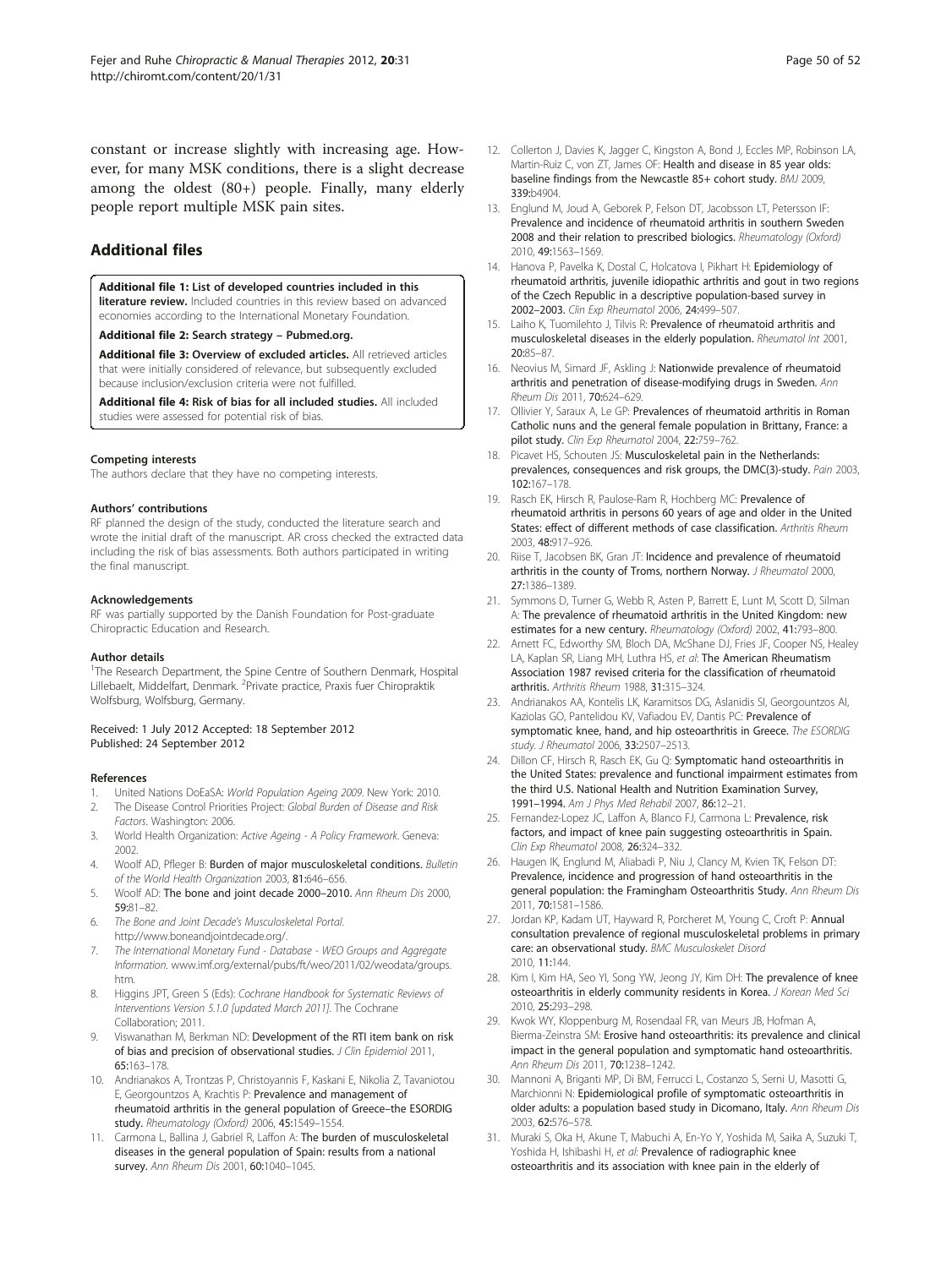<span id="page-50-0"></span>Japanese population-based cohorts: the ROAD study. Osteoarthr Cartil 2009, 17:1137–1143.

- 32. Sudo A, Miyamoto N, Horikawa K, Urawa M, Yamakawa T, Yamada T, Uchida A: Prevalence and risk factors for knee osteoarthritis in elderly Japanese men and women. J Orthop Sci 2008, 13:413–418.
- 33. Yoshimura N, Muraki S, Oka H, Mabuchi A, En-Yo Y, Yoshida M, Saika A, Yoshida H, Suzuki T, Yamamoto S, et al: Prevalence of knee osteoarthritis, lumbar spondylosis, and osteoporosis in Japanese men and women: the research on osteoarthritis/osteoporosis against disability study. J Bone Miner Metab 2009, 27:620–628.
- 34. Yoshida S, Aoyagi K, Felson DT, Aliabadi P, Shindo H, Takemoto T: Comparison of the prevalence of radiographic osteoarthritis of the knee and hand between Japan and the United States. J Rheumatol 2002, 29:1454–1458.
- 35. Yoshimura N, Muraki S, Oka H, Mabuchi A, Kinoshita H, Yosihda M, Kawaguchi H, Nakamura K, Akune T: Epidemiology of lumbar osteoporosis and osteoarthritis and their causal relationship–is osteoarthritis a predictor for osteoporosis or vice versa?: the Miyama study. Osteoporos Int 2009, 20:999–1008.
- 36. Zhang Y, Niu J, Kelly-Hayes M, Chaisson CE, Aliabadi P, Felson DT: Prevalence of symptomatic hand osteoarthritis and its impact on functional status among the elderly: The Framingham Study. Am J Epidemiol 2002, 156:1021–1027.
- 37. Mannoni A, Briganti MP, Di BM, Ferrucci L, Serni U, Masotti G, Marchionni N: Prevalence of symptomatic hand osteoarthritis in community-dwelling older persons: the ICARe Dicomano study. Insufficienza Cardiaca negli Anzizni Residenti a Dicomano. Osteoarthr Cartil 2000, 8(Suppl A):S11–S13.
- 38. Altman RD, Gold GE: Atlas of individual radiographic features in osteoarthritis, revised. Osteoarthr Cartil 2007, 15(Suppl A):A1–A56.
- 39. Kellgrenn JH, LAWRENCE JS: Radiological assessment of osteo-arthrosis. Ann Rheum Dis 1957, 16:494–502.
- 40. [No authors listed]: The Atlas of Standard Radiographs of Arthritis. Rheumatology (Oxford) 2005, 44(Suppl 4):iv46–iv72.
- 41. Andrianakos A, Trontzas P, Christoyannis F, Dantis P, Voudouris C, Georgountzos A, Kaziolas G, Vafiadou E, Pantelidou K, Karamitsos D, et al: Prevalence of rheumatic diseases in Greece: a cross-sectional population based epidemiological study. The ESORDIG Study. J Rheumatol 2003, 30:1589–1601.
- 42. Biino G, Casula L, de TF, Adamo M, Vaccargiu S, Francavilla M, Loi D, Casti A, Atzori M, Pirastu M: Epidemiology of osteoporosis in an isolated Sardinian population by using quantitative ultrasound. Am J Epidemiol 2011, 174:432–439.
- 43. Bleicher K, Naganathan V, Cumming RG, Seibel MJ, Sambrook PN, Blyth FM, Le Couteur DG, Handelsman DJ, Waite LM, Creasey HM: Prevalence and treatment of osteoporosis in older Australian men: findings from the CHAMP study. Med J Aust 2010, 193:387–391.
- 44. Cui LH, Choi JS, Shin MH, Kweon SS, Park KS, Lee YH, Nam HS, Jeong SK, Im JS: Prevalence of osteoporosis and reference data for lumbar spine and hip bone mineral density in a Korean population. J Bone Miner Metab 2008, 26:609–617.
- 45. Henry MJ, Pasco JA, Nicholson GC, Seeman E, Kotowicz MA: Prevalence of osteoporosis in Australian women: Geelong Osteoporosis Study. J Clin Densitom 2000, 3:261–268.
- 46. Holt G, Khaw KT, Reid DM, Compston JE, Bhalla A, Woolf AD, Crabtree NJ, Dalzell N, Wardley-Smith B, Lunt M, et al: Prevalence of osteoporotic bone mineral density at the hip in Britain differs substantially from the US over 50 years of age: implications for clinical densitometry. Br J Radiol 2002, 75:736–742.
- 47. Kenny AM, Smith J, Noteroglu E, Waynik IY, Ellis C, Kleppinger A, Annis K, Dauser D, Walsh S: Osteoporosis risk in frail older adults in assisted living. J Am Geriatr Soc 2009, 57:76–81.
- 48. Naves M, Diaz-Lopez JB, Gomez C, Rodriguez-Rebollar A, Serrano-Arias M, Cannata-Andia JB: Prevalence of osteoporosis in men and determinants of changes in bone mass in a non-selected Spanish population. Osteoporos Int 2005, 16:603–609.
- 49. Sanfelix-Genoves J, Reig-Molla B, Sanfelix-Gimeno G, Peiro S, Graells-Ferrer M, Vega-Martinez M, Giner V: The population-based prevalence of osteoporotic vertebral fracture and densitometric osteoporosis in postmenopausal women over 50 in Valencia, Spain (the FRAVO study). Bone 2010, 47:610–616.
- 50. Shin CS, Choi HJ, Kim MJ, Kim JT, Yu SH, Koo BK, Cho HY, Cho SW, Kim SW, Park YJ, et al: Prevalence and risk factors of osteoporosis in Korea: a community-based cohort study with lumbar spine and hip bone mineral density. Bone 2010, 47:378–387.
- 51. Yang TS, Chen YR, Chen YJ, Chang CY, Ng HT: Osteoporosis: prevalence in Taiwanese women. Osteoporos Int 2004, 15:345–347.
- 52. Vestergaard P, Rejnmark L, Mosekilde L: Osteoporosis is markedly underdiagnosed: a nationwide study from Denmark. Osteoporos Int 2005, 16:134–141.
- 53. Cheng H, Gary LC, Curtis JR, Saag KG, Kilgore ML, Morrisey MA, Matthews R, Smith W, Yun H, Delzell E: Estimated prevalence and patterns of presumed osteoporosis among older Americans based on Medicare data. Osteoporos Int 2009, 20:1507–1515.
- 54. Kotz K, Deleger S, Cohen R, Kamigaki A, Kurata J: Osteoporosis and health-related quality-of-life outcomes in the Alameda County Study population. Prev Chronic Dis 2004, 1:A05.
- 55. Lespessailles E, Cotte FE, Roux C, Fardellone P, Mercier F, Gaudin AF: Prevalence and features of osteoporosis in the French general population: the Instant study. Joint Bone Spine 2009, 76:394-400.
- 56. Saks K, Kolk H, Allev R, Soots A, Koiv K, Paju I, Jaanson K, Schneider G: Health status of the older population in Estonia. Croat Med J 2001, 42:663–668.
- 57. Werner P: Self-reported prevalence and correlates of osteoporosis: results from a representative study in Israel. Arch Gerontol Geriatr 2003, 37:277–292.
- 58. World Health Organization: Assessment of fracture risk and its application to screening for postmenopausal osteoporosis. Geneva: 1994.
- 59. Baek SR, Lim JY, Lim JY, Park JH, Lee JJ, Lee SB, Kim KW, Paik NJ: Prevalence of musculoskeletal pain in an elderly Korean population: results from the Korean Longitudinal Study on Health and Aging (KLoSHA). Arch Gerontol Geriatr 2010, 51:e46–e51.
- 60. Cecchi F, Debolini P, Lova RM, Macchi C, Bandinelli S, Bartali B, Lauretani F, Benvenuti E, Hicks G, Ferrucci L: Epidemiology of back pain in a representative cohort of Italian persons 65 years of age and older: the InCHIANTI study. Spine (Phila Pa 1976) 2006, 31:1149–1155.
- 61. Chiu TT, Leung AS: Neck pain in Hong Kong: a telephone survey on prevalence, consequences, and risk groups. Spine (Phila Pa 1976) 2006, 31:E540–E544.
- 62. Denard PJ, Holton KF, Miller J, Fink HA, Kado DM, Marshall LM, Yoo JU: Back pain, neurogenic symptoms, and physical function in relation to spondylolisthesis among elderly men. Spine J 2010, 10:865-873.
- 63. Docking RE, Fleming J, Brayne C, Zhao J, Macfarlane GJ, Jones GT: Epidemiology of back pain in older adults: prevalence and risk factors for back pain onset. Rheumatology (Oxford) 2011, 50:1645–1653.
- 64. Freburger JK, Holmes GM, Agans RP, Jackman AM, Darter JD, Wallace AS, Castel LD, Kalsbeek WD, Carey TS: The rising prevalence of chronic low back pain. Arch Intern Med 2009, 169:251–258.
- 65. Goode AP, Freburger J, Carey T: Prevalence, practice patterns, and evidence for chronic neck pain. Arthritis Care Res (Hoboken ) 2010, 62:1594–1601.
- 66. Goubert L, Crombez G, De B: I: Low back pain, disability and back pain myths in a community sample: prevalence and interrelationships. Eur J Pain 2004, 8:385–394.
- 67. Guez M, Hildingsson C, Nilsson M, Toolanen G: The prevalence of neck pain: a population-based study from northern Sweden. Acta Orthop Scand 2002, 73:455–459.
- Hartvigsen J, Christensen K, Frederiksen H: Back and neck pain exhibit many common features in old age: a population-based study of 4,486 Danish twins 70–102 years of age. Spine (Phila Pa 1976) 2004, 29:576–580.
- 69. Hartvigsen J, Frederiksen H, Christensen K: Back and neck pain in seniorsprevalence and impact. Eur Spine J 2006, 15:802-806
- 70. Hartvigsen J. Christensen K: Pain in the back and neck are with us until the end: a nationwide interview-based survey of Danish 100-year-olds. Spine (Phila Pa 1976) 2008, 33:909-913.
- 71. Hicks GE, Gaines JM, Shardell M, Simonsick EM: Associations of back and leg pain with health status and functional capacity of older adults: findings from the retirement community back pain study. Arthritis Rheum 2008, 59:1306–1313.
- 72. Jacobs JM, Hammerman-Rozenberg R, Cohen A, Stessman J: Chronic back pain among the elderly: prevalence, associations, and predictors. Spine (Phila Pa 1976) 2006, 31:E203–E207.